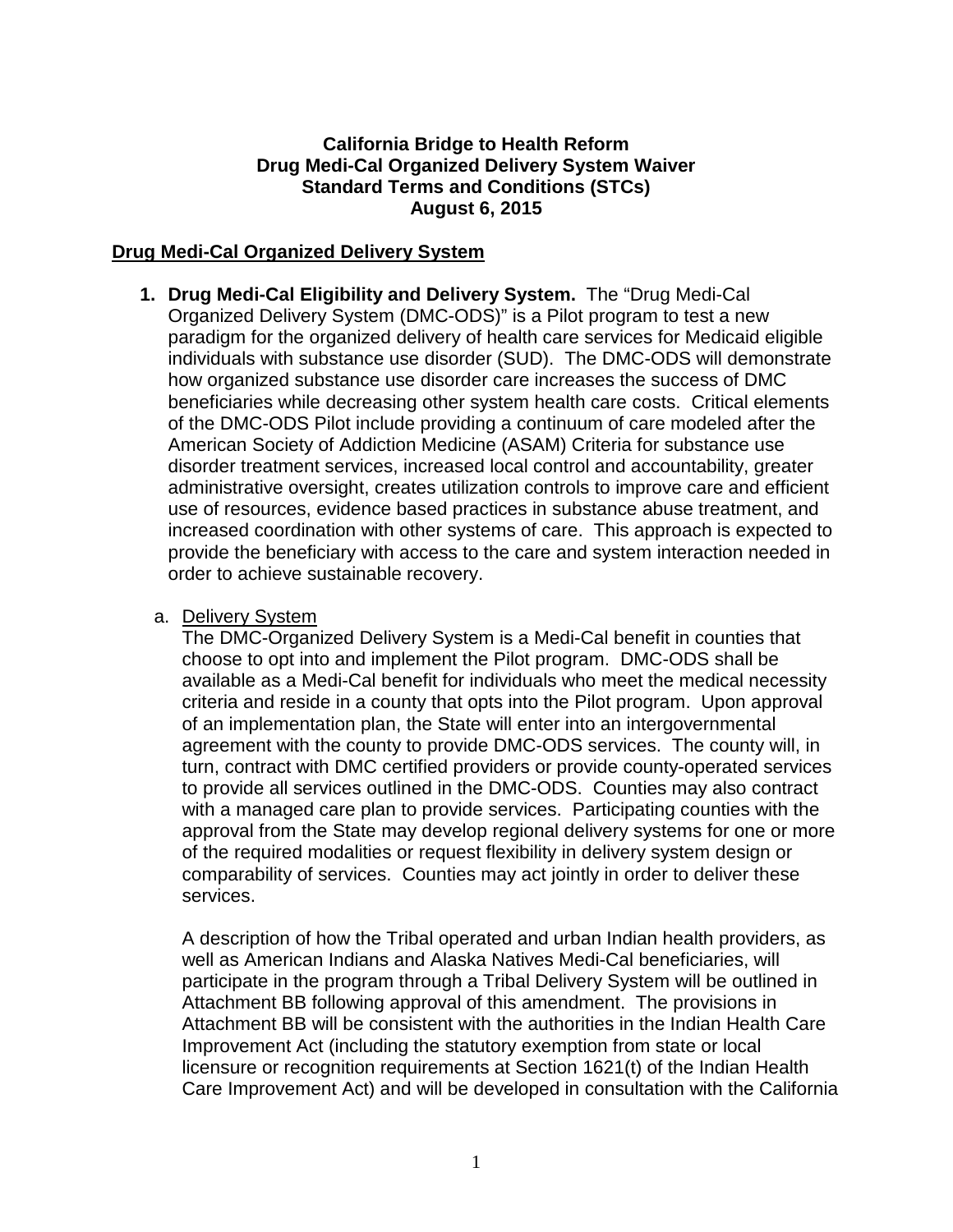tribes, and Tribal and Urban Indian health programs located in the state, consistent with the Tribal Consultation SPA and the CMS Tribal Consultation Policy.

b. DMC-ODS Program Medical Criteria

In order to receive services through the DMC-ODS, the beneficiary must be enrolled in Medi-Cal, reside in a participating county and meet the following medical necessity criteria:

- i. Must have one diagnosis from the Diagnostic and Statistical Manual of Mental Disorders (DSM) for Substance-Related and Addictive Disorders with the exception of Tobacco-Related Disorders and Non-Substance-Related Disorders; or be assessed to be at risk for developing substance use disorder (for youth under 21).
- ii. Must meet the ASAM Criteria definition of medical necessity for services based on the ASAM Criteria.
- iii. If applicable, must meet the ASAM adolescent treatment criteria. As a point of clarification, beneficiaries under age 21 are eligible to receive Medicaid services pursuant to the Early Periodic Screening, Diagnostic and Treatment (EPSDT) mandate. Under the EPSDT mandate, beneficiaries under age 21 are eligible to receive all appropriate and medically necessary services needed to correct and ameliorate health conditions that are coverable under section 1905(a) Medicaid authority. Nothing in the DMC-ODS Pilot overrides any EPSDT requirements.
- c. DMC-ODS Determination of Medicaid eligibility and Medical Need Determination of who may receive the DMC-ODS benefit will be performed as follows:
	- i. Medicaid eligibility must be verified by the county or county contracted provider. When the county contracted provider conducts the initial eligibility verification, it will be reviewed and approved by the county prior to payment for services, unless the individual is eligible to receive services from tribal health programs operating under the Indian Self Determination and Education Assistance Act (ISDEAA – Pub.L. 93-638, as amended) and urban Indian organizations operating under title V of the IHCIA. If so eligible, the determination will be conducted as set forth in the Tribal Delivery System - Attachment BB to these STCs.
	- ii. The initial medical necessity determination for the DMC-ODS benefit must be performed through a face-to-face review or telehealth by a Medical Director, licensed physician, or Licensed Practitioner of the Healing Arts (LPHA) as defined in Section 3(a). After establishing a diagnosis, the ASAM Criteria will be applied to determine placement into the level of assessed services.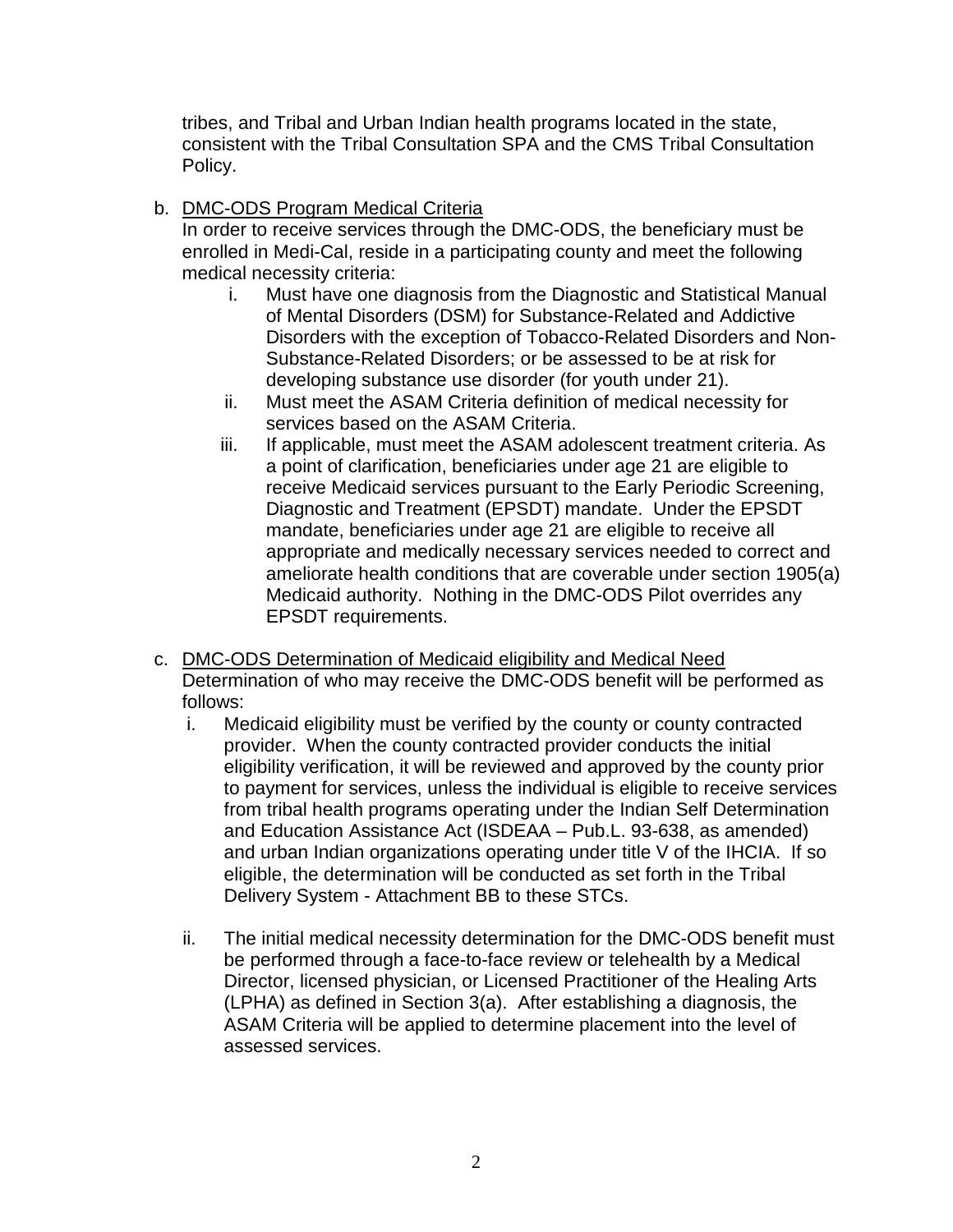Medical necessity qualification for ongoing receipt of DMC-ODS is determined at least every six months through the reauthorization process for individuals determined by the Medical Director, licensed physician or LPHA to be clinically appropriate; except for NTP services which will require reauthorization annually.

### d. Grievances and Appeals

- i. Each County shall have an internal grievance process that allows a beneficiary, or provider on behalf of the beneficiary, to challenge a denial of coverage of services or denial of payment for services by a participating County.
- ii. The Department of Health Care Services will provide beneficiaries access to a state fair hearing process.
- iii. The grievance and appeals process for the Tribal Delivery System will be outlined in Attachment BB.

# **2. DMC-ODS Benefit and Individual Treatment Plan (ITP)**

a. Standard DMC services approved through the State Plan Benefit will be available to all beneficiaries in all counties. Beneficiaries that reside in a Pilot County will receive DMC-ODS benefits in addition to other state plan services. County eligibility will be based on the MEDs file. In counties that do not opt into the Pilot, beneficiaries receive only those drug and substance use disorder treatment services outlined in the approved state plan (including EPSDT). Beneficiaries receiving services in counties which do not opt into the Pilot will not have access to the services outlined in the DMC-ODS. The benefits and ITP for the Tribal Delivery System will be discussed in Attachment BB.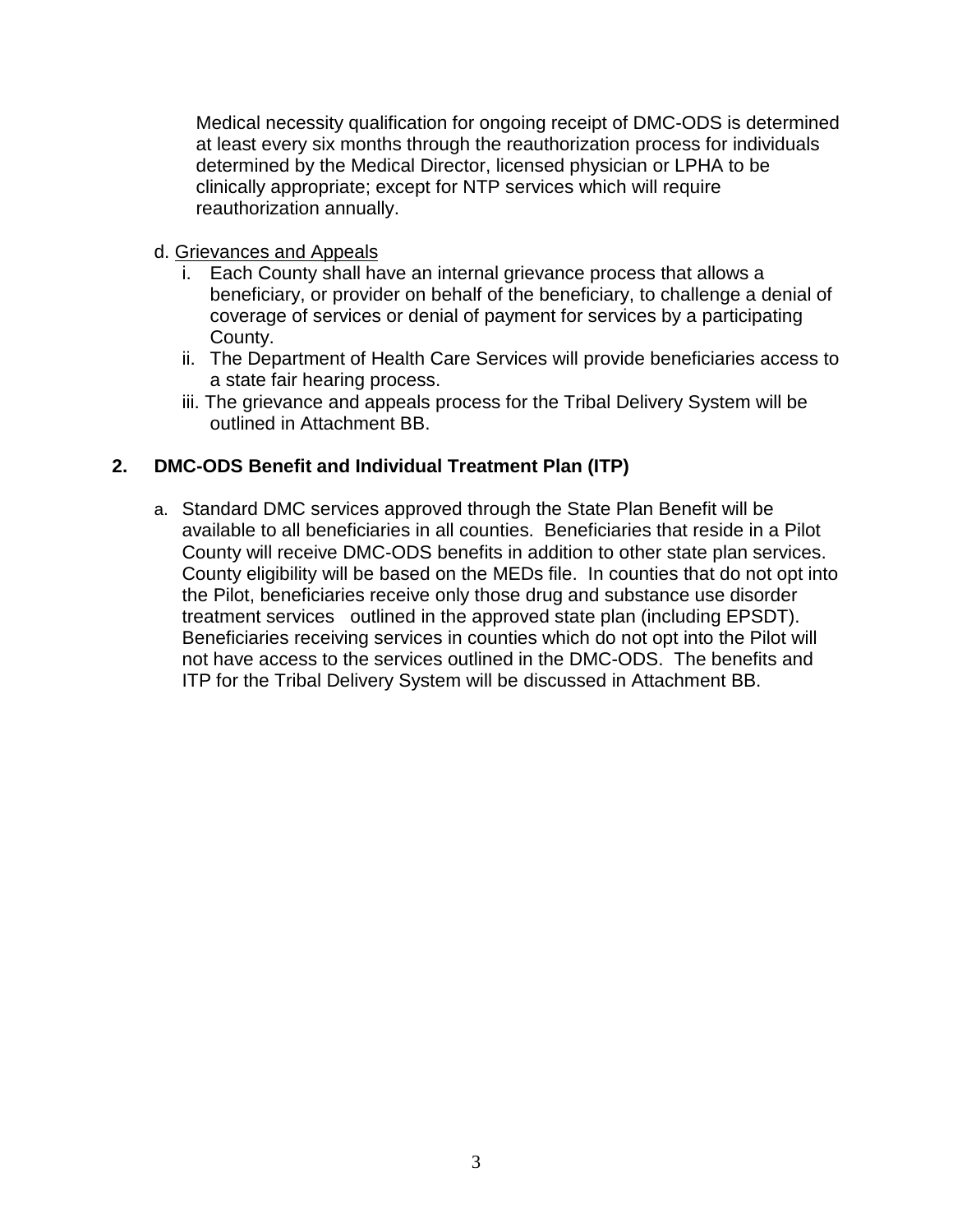|  | Table ONE: State Plan and DMC-ODS Services Available to DMS-ODS Participants                                                                                                                                                                                                                        |  |
|--|-----------------------------------------------------------------------------------------------------------------------------------------------------------------------------------------------------------------------------------------------------------------------------------------------------|--|
|  | $(i)$ in $\mathbb{E}$ $i$ $\mathbb{E}$ $j$ $\mathbb{E}$ $j$ $\mathbb{E}$ $k$ $\mathbb{E}$ $j$ $\mathbb{E}$ $k$ $\mathbb{E}$ $k$ $\mathbb{E}$ $k$ $\mathbb{E}$ $k$ $\mathbb{E}$ $k$ $\mathbb{E}$ $k$ $\mathbb{E}$ $k$ $\mathbb{E}$ $k$ $\mathbb{E}$ $k$ $\mathbb{E}$ $k$ $\mathbb{E}$ $k$ $\mathbb{$ |  |

|                                                                                                                                                                       | <u>(with Expenditure Authority and Units of Service)</u> |                                                                                   |                                                                    |                                                                                          |  |
|-----------------------------------------------------------------------------------------------------------------------------------------------------------------------|----------------------------------------------------------|-----------------------------------------------------------------------------------|--------------------------------------------------------------------|------------------------------------------------------------------------------------------|--|
| <b>DMC-ODS</b><br><b>Service</b>                                                                                                                                      | <b>Current State</b><br>Plan                             | <b>Allowable</b><br>1905(a)<br>services - not<br>covered in<br><b>State Plan*</b> | <b>Costs Not</b><br><b>Otherwise</b><br><b>Matchable</b><br>(CNOM) | <b>Units Of</b><br><b>Service</b>                                                        |  |
| <b>Early Intervention</b><br>(Note: SBIRT services<br>are paid for and provided<br>by the managed care<br>plans or by fee-for-<br>service primary care<br>providers.) | x (preventive<br>service;<br>physician<br>services)      |                                                                                   |                                                                    | Annual screen,<br>up to 4 brief<br>interventions                                         |  |
| <b>Outpatient Drug</b><br><b>Free</b>                                                                                                                                 | x (rehab<br>services)                                    |                                                                                   |                                                                    | Counseling: 50<br>min session                                                            |  |
| <b>Intensive</b><br><b>Outpatient</b>                                                                                                                                 | x (rehab<br>services)                                    |                                                                                   |                                                                    | per day                                                                                  |  |
| <b>Partial</b><br>Hospitalization                                                                                                                                     |                                                          | X                                                                                 |                                                                    | Diagnosis-<br>related Group<br>(DRG)/Certified<br>Public<br><b>Expenditures</b><br>(CPE) |  |
| <b>Withdrawal</b><br>management<br><b>General Acute</b><br><b>Care Hospital</b><br>(VID, INVID)<br>(non-IMD)                                                          | $\mathsf{x}$<br>inpatient<br>services                    |                                                                                   |                                                                    | <b>DRG/CPE</b>                                                                           |  |
| <b>CDRH/Free</b><br><b>Standing Psych</b><br>(IMD)                                                                                                                    |                                                          |                                                                                   | X                                                                  | <b>DRG/CPE</b>                                                                           |  |
| <b>Residential</b><br>(perinatal, non-<br>IMD)                                                                                                                        | x (rehab<br>services)                                    |                                                                                   |                                                                    | Per day/bed rate                                                                         |  |
| (all pop., non-IMD)                                                                                                                                                   |                                                          | $\pmb{\mathsf{X}}$                                                                |                                                                    | Per day/bed rate                                                                         |  |
| (IMD)                                                                                                                                                                 |                                                          |                                                                                   | $\underline{\mathsf{X}}$                                           | Per day/bed rate                                                                         |  |
| <b>NTP</b>                                                                                                                                                            | x (rehab<br>services)                                    |                                                                                   |                                                                    | Per day dosing;<br>10 minute<br>increments                                               |  |
| <b>Additional MAT</b><br>(drug products)                                                                                                                              | x (pharmacy)                                             |                                                                                   |                                                                    | Drug cost                                                                                |  |
| (physician<br>services)                                                                                                                                               | x (physician<br>services;<br>rehab)                      |                                                                                   |                                                                    | Per visit                                                                                |  |
| <b>Recovery</b><br><b>Services</b>                                                                                                                                    |                                                          | X                                                                                 |                                                                    | Counseling: 50<br>min session                                                            |  |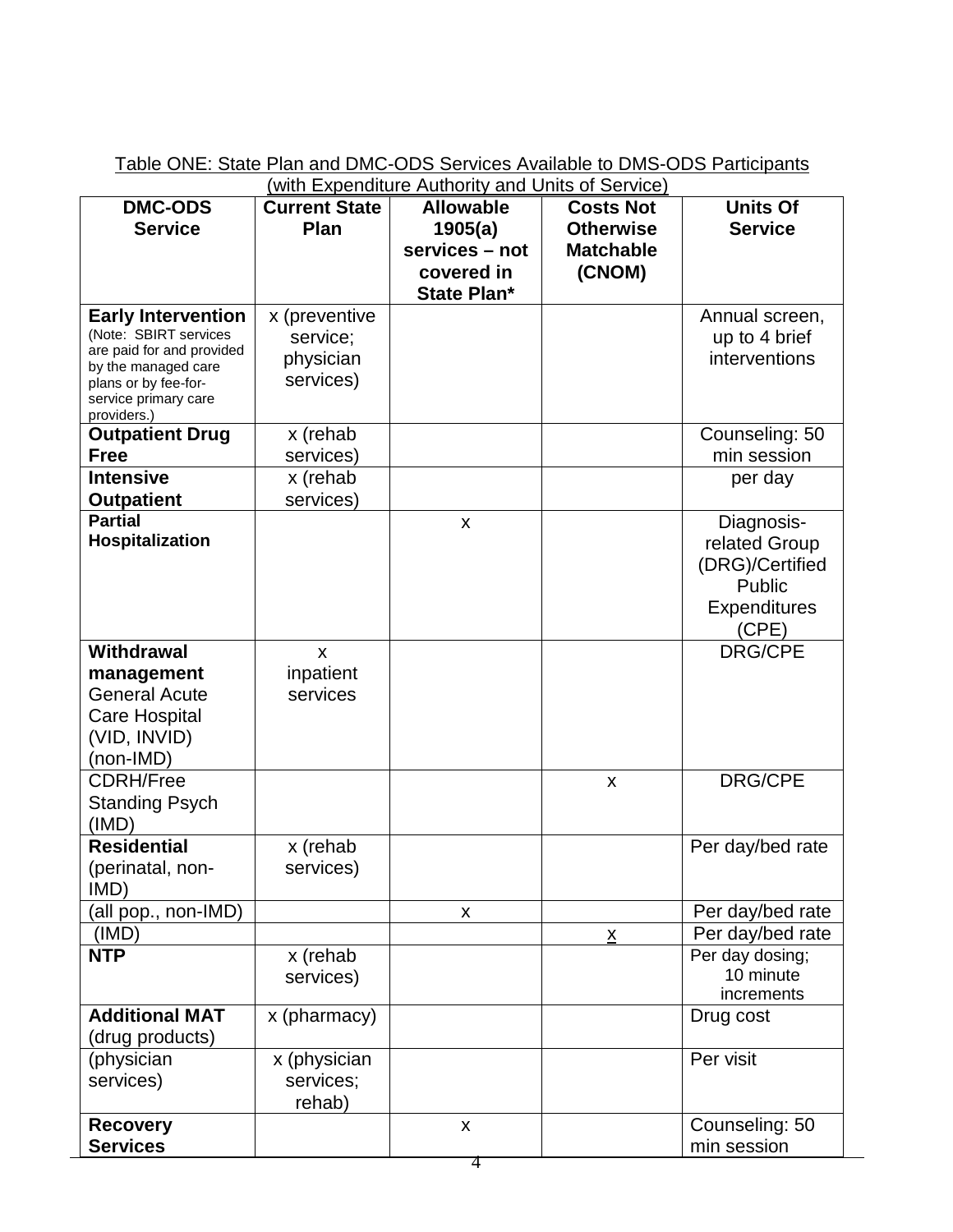\*Allowable 1905(a) services are all Medicaid services that can be covered upon CMS approval in a State Plan. \*\*TCM is not available state-wide as per 1915(g) and is not currently covered in all counties.

outlined in Table FOUR, to all eligible DMC-ODS beneficiaries for the identified b. The following services (Tables TWO and THREE) must be provided, as level of care as follows. DMC-ODS benefits include a continuum of care that ensures that clients can enter SUD treatment at a level appropriate to their needs and step up or down to a different intensity of treatment based on their responses.

### Table TWO: ASAM Criteria Continuum of Care Services and the DMC-ODS System

| <b>ASAM</b> | <b>Title</b>                                     | Description                                           | Provider                                                 |
|-------------|--------------------------------------------------|-------------------------------------------------------|----------------------------------------------------------|
| Level of    |                                                  |                                                       |                                                          |
| Care        |                                                  |                                                       |                                                          |
| 0.5         | Early Intervention                               | Screening, Brief Intervention, and                    | Managed care or fee-                                     |
|             |                                                  | <b>Referral to Treatment (SBIRT)</b>                  | for-service provider                                     |
| 1           | <b>Outpatient Services</b>                       | Less than 9 hours of service/week                     | <b>DHCS Certified</b>                                    |
|             |                                                  | (adults); less than 6 hours/week                      | <b>Outpatient Facilities</b>                             |
|             |                                                  | (adolescents) for recovery or                         |                                                          |
|             |                                                  | motivational enhancement                              |                                                          |
|             |                                                  | therapies/strategies                                  |                                                          |
| 2.1         | <b>Intensive Outpatient</b>                      | 9 or more hours of service/week (adults);             | <b>DHCS Certified</b>                                    |
|             | <b>Services</b>                                  | 6 or more hours/week (adolescents) to                 | Intensive Outpatient                                     |
|             |                                                  | treat multidimensional instability                    | <b>Facilities</b>                                        |
| 2.5         | Partial                                          | 20 or more hours of service/week for                  | <b>DHCS Certified</b>                                    |
|             | Hospitalization                                  | multidimensional instability not requiring            | Intensive Outpatient                                     |
|             | <b>Services</b>                                  | 24-hour care                                          | <b>Facilities</b>                                        |
| 3.1         | <b>Clinically Managed</b>                        | 24-hour structure with available trained              | <b>DHCS Licensed and</b>                                 |
|             | Low-Intensity                                    | personnel; at least 5 hours of clinical               | DHCS/ASAM                                                |
|             | <b>Residential Services</b>                      | service/week and prepare for outpatient               | Designated                                               |
|             |                                                  | treatment.<br>24-hour care with trained counselors to | <b>Residential Providers</b><br><b>DHCS Licensed and</b> |
| 3.3         | <b>Clinically Managed</b><br>Population-Specific | stabilize multidimensional imminent                   | DHCS/ASAM                                                |
|             | <b>High-Intensity</b>                            | danger. Less intense milieu and group                 | <b>Designated Residential</b>                            |
|             | <b>Residential Services</b>                      | treatment for those with cognitive or                 | Providers                                                |
|             |                                                  | other impairments unable to use full                  |                                                          |
|             |                                                  | active milieu or therapeutic community                |                                                          |
|             |                                                  | and prepare for outpatient treatment.                 |                                                          |
| 3.5         | <b>Clinically Managed</b>                        | 24-hour care with trained counselors to               | <b>DHCS Licensed and</b>                                 |
|             | <b>High-Intensity</b>                            | stabilize multidimensional imminent                   | DHCS/ASAM                                                |
|             | <b>Residential Services</b>                      | danger and prepare for outpatient                     | <b>Designated Residential</b>                            |
|             |                                                  | treatment. Able to tolerate and use full              | Providers                                                |
|             |                                                  | milieu or therapeutic community                       |                                                          |
| 3.7         | <b>Medically Monitored</b>                       | 24-hour nursing care with physician                   | <b>Chemical Dependency</b>                               |
|             | Intensive Inpatient                              | availability for significant problems in              | <b>Recovery Hospitals;</b>                               |
|             | <b>Services</b>                                  | Dimensions 1, 2, or 3. 16 hour/day                    | Hospital, Free Standing                                  |
|             |                                                  | counselor availability                                | Psychiatric hospitals                                    |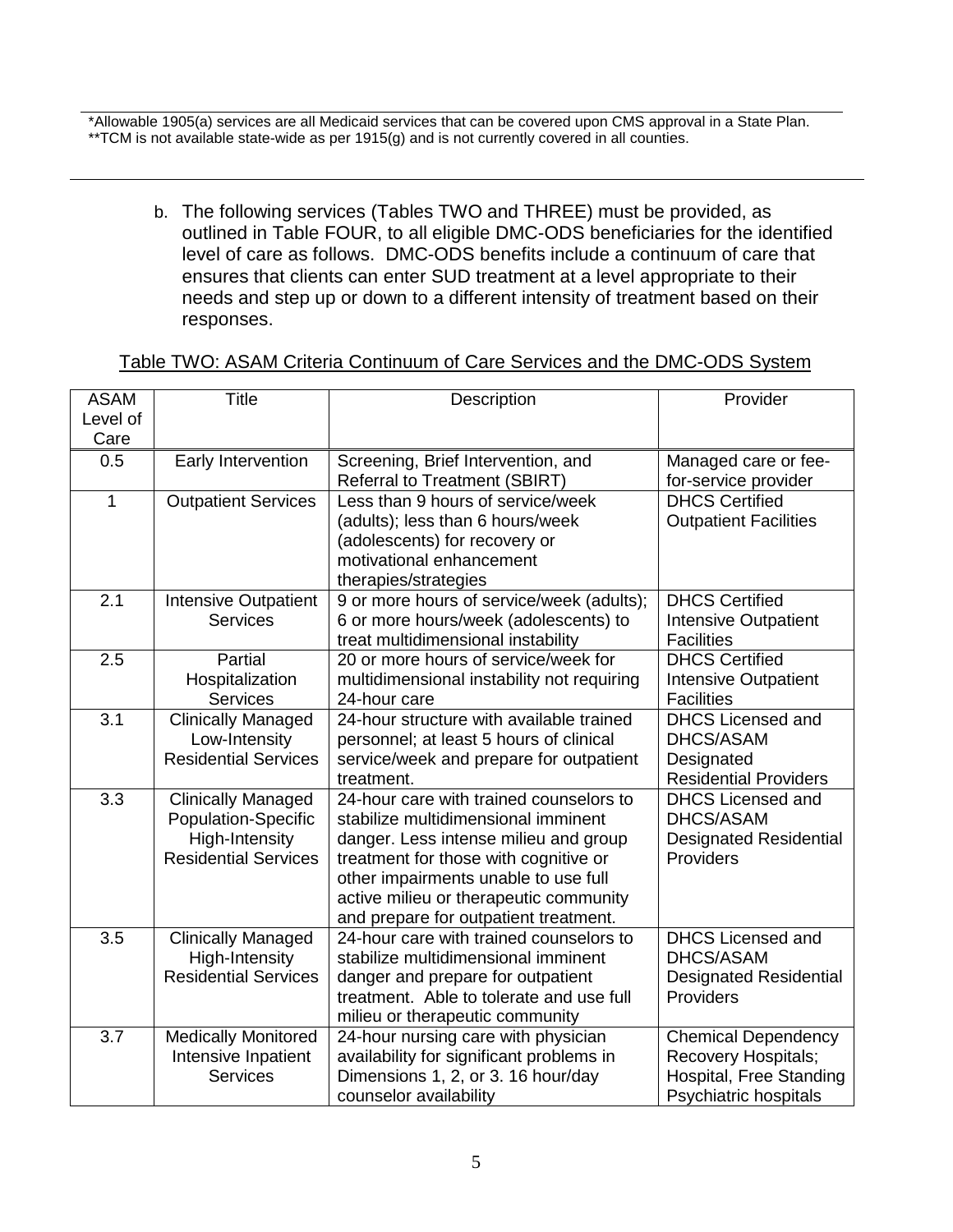|            | <b>Medically Managed</b> | 24-hour nursing care and daily physician   | <b>Chemical Dependency</b> |
|------------|--------------------------|--------------------------------------------|----------------------------|
|            | Intensive Inpatient      | care for severe, unstable problems in      | Recovery Hospitals,        |
|            | <b>Services</b>          | Dimensions 1, 2, or 3. Counseling          | Hospital; Free Standing    |
|            |                          | available to engage patient in treatment   | Psychiatric hospitals      |
| <b>OTP</b> | <b>Opioid Treatment</b>  | Daily or several times weekly opioid       | <b>DHCS Licensed OTP</b>   |
|            | Program                  | agonist medication and counseling          | Maintenance                |
|            |                          | available to maintain multidimensional     | Providers, licensed        |
|            |                          | stability for those with severe opioid use | prescriber                 |
|            |                          | disorder                                   |                            |

### Table THREE: ASAM Criteria Withdrawal Services (Detoxification/Withdrawal Management) and the DMC-ODS System

| Level of Withdrawal<br>Management                                                | Level                | Description                                                                                                                                                               | Provider                                                                                                                                                                    |
|----------------------------------------------------------------------------------|----------------------|---------------------------------------------------------------------------------------------------------------------------------------------------------------------------|-----------------------------------------------------------------------------------------------------------------------------------------------------------------------------|
| Ambulatory<br>withdrawal<br>management without<br>extended on-site<br>monitoring | 1-WM                 | Mild withdrawal with daily or less<br>than daily outpatient supervision.                                                                                                  | <b>DHCS Certified Outpatient</b><br>Facility with Detox Certification;<br>Physician, licensed prescriber;<br>or OTP for opioids.                                            |
| Ambulatory<br>withdrawal<br>management with<br>extended on-site<br>monitoring    | 2-WM                 | Moderate withdrawal with all day<br>withdrawal management and<br>support and supervision; at night<br>has supportive family or living<br>situation.                       | <b>DHCS Certified Outpatient</b><br>Facility with Detox Certification;<br>licensed prescriber; or OTP.                                                                      |
| Clinically managed<br>residential withdrawal<br>management                       | $3.2 -$<br><b>WM</b> | Moderate withdrawal, but needs<br>24-hour support to complete<br>withdrawal management and<br>increase likelihood of continuing<br>treatment or recovery.                 | <b>DHCS Licensed Residential</b><br>Facility with Detox Certification;<br>Physician, licensed prescriber;<br>ability to promptly receive step-<br>downs from acute level 4. |
| Medically monitored<br>inpatient withdrawal<br>management                        | $3.7 -$<br><b>WM</b> | Severe withdrawal, needs 24-<br>hour nursing care & physician<br>visits; unlikely to complete<br>withdrawal management without<br>medical monitoring.                     | Hospital, Chemical<br><b>Dependency Recovery</b><br>Hospitals; Free Standing<br>Psychiatric hospitals; ability to<br>promptly receive step-downs<br>from acute level 4      |
| Medically managed<br>intensive inpatient<br>withdrawal<br>management             | 4-WM                 | Severe, unstable withdrawal and<br>needs 24-hour nursing care and<br>daily physician visits to modify<br>withdrawal management regimen<br>and manage medical instability. | Hospital, sometimes ICU,<br><b>Chemical Dependency</b><br>Recovery Hospitals; Free<br><b>Standing Psychiatric hospitals</b>                                                 |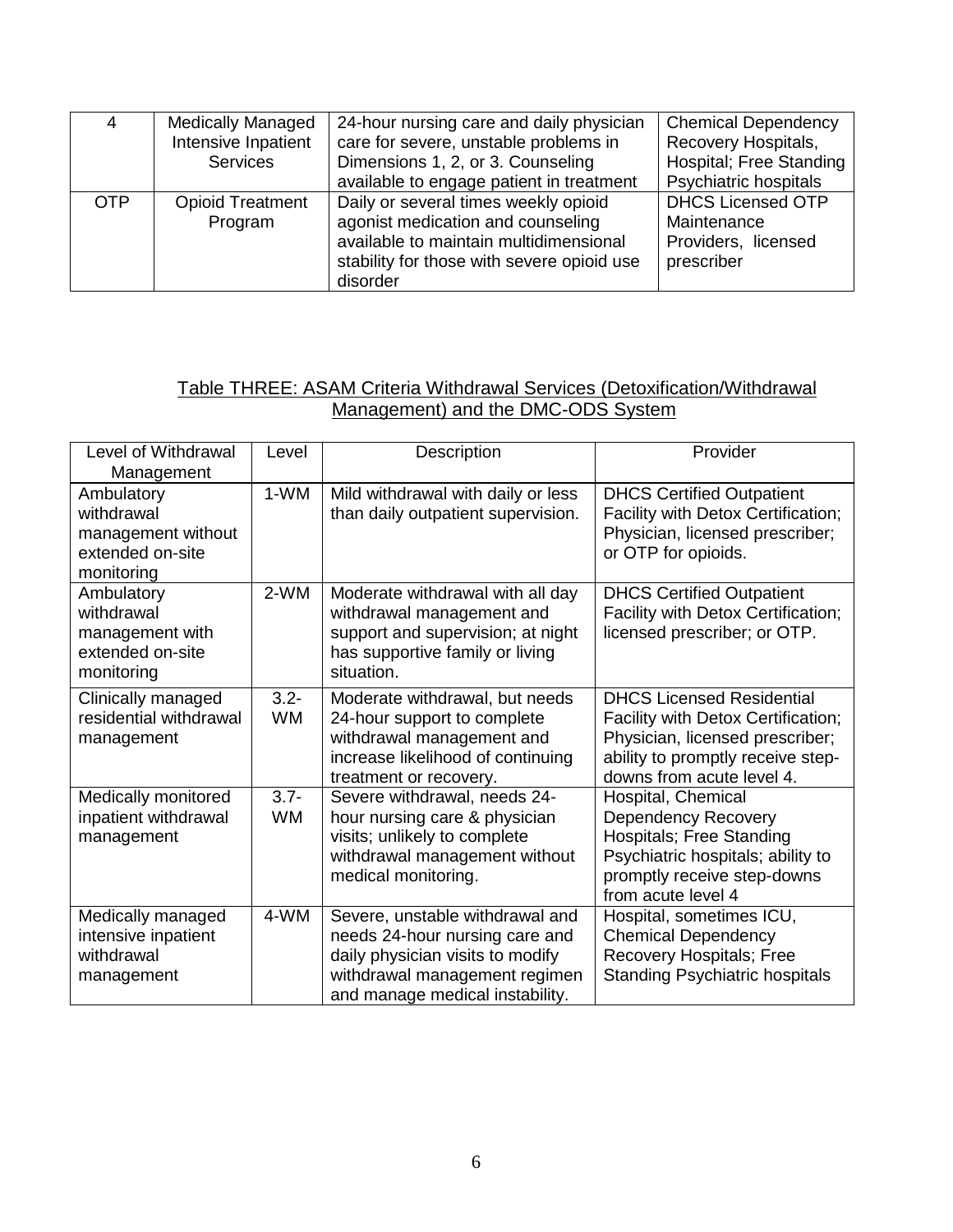Counties are required to provide the following services outlined in the chart below. Upon State approval, counties may implement a regional model with other counties or contract with providers in other counties in order to provide the required services.

| Service                                                   | Required                                                                                                                                                                                                                | Optional                                |
|-----------------------------------------------------------|-------------------------------------------------------------------------------------------------------------------------------------------------------------------------------------------------------------------------|-----------------------------------------|
| Early Intervention                                        | (Provided and funded<br>through FFS/managed<br>care)                                                                                                                                                                    |                                         |
| <b>Outpatient Services</b>                                | Outpatient (includes oral<br>naltrexone)<br><b>Intensive Outpatient</b>                                                                                                                                                 | Partial<br>$\bullet$<br>Hospitalization |
| <b>Residential</b>                                        | At least one ASAM level of<br>service initially<br>All ASAM levels (3.1, 3.3,<br>3.5) within three years<br><b>Coordination with ASAM</b><br>Levels 3.7 and 4.0<br>(provided and funded<br>through FFS/managed<br>care) | <b>Additional levels</b>                |
| <b>NTP</b>                                                | <b>Required (includes</b><br>buprenorphine, naloxone,<br>disulfiram)                                                                                                                                                    |                                         |
| Withdrawal Management                                     | At least one level of service                                                                                                                                                                                           | <b>Additional levels</b><br>$\bullet$   |
| <b>Additional Medication</b><br><b>Assisted Treatment</b> |                                                                                                                                                                                                                         | Optional                                |
| <b>Recovery Services</b>                                  | Required<br>$\bullet$                                                                                                                                                                                                   |                                         |
| Case Management                                           | Required<br>$\bullet$                                                                                                                                                                                                   |                                         |
| <b>Physician Consultation</b>                             | Required                                                                                                                                                                                                                |                                         |

TABLE FOUR: Required and Optional DMC-ODS Services

The continuum of care for SUD services outlined in Tables TWO and THREE are modeled after the levels identified in the ASAM Criteria. While counties will be responsible for the oversight and implementation of most of the levels in the continuum, a few of the levels (Early Intervention Services, Partial Hospitalization and Levels 3.7 and 4.0 for Residential and Withdrawal Management) are overseen and funded by other sources not under the DMC-ODS. These services are contained in the DMC-ODS Pilot in order to show the entire continuum of care of SUD services available to California's Medi-Cal population.

> i. Early Intervention Services (ASAM Level 0.5) Screening, brief intervention and referral to treatment (SBIRT) services are provided by non-DMC providers to beneficiaries at risk of developing a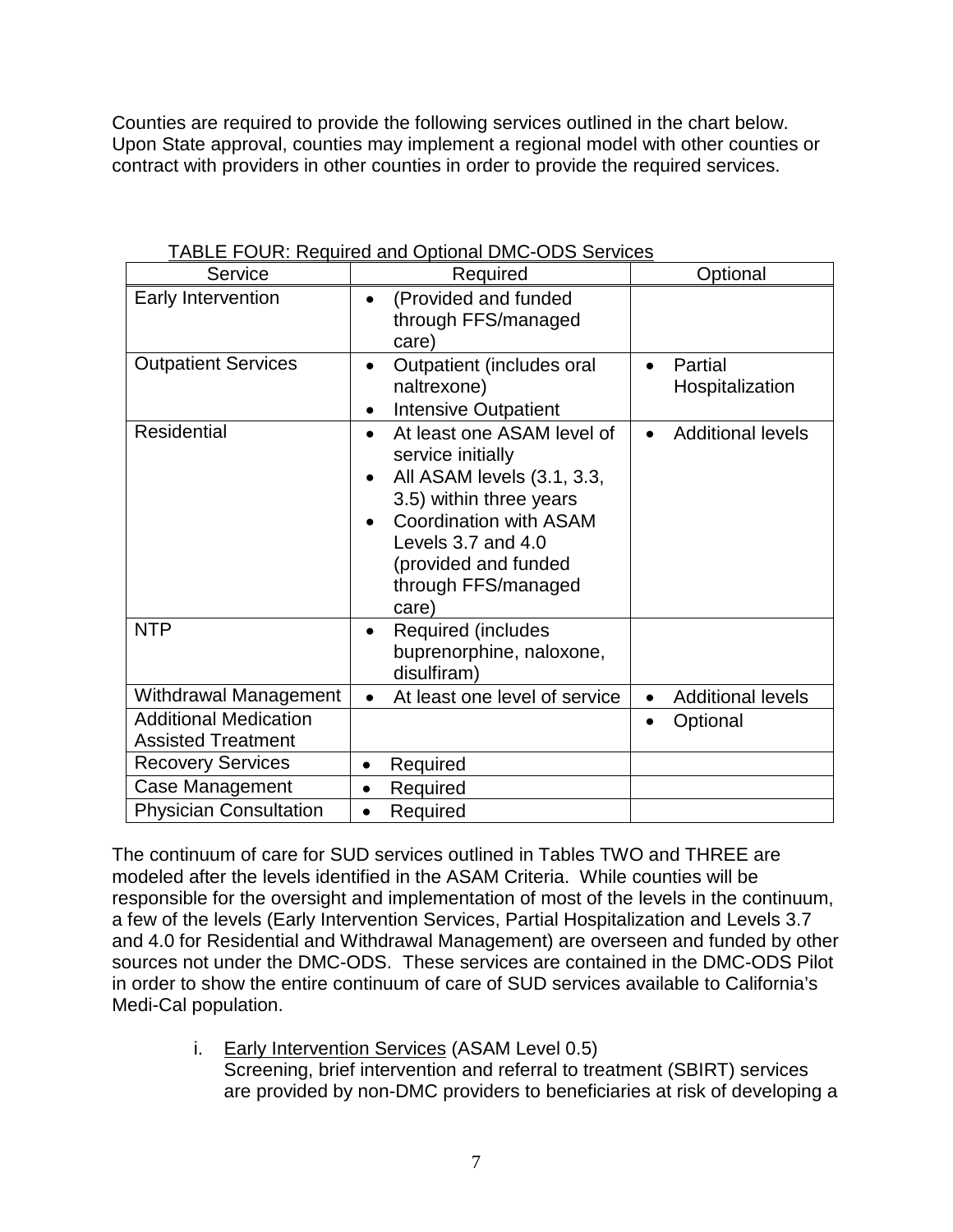substance use disorder. SBIRT services are not paid for under the DMC-ODS system. SBIRT services are paid for and provided by the managed care plans or by fee-for-service primary care providers. SBIRT attempts to intervene early with non-addicted people, and to identify those who do have a substance use disorder and need linking to formal treatment.

Referrals by managed care providers or plans to treatment in the DMC-ODS will be governed by the Memorandum of Understanding (MOU) held between the participating counties and managed care plans. The components of the MOUs governing the interaction between the counties and managed care plans related to substance use disorder will be included as part of the counties' implementation plan and waiver contracts.

The components of Early Intervention are:

- A. Screening: Primary Care physicians screen adults ages 18 years or older for alcohol misuse.
- B. Counseling: Persons engaged in risky or hazardous drinking receive brief behavioral counseling interventions to reduce alcohol misuse and/or referral to mental health and/or alcohol use disorder services, as medically necessary.
- C. Referral: Managed Care Plans and fee-for-service primary care providers will make referrals from SBIRT to the county for treatment through the DMC-ODS.
- ii. Outpatient Services (ASAM Level 1) counseling services are provided to beneficiaries (up to 9 hours a week for adults, and less than 6 hours a week for adolescents) when determined by a Medical Director or Licensed Practitioner of the Healing Arts to be medically necessary and in accordance with an individualized client plan. Services can be provided by a licensed professional or a certified counselor in any appropriate setting in the community. Services can be provided inperson, by telephone or by telehealth.

The Components of Outpatient Services are:

- A. Intake: The process of determining that a beneficiary meets the medical necessity criteria and a beneficiary is admitted into a substance use disorder treatment program. Intake includes the evaluation or analysis of substance use disorders; the diagnosis of substance use disorders; and the assessment of treatment needs to provide medically necessary services. Intake may include a physical examination and laboratory testing necessary for substance use disorder treatment.
- B. Individual Counseling: Contacts between a beneficiary and a therapist or counselor. Services provided in-person, by telephone or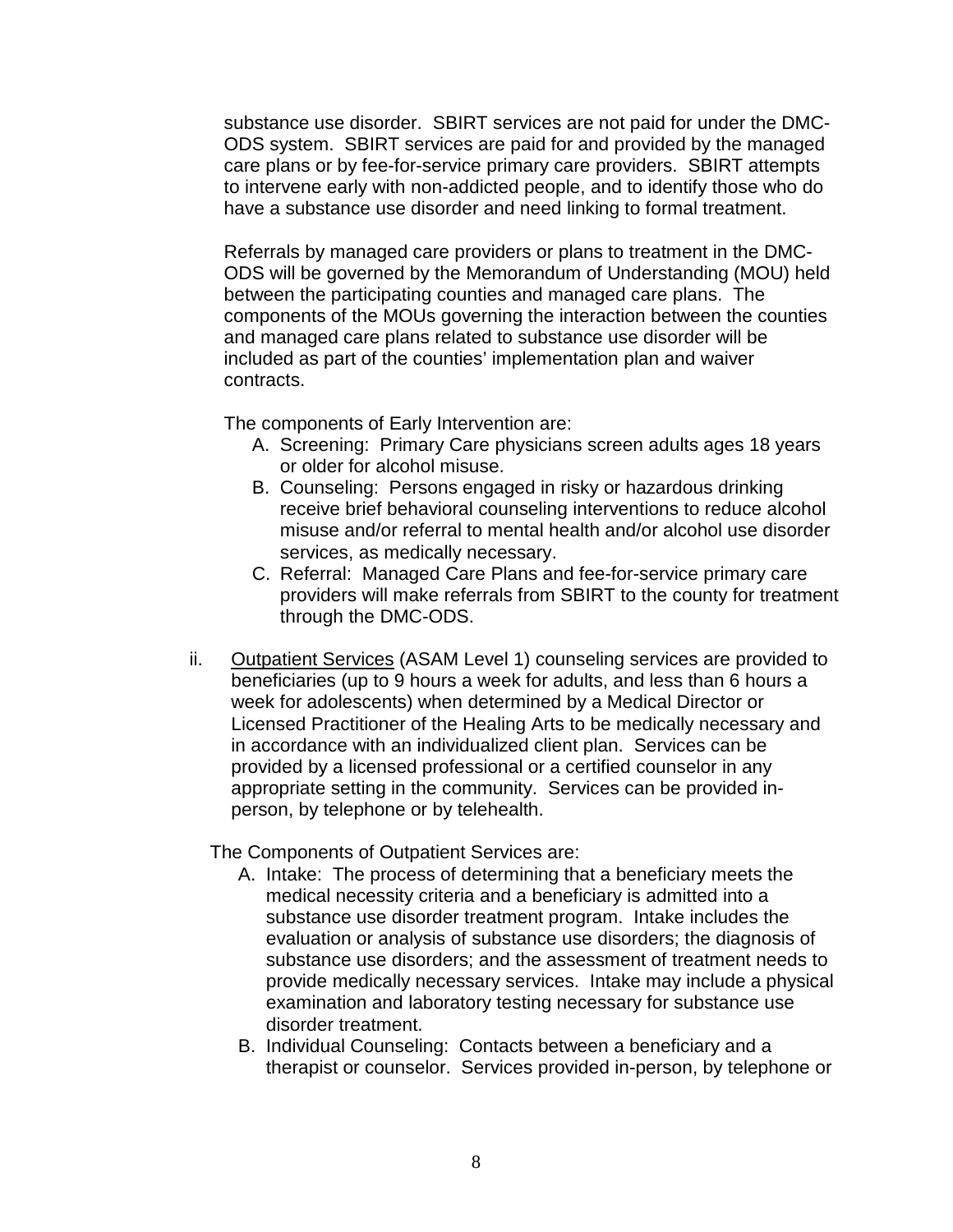by telehealth qualify as Medi-Cal reimbursable units of service, and are reimbursed without distinction.

- C. Group Counseling: Face-to-face contacts in which one or more therapists or counselors treat two or more clients at the same time with a maximum of 14 in the group, focusing on the needs of the individuals served.
- D. Family Therapy: The effects of addiction are far-reaching and patient's family members and loved ones also are affected by the disorder. By including family members in the treatment process, education about factors that are important to the patient's recovery as well as their own recovery can be conveyed. Family members can provide social support to the patient, help motivate their loved one to remain in treatment, and receive help and support for their own family recovery as well.
- E. Patient Education: Provide research based education on addiction, treatment, recovery and associated health risks.
- F. Medication Services: The prescription or administration of medication related to substance use treatment services, or the assessment of the side effects or results of that medication conducted by staff lawfully authorized to provide such services and/or order laboratory testing within their scope of practice or licensure.
- G. Collateral Services: Sessions with therapists or counselors and significant persons in the life of the beneficiary, focused on the treatment needs of the beneficiary in terms of supporting the achievement of the beneficiary's treatment goals. Significant persons are individuals that have a personal, not official or professional, relationship with the beneficiary.
- H. Crisis Intervention Services: Contact between a therapist or counselor and a beneficiary in crisis. Services shall focus on alleviating crisis problems. "Crisis" means an actual relapse or an unforeseen event or circumstance which presents to the beneficiary an imminent threat of relapse. Crisis intervention services shall be limited to the stabilization of the beneficiary's emergency situation.
- I. Treatment Planning: The provider shall prepare an individualized written treatment plan, based upon information obtained in the intake and assessment process. The treatment plan will be completed upon intake and then updated every subsequent 90 days unless there is a change in treatment modality or significant event that would then require a new treatment plan. The treatment plan shall include: a statement of problems to be addressed, goals to be reached which address each problem, action steps which will be taken by the provider and/or beneficiary to accomplish identified goals, target dates for accomplishment of action steps and goals, and a description of services including the type of counseling to be provided and the frequency thereof. Treatment plans have specific quantifiable goal/treatment objectives related the beneficiary's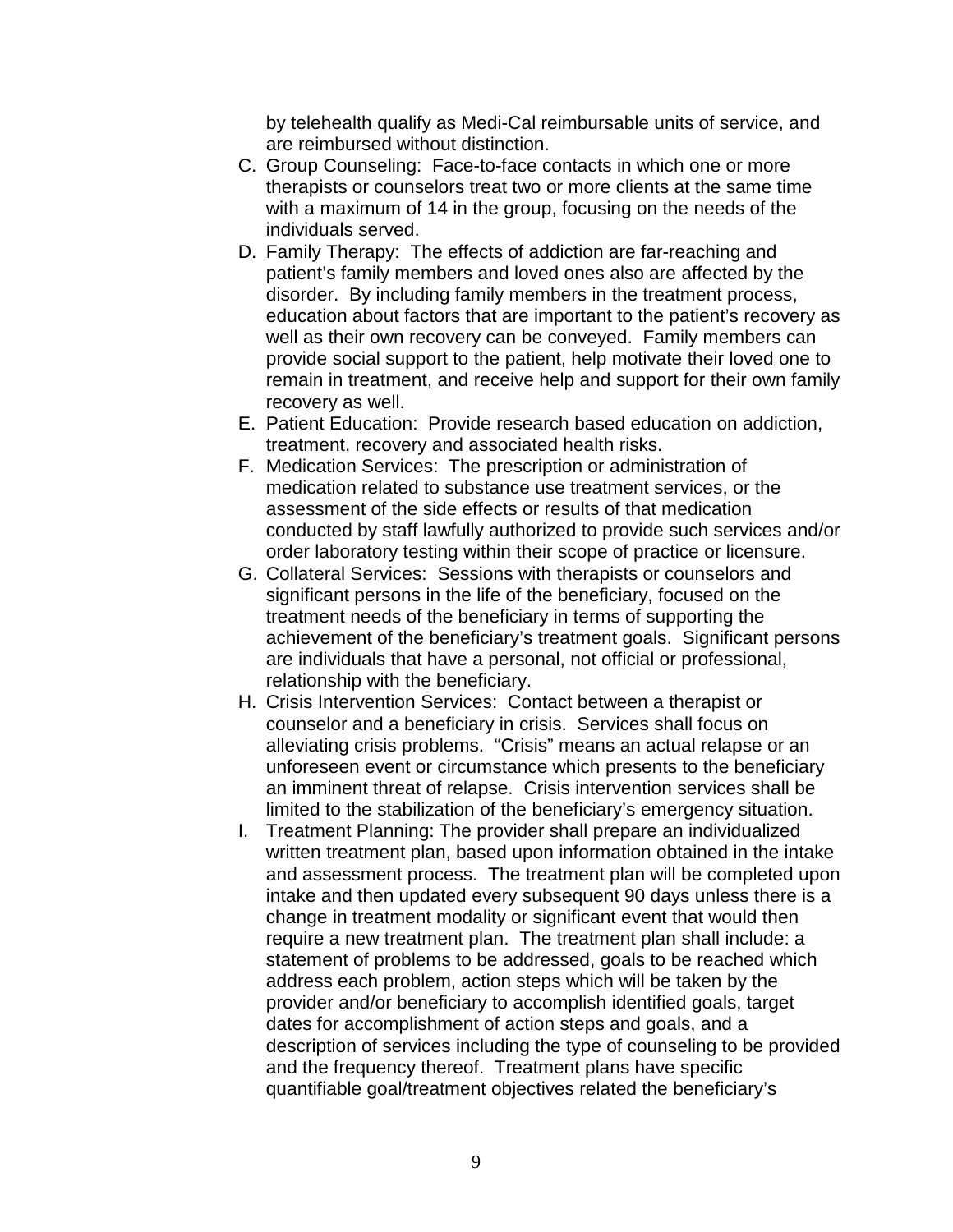substance use disorder diagnosis and multidimensional assessment. The treatment plan will identify the proposed type(s) of interventions/modality that includes a proposed frequency and duration. The treatment plan will be consistent with the qualifying diagnosis and will be signed by the beneficiary and the Medical Director or LPHA.

- J. Discharge Services: The process to prepare the beneficiary for referral into another level of care, post treatment return or reentry into the community, and/or the linkage of the individual to essential community treatment, housing and human services.
- iii. Intensive Outpatient Treatment (ASAM Level 2.1) structured programming services are provided to beneficiaries (a minimum of nine hours with a maximum of 19 hours a week for adults, and a minimum of six hours with a maximum of 19 hours a week for adolescents) when determined by a Medical Director or Licensed Practitioner of the Healing Arts to be medically necessary and in accordance with an individualized client plan. Lengths of treatment can be extended when determined to be medically necessary. Services consist primarily of counseling and education about addictionrelated problems. Services can be provided by a therapist or a certified counselor in any appropriate setting in the community. Services can be provided in-person, by telephone or by telehealth.

The Components of Intensive Outpatient are (see Outpatient Services for definitions):

- A. Intake
- B. Individual and/or Group Counseling
- C. Patient Education
- D. Family Therapy
- E. Medication Services
- F. Collateral Services
- G. Crisis Intervention Services
- H. Treatment Planning
- I. Discharge Services
- i. Partial Hospitalization (ASAM Level 2.5) services feature 20 or more hours of clinically intensive programming per week, as specified in the patient's treatment plan. Level 2.5 partial hospitalization programs typically have direct access to psychiatric, medical, and laboratory services, and are to meet the identified needs which warrant daily monitoring or management but which can be appropriately addressed in a structured outpatient setting. Providing this level of service is optional for participating counties.
- ii. Residential Treatment (ASAM Level 3) is a non-institutional, 24-hour nonmedical, short-term residential program that provides rehabilitation services to beneficiaries with a substance use disorder diagnosis when determined by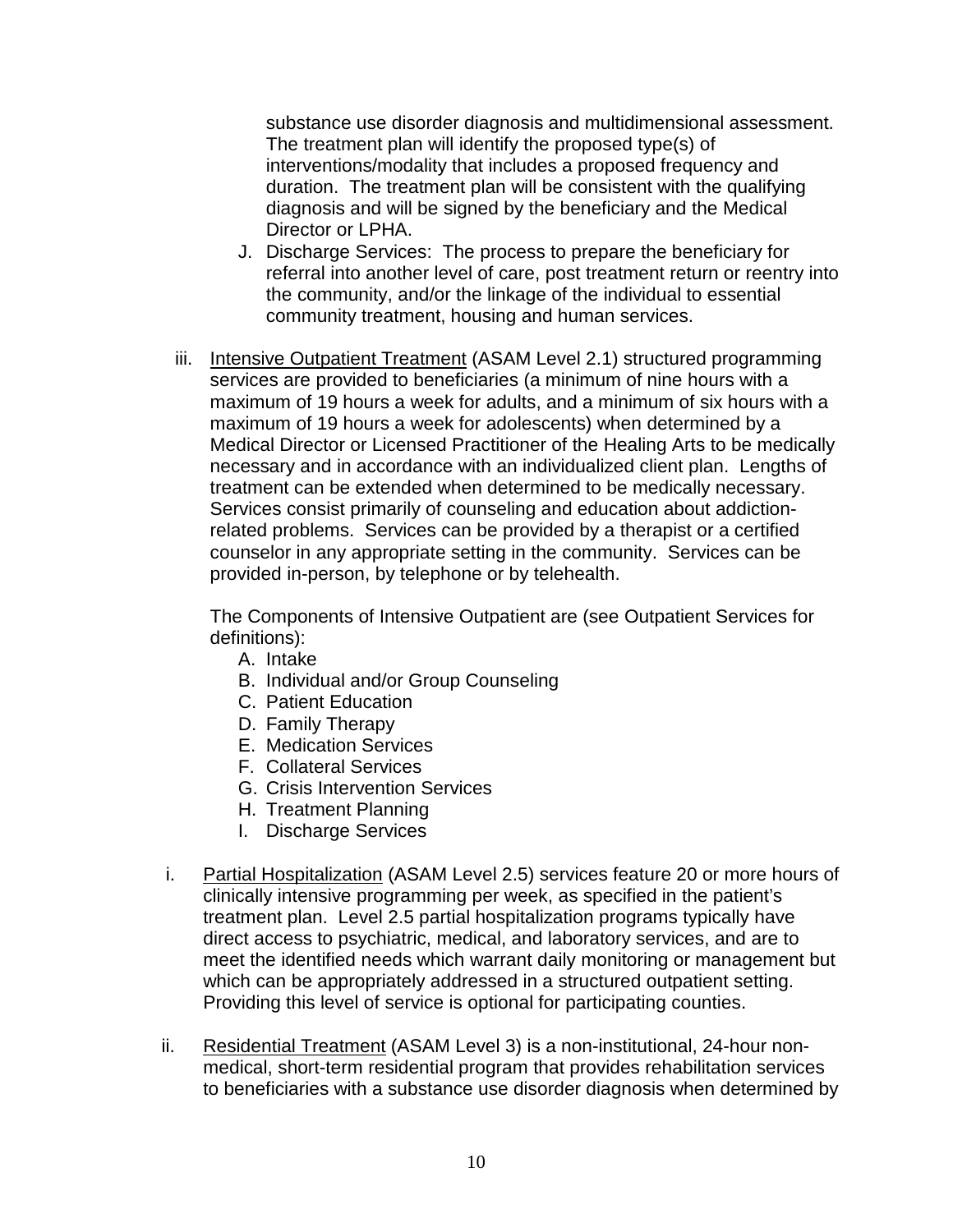a Medical Director or Licensed Practitioner of the Healing Arts as medically necessary and in accordance with an individualized treatment plan. Residential services are provided to non-perinatal and perinatal beneficiaries. These services are intended to be individualized to treat the functional deficits identified in the ASAM Criteria. In the residential treatment environment, an individual's functional cognitive deficits may require treatment that is primarily slower paced, more concrete and repetitive in nature. The daily regimen and structured patterns of activities are intended to restore cognitive functioning and build behavioral patterns within a community. Each beneficiary shall live on the premises and shall be supported in their efforts to restore, maintain and apply interpersonal and independent living skills and access community support systems. Providers and residents work collaboratively to define barriers, set priorities, establish goals, create treatment plans, and solve problems. Goals include sustaining abstinence, preparing for relapse triggers, improving personal health and social functioning, and engaging in continuing care.

Residential services are provided in DHCS licensed residential facilities that also have DMC certification and have been designated by DHCS as capable of delivering care consistent with ASAM treatment criteria. Residential services can be provided in facilities with no bed capacity limit. The length of residential services range from 1 to 90 days with a 90-day maximum for adults and 30-day maximum for adolescents; unless medical necessity authorizes a one-time extension of up to 30 days on an annual basis. Only two non-continuous 90-day regimens will be authorized in a one-year period. The average length of stay for residential services is 30 days. Peri-natal clients may receive a longer length of stay based on medical necessity. Adolescents require shorter lengths of stay and should be stabilized and then moved down to a less intensive level of treatment.

One ASAM level of Residential Treatment Services is required for approval of a county implementation plan in the first year. The county implementation plan must demonstrate ASAM levels of Residential Treatment Services (Levels 3.1-3.5) within three years of CMS approval of the county implementation plan and state-county intergovernmental agreement (managed care contract per federal definition). The county implementation plan must describe coordination for ASAM Levels 3.7 and 4.0.

The components of Residential Treatment Services are (see Outpatient Services for definitions):

- A. Intake
- B. Individual and Group Counseling
- C. Patient Education
- D. Family Therapy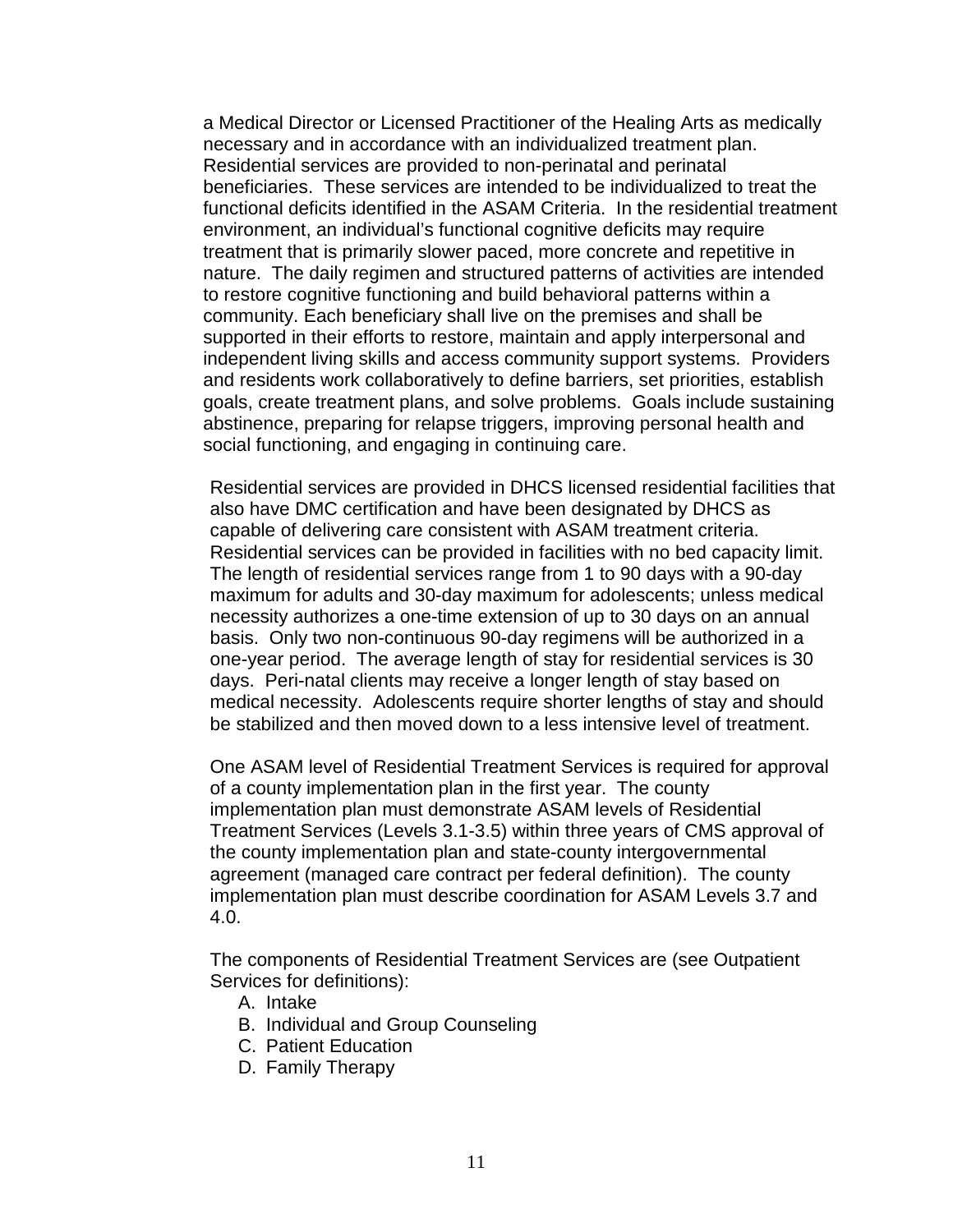- E. Safeguarding Medications: Facilities will store all resident medication and facility staff members may assist with resident's selfadministration of medication.
- F. Collateral Services
- G. Crisis Intervention Services
- H. Treatment Planning
- I. Transportation Services: Provision of or arrangement for transportation to and from medically necessary treatment.
- J. Discharge Services
- iii. Withdrawal Management (Levels 1, 2, 3.2, 3.7 and 4 in ASAM) services are provided in a continuum of WM services as per the five levels of WM in the ASAM Criteria when determined by a Medical Director or Licensed Practitioner of the Healing Arts as medically necessary and in accordance with an individualized client plan. Each beneficiary shall reside at the facility if receiving a residential service and will be monitored during the detoxification process. Medically necessary habilitative and rehabilitative services are provided in accordance with an individualized treatment plan prescribed by a licensed physician or licensed prescriber, and approved and authorized according to the state of California requirements.

The components of withdrawal management services are:

- A. Intake: The process of admitting a beneficiary into a substance use disorder treatment program. Intake includes the evaluation or analysis of substance use disorders; the diagnosis of substance use disorders; and the assessment of treatment needs to provide medically necessary services. Intake may include a physical examination and laboratory testing necessary for substance use disorder treatment.
- B. Observation: The process of monitoring the beneficiary's course of withdrawal. To be conducted as frequently as deemed appropriate for the beneficiary and the level of care the beneficiary is receiving. This may include but is not limited to observation of the beneficiary's health status.
- C. Medication Services: The prescription or administration related to substance use disorder treatment services, or the assessment of the side effects or results of that medication, conducted by staff lawfully authorized to provide such services within their scope of practice or license.
- D. Discharge Services: The process to prepare the beneficiary for referral into another level of care, post treatment return or reentry into the community, and/or the linkage of the individual to essential community treatment, housing and human services.
- iv. Opioid (Narcotic) Treatment Program (ASAM OTP Level 1) services are provided in NTP licensed facilities. Medically necessary services are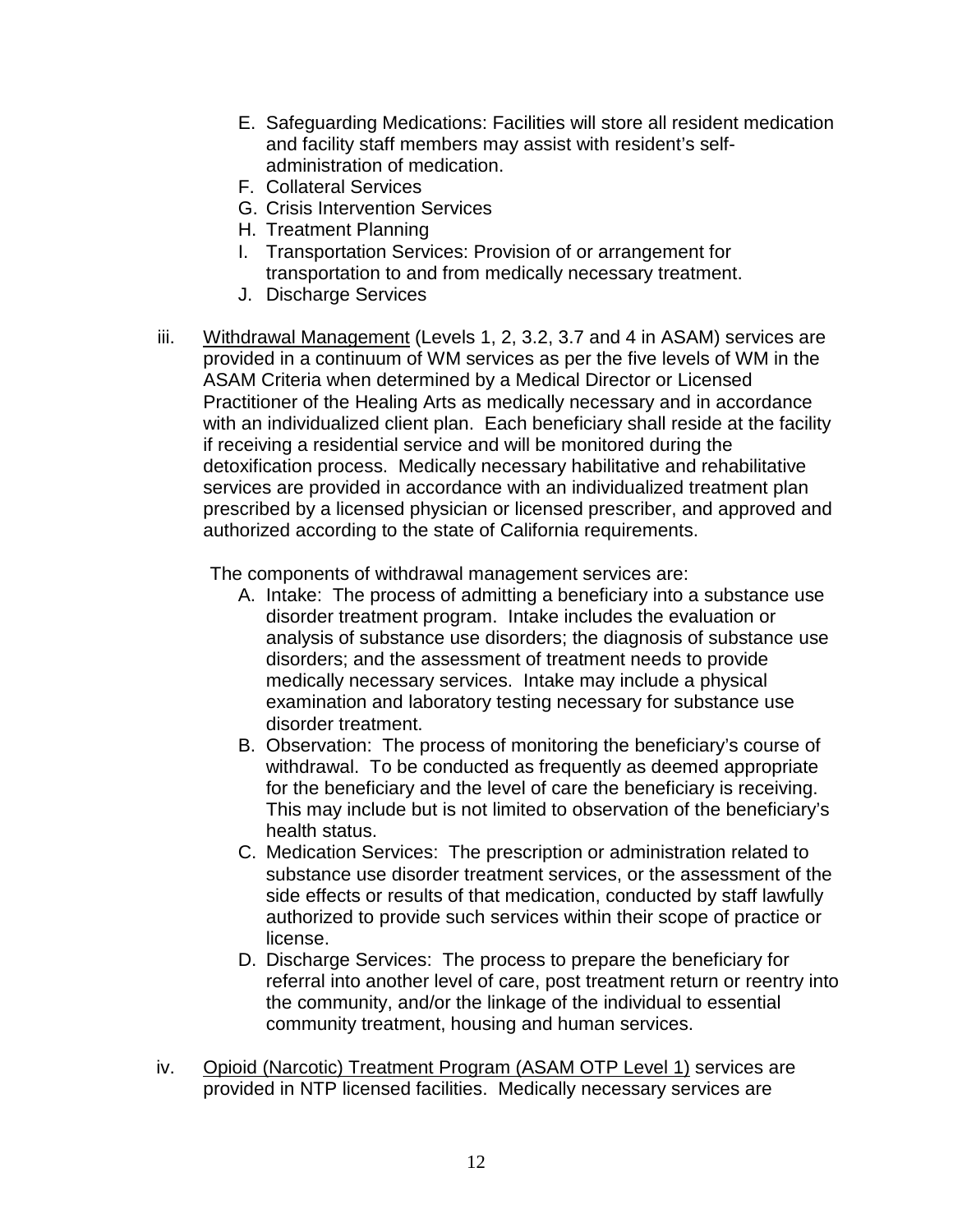provided in accordance with an individualized treatment plan determined by a licensed physician or licensed prescriber and approved and authorized according to the State of California requirements. NTPs/OTPs are required to offer and prescribe medications to patients covered under the DMC-ODS formulary including methadone, buprenorphine, naloxone and disulfiram.

A patient must receive at minimum fifty minutes of counseling sessions with a therapist or counselor for up to 200 minutes per calendar month, although additional services may be provided based on medical necessity.

The components of Opioid (Narcotic) Treatment Programs are (see Outpatient Treatment Services for definitions):

- A. Intake
- B. Individual and Group Counseling
- C. Patient Education
- D. Medication Services
- E. Collateral Services
- F. Crisis Intervention Services
- G. Treatment Planning
- H. Medical Psychotherapy: Type of counseling services consisting of a face-to-face discussion conducted by the Medical Director of the NTP/OTP on a one-on-one basis with the patient.
- I. Discharge Services
- v. Additional Medication Assisted Treatment (ASAM OTP Level 1) includes the ordering, prescribing, administering, and monitoring of all medications for substance use disorders. Medically necessary services are provided in accordance with an individualized treatment plan determined by a licensed physician or licensed prescriber. Opioid and alcohol dependence, in particular, have well-established medication options. The current reimbursement mechanisms for medication assisted treatment (MAT) will remain the same except for the following changes for opt-in counties: buprenorphine, naloxone and disulfiram will be reimbursed for onsite administration and dispensing at NTP programs; additionally, physicians and licensed prescribers in DMC programs will be reimbursed for the ordering, prescribing, administering, and monitoring of medication assisted treatment.

The components of Additional Medication Assisted Treatment are ordering, prescribing, administering, and monitoring of medication assisted treatment.

The goal of the DMC-ODS for MAT is to open up options for patients to receive MAT by requiring MAT services in all opt-in counties, educate counties on the various options pertaining to MAT and provide counties with technical assistance to implement any new services. These medications are available through the DMC-ODS and outside of Drug Medi-Cal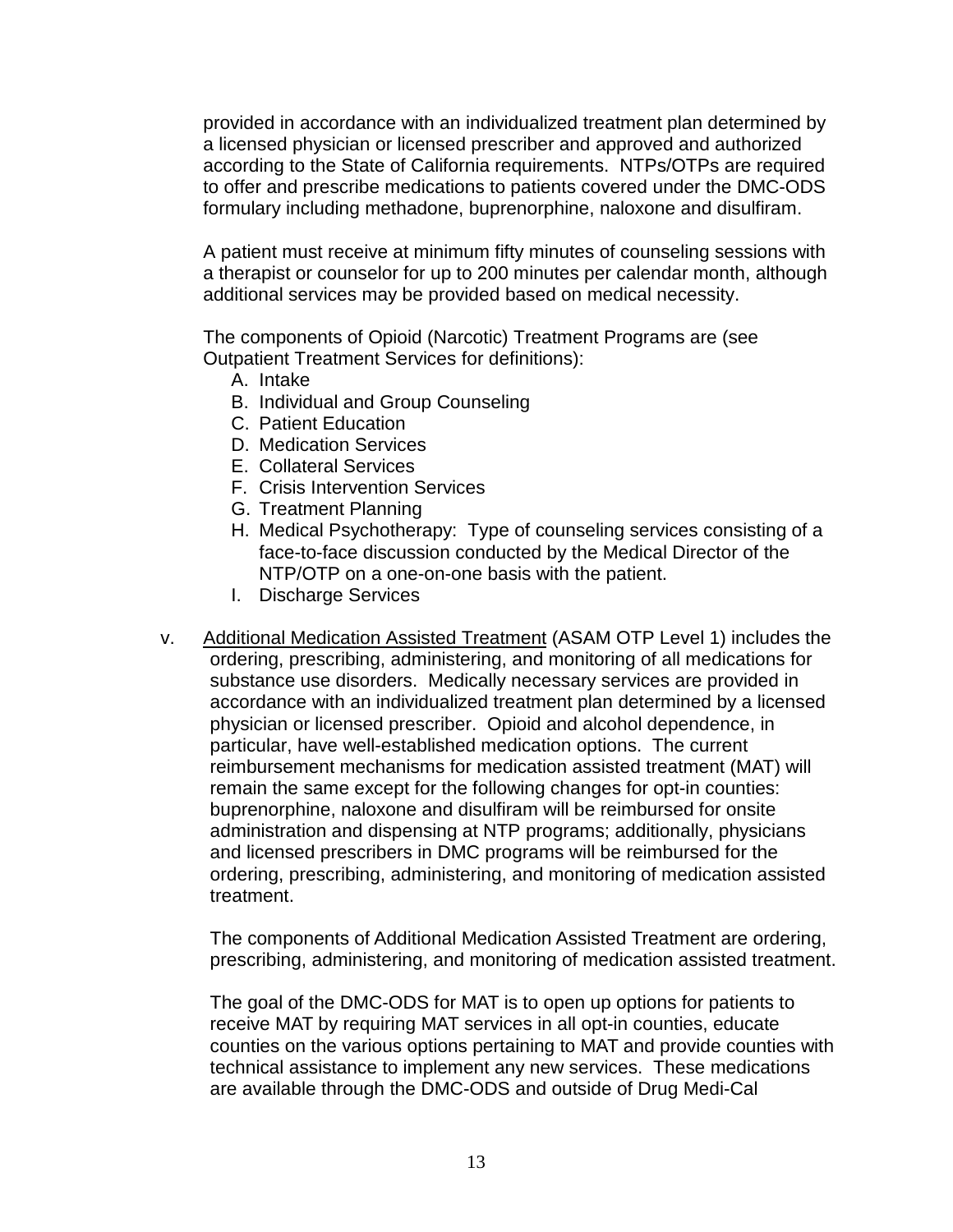programs. Further details explaining the financing and availability of MAT services in the Medi-Cal system are contained in Attachment CC.

vi. Recovery Services: Recovery services are important to the beneficiary's recovery and wellness. As part of the assessment and treatment needs of Dimension 6, Recovery Environment of the ASAM Criteria and during the transfer/transition planning process, beneficiaries will be linked to applicable recovery services. The treatment community becomes a therapeutic agent through which patients are empowered and prepared to manage their health and health care. Therefore, treatment must emphasize the patient's central role in managing their health, use effective self-management support strategies, and organize internal and community resources to provide ongoing self-management support to patients. Services are provided as medically necessary. Beneficiaries may access recovery services after completing their course of treatment whether they are triggered, have relapsed or as a preventative measure to prevent relapse. Recovery services may be provided face-to-face, by telephone, or by telehealth with the beneficiary and may be provided anywhere in the community.

The components of Recovery Services are:

- A. Outpatient counseling services in the form of individual or group counseling to stabilize the beneficiary and then reassess if the beneficiary needs further care;
- B. Recovery Monitoring: Recovery coaching, monitoring via telephone and internet;
- C. Substance Abuse Assistance: Peer-to-peer services and relapse prevention;
- D. Education and Job Skills: Linkages to life skills, employment services, job training, and education services;
- E. Family Support: Linkages to childcare, parent education, child development support services, family/marriage education;
- F. Support Groups: Linkages to self-help and support, spiritual and faith-based support;
- G. Ancillary Services: Linkages to housing assistance, transportation, case management, individual services coordination.
- vii. Case Management: Counties will coordinate case management services. Case management services can be provided at DMC provider sites, county locations, regional centers or as outlined by the county in the implementation plan; however, the county will be responsible for determining which entity monitors the case management activities. Services may be provided by a Licensed Practitioner of the Healing Arts or certified counselor.

Counties will be responsible for coordinating case management services for the SUD client. Counties will also coordinate a system of case management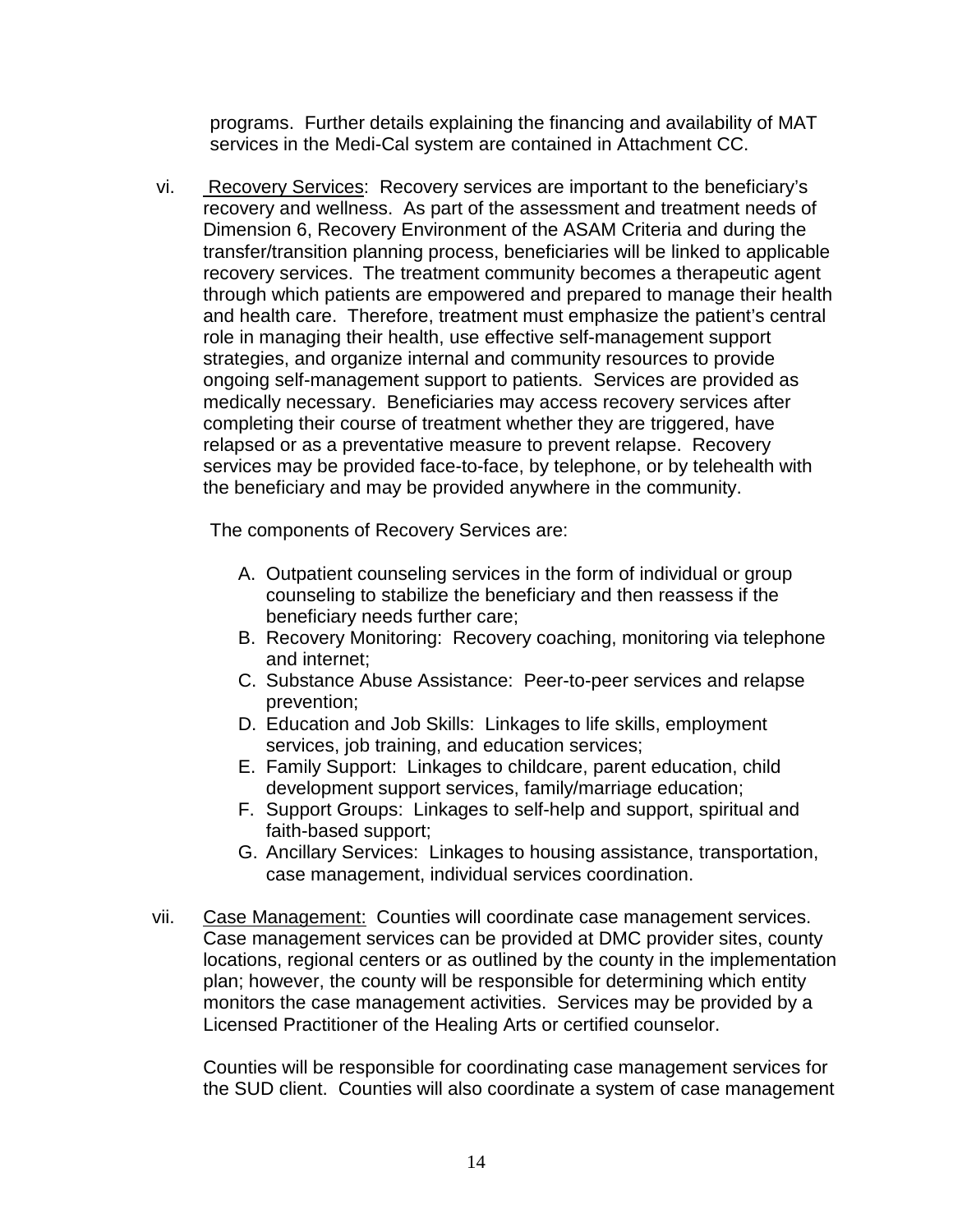services with physical and/or mental health in order to ensure appropriate level of care.

Case management services are defined as a service that assist a beneficiary to access needed medical, educational, social, prevocational, vocational, rehabilitative, or other community services. These services focus on coordination of SUD care, integration around primary care especially for beneficiaries with a chronic substance use disorder, and interaction with the criminal justice system, if needed. Case management services may be provided face-to-face, by telephone, or by telehealth with the beneficiary and may be provided anywhere in the community.

Case management services include:

- A. Comprehensive assessment and periodic reassessment of individual needs to determine the need for continuation of case management services;
- B. Transition to a higher or lower level SUD of care;
- C. Development and periodic revision of a client plan that includes service activities;
- D. Communication, coordination, referral and related activities;
- E. Monitoring service delivery to ensure beneficiary access to service and the service delivery system;
- F. Monitoring the beneficiary's progress;
- G. Patient advocacy, linkages to physical and mental health care, transportation and retention in primary care services; and,
- H. Case management shall be consistent with and shall not violate confidentiality of alcohol or drug patients as set forth in 42 CFR Part 2, and California law.
- viii. Physician Consultation Services include DMC physicians' consulting with addiction medicine physicians, addiction psychiatrists or clinical pharmacists. Physician consultation services are not with DMC-ODS beneficiaries; rather, they are designed to assist DMC physicians with seeking expert advice on designing treatment plans for specific DMC-ODS beneficiaries. Physician consultation services are to support DMC providers with complex cases which may address medication selection, dosing, side effect management, adherence, drug-drug interactions, or level of care considerations. Counties may contract with one or more physicians or pharmacists in order to provide consultation services. Physician consultation services can only be billed by and reimbursed to DMC providers.
- ix. Intersection with the Criminal Justice System: Beneficiaries involved in the criminal justice system often are harder to treat for SUD. While research has shown that the criminal justice population can respond effectively to treatment services, the beneficiary may require more intensive services.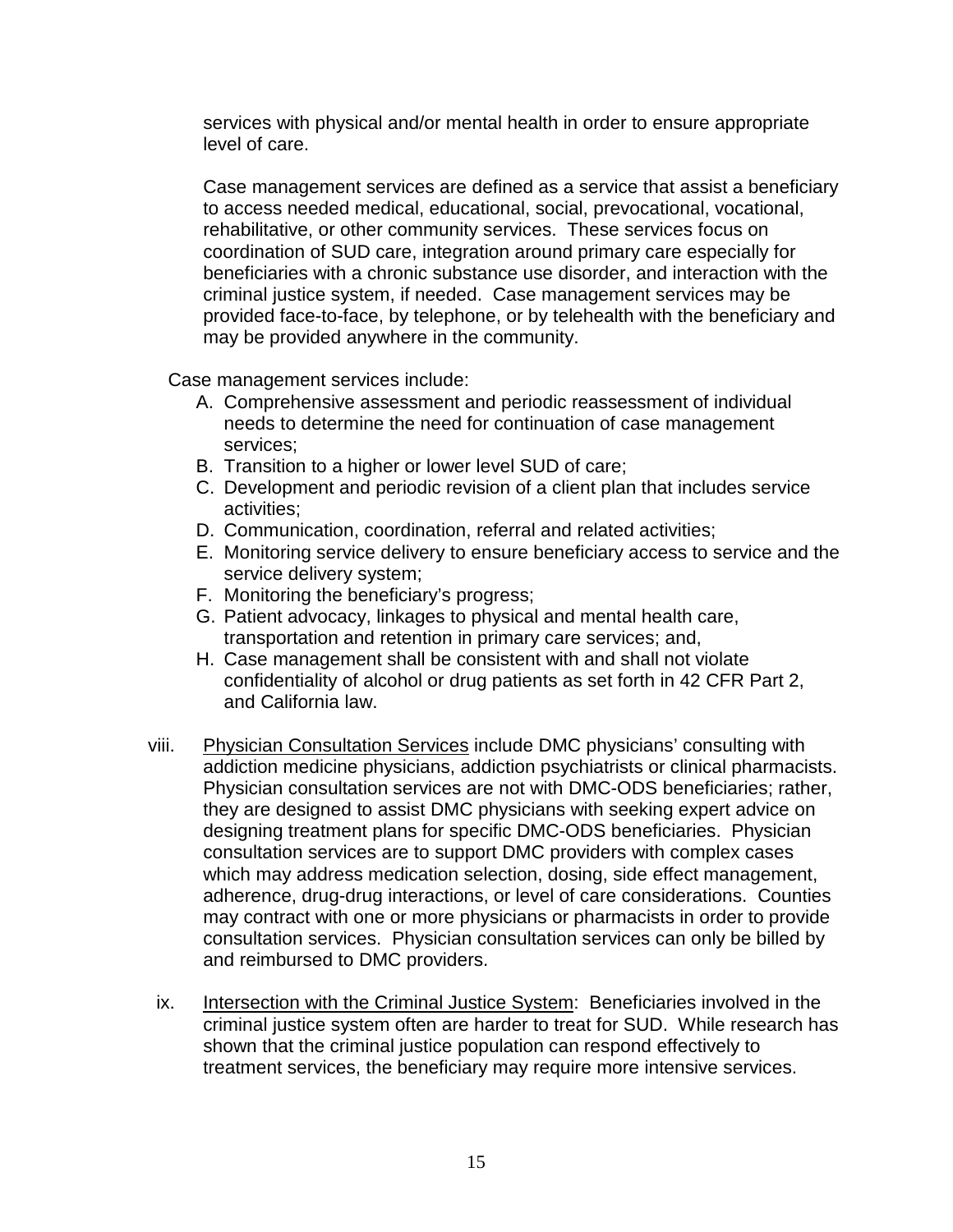Additional services for this population may include:

- A. Eligibility: Counties recognize and educate staff and collaborative partners that Parole and Probation status is not a barrier to expanded Medi-Cal substance use disorder treatment services if the parolees and probationers are eligible. Currently incarcerated inmates are not eligible to receive FFP for DMC-ODS services.
- B. Lengths of Stay: Additional lengths of stay for withdrawal and residential services for criminal justice offenders if assessed for need (e.g. up to 6 months residential; 3 months FFP with a one-time 30-day extension if found to be medically necessary and if longer lengths are needed, other county identified funds can be used).
- C. Promising Practices: Counties utilize promising practices such as Drug Court services.

# **3. DMC-ODS Provider Specifications**

The following requirements will apply to DMC-ODS staff.

- a. Professional staff must be licensed, registered, certified, or recognized under California State scope of practice statutes. Professional staff shall provide services within their individual scope of practice and receive supervision required under their scope of practice laws. Licensed Practitioner of the Healing Arts includes: Physician, Nurse Practitioners, Physician Assistants, Registered Nurses, Registered Pharmacists, Licensed Clinical Psychologist (LCP), Licensed Clinical Social Worker (LCSW), Licensed Professional Clinical Counselor (LPCC), and Licensed Marriage and Family Therapist (LMFT) and licensed-eligible practitioners working under the supervision of licensed clinicians.
- b. Non-professional staff shall receive appropriate on-site orientation and training prior to performing assigned duties. Non-professional staff will be supervised by professional and/or administrative staff.
- c. Professional and non-professional staff are required to have appropriate experience and any necessary training at the time of hiring.
- d. Registered and certified alcohol and other drug counselors must adhere to all requirements in the California Code of Regulations, Title 9, Chapter 8.

## **4. Responsibilities of Counties for DMC-ODS Benefits**

The responsibilities of counties for the DMC-ODS benefit shall be consistent with each county's intergovernmental agreement with DHCS, and shall include that counties do the following.

a. Selective Provider Contracting Requirements for Counties: Counties may choose the DMC providers to participate in the DMC-ODS. DMC certified providers that do not receive a county contract cannot receive a direct contract with the State in counties which opt into the Pilot. If a county does not participate in the Pilot or is removed from participation in the Pilot by the State, the county will continue to cover state plan services.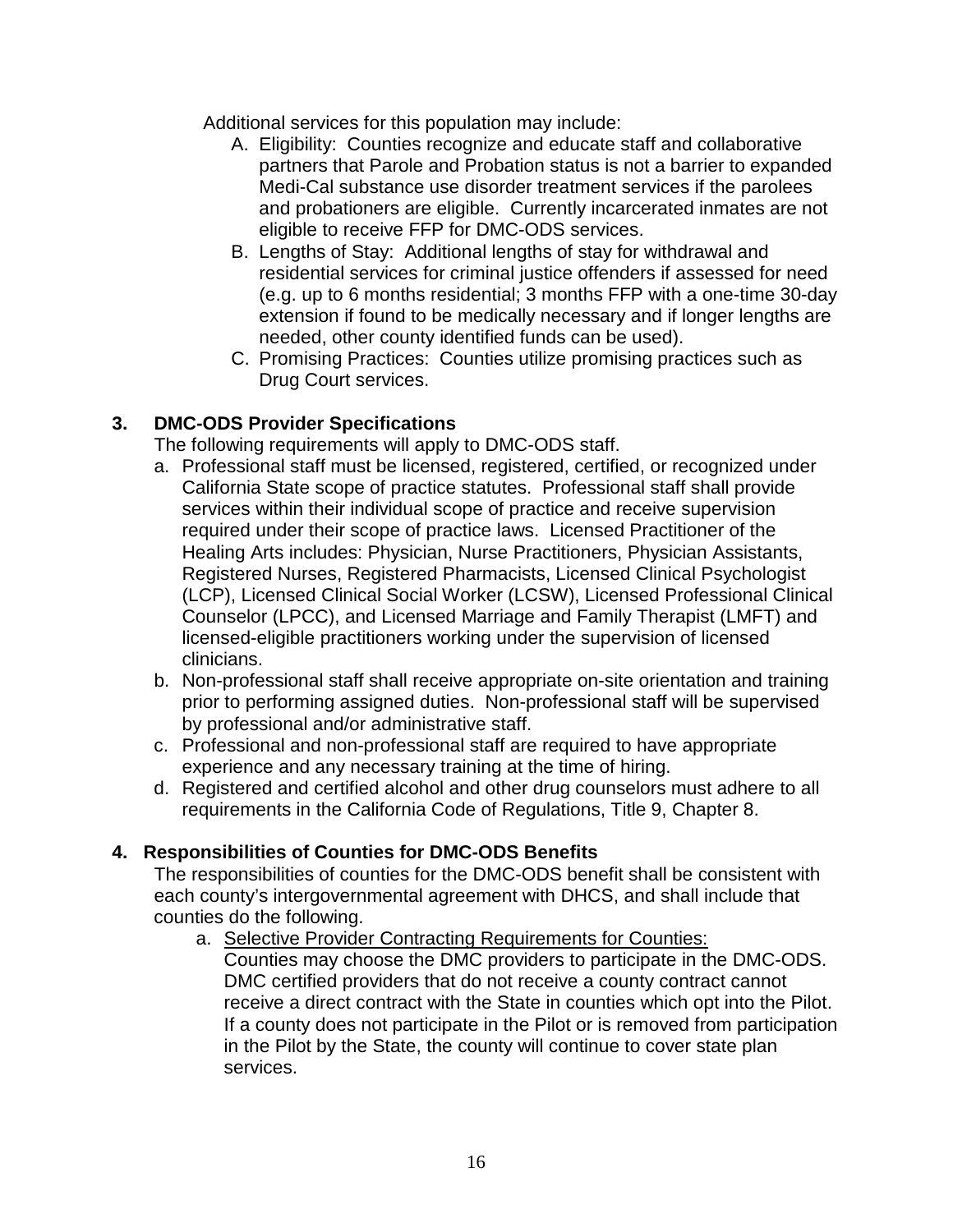i. Access: Each county must ensure that all required services covered under the DMC-ODS Pilot are available and accessible to enrollees of the DMC-ODS. NTP services are an important modality within the continuum of care. Counties are required to provide this service. Access to medically necessary NTP services cannot be denied for DMC-ODS eligible beneficiaries. Eligible DMC-ODS beneficiaries will receive medically necessary services at a DMC certified NTP provider. All DMC-ODS services, including Medi-Cal NTP services, shall be furnished with reasonable promptness in accordance with federal Medicaid requirements and as specified in the county implementation plan and State/County intergovernmental agreement (managed care contracts per federal definition). Medical attention for emergency and crisis medical conditions must be provided immediately. If the DMC-ODS network is unable to provide services, the county must adequately and timely cover these services out-of-network for as long as the county is unable to provide them.

All counties must ensure that beneficiaries who live in an opt-out county, but receive NTP services in an opt-in county do not experience a disruption of services. The opt-out county will claim state plan expenditures for the reimbursement made to the out-of-county NTP providers in accordance with the approved state plan methodology for services furnished to beneficiaries. No persons eligible for DMC-ODS services, including Medi-Cal funded NTP treatment services, will be placed on waiting lists for such services due to budgetary constraints.

The DMC-ODS Pilot program is administered locally by each demonstration county and each county provides for, or arranges for, substance use disorder treatment for Medi-Cal beneficiaries. Access cannot be limited in any way when counties select providers. Access to State Plan services must remain at the current level or expand upon implementation of the Pilot. The county shall maintain and monitor a network of appropriate providers that is supported by contracts with subcontractors and that is sufficient to provide adequate access to all services covered under this Pilot. Access for this purpose is defined as timeliness to care as specified below. In establishing and monitoring the network, the county must consider the following:

- Require its providers to meet Department standards for timely access to care and services as specified in the county implementation plan and state-county intergovernmental agreement (managed care contracts per federal definition). Medical attention for emergency and crisis medical conditions must be provided immediately.
- The anticipated number of Medi-Cal eligible clients.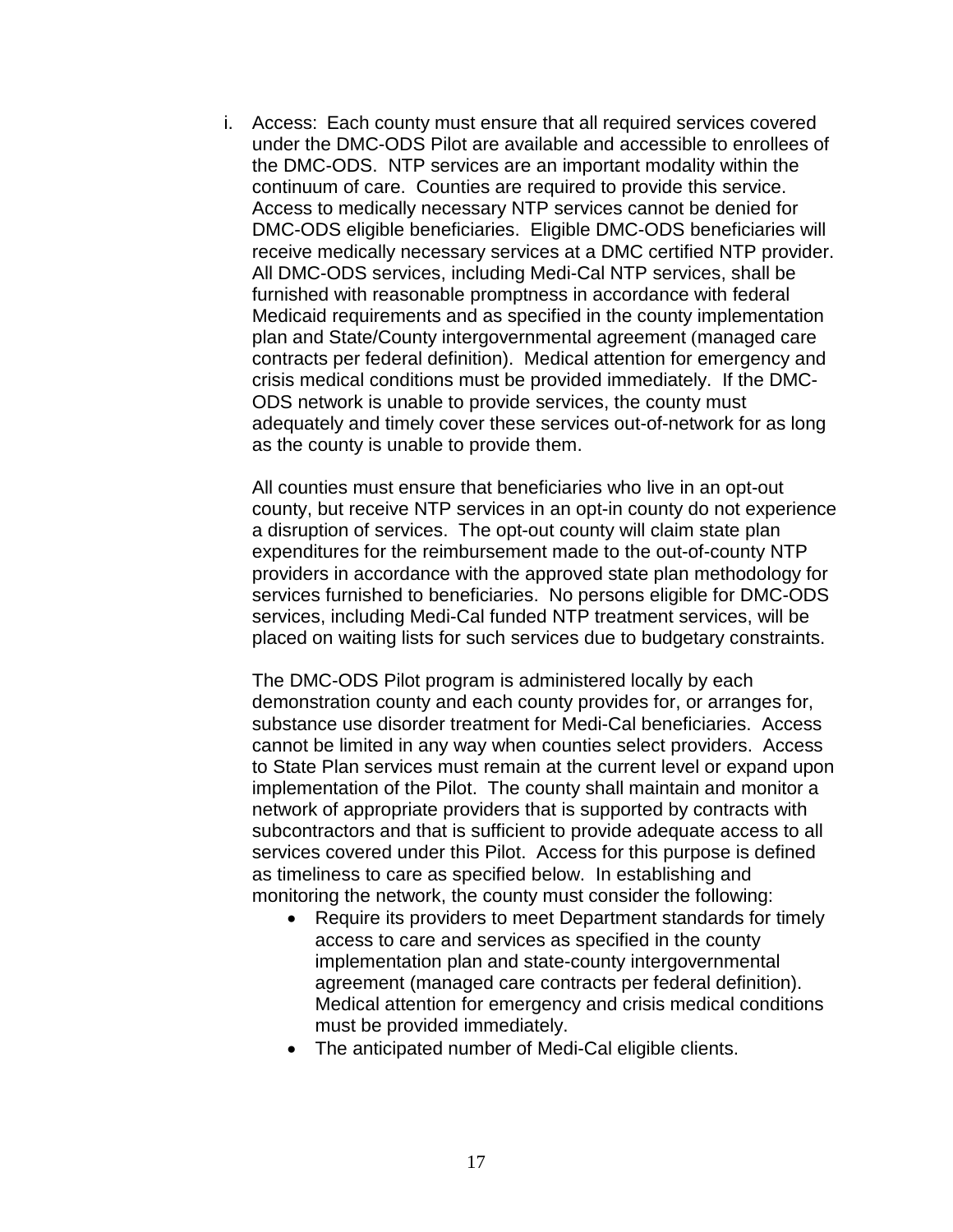- The expected utilization of services, taking into account the characteristics and substance use disorder needs of beneficiaries.
- The expected number and types of providers in terms of training and experience needed to meet expected utilization.
- The number of network providers who are not accepting new beneficiaries.
- The geographic location of providers and their accessibility to beneficiaries, considering distance, travel time, means of transportation ordinarily used by Medi-Cal beneficiaries, and physical access for disable beneficiaries.
- ii. Medication Assisted Treatment Services: Counties must describe in their implementation plan how they will guarantee access to medication assisted treatment services. Counties currently with inadequate access to medication assisted treatment services must describe in their implementation plan how they will provide the service modality.

Counties are encouraged to increase medication assisted treatment services by exploring the use of the following interventions:

- Extend NTP/OTP programs to remote locations using mobile units and contracted pharmacies which may have onsite counseling and urinalysis.
- Implement medication management protocols for alcohol dependence including naltrexone, disulfiram, and acamprosate. Alcohol maintenance medications may be dispensed onsite in NTPs/OTPs or prescribed by providers in outpatient programs.
- Provide ambulatory alcohol detoxification services in settings such as outpatient programs, NTPs/OTPs, and contracted pharmacies.
- iii. Selection Criteria and Provider Contracting Requirements: In selecting providers to furnish services under this Pilot, counties must:
	- Must have written policies and procedures for selection and retention of providers that are in compliance with the terms and conditions of this amendment and applicable federal laws and regulations.
	- Apply those policies and procedures equally to all providers regardless of public, private, for-profit or non-profit status, and without regard to whether a provider treats persons who require high-risk or specialized services.
	- Must not discriminate against persons who require high-risk or specialized services.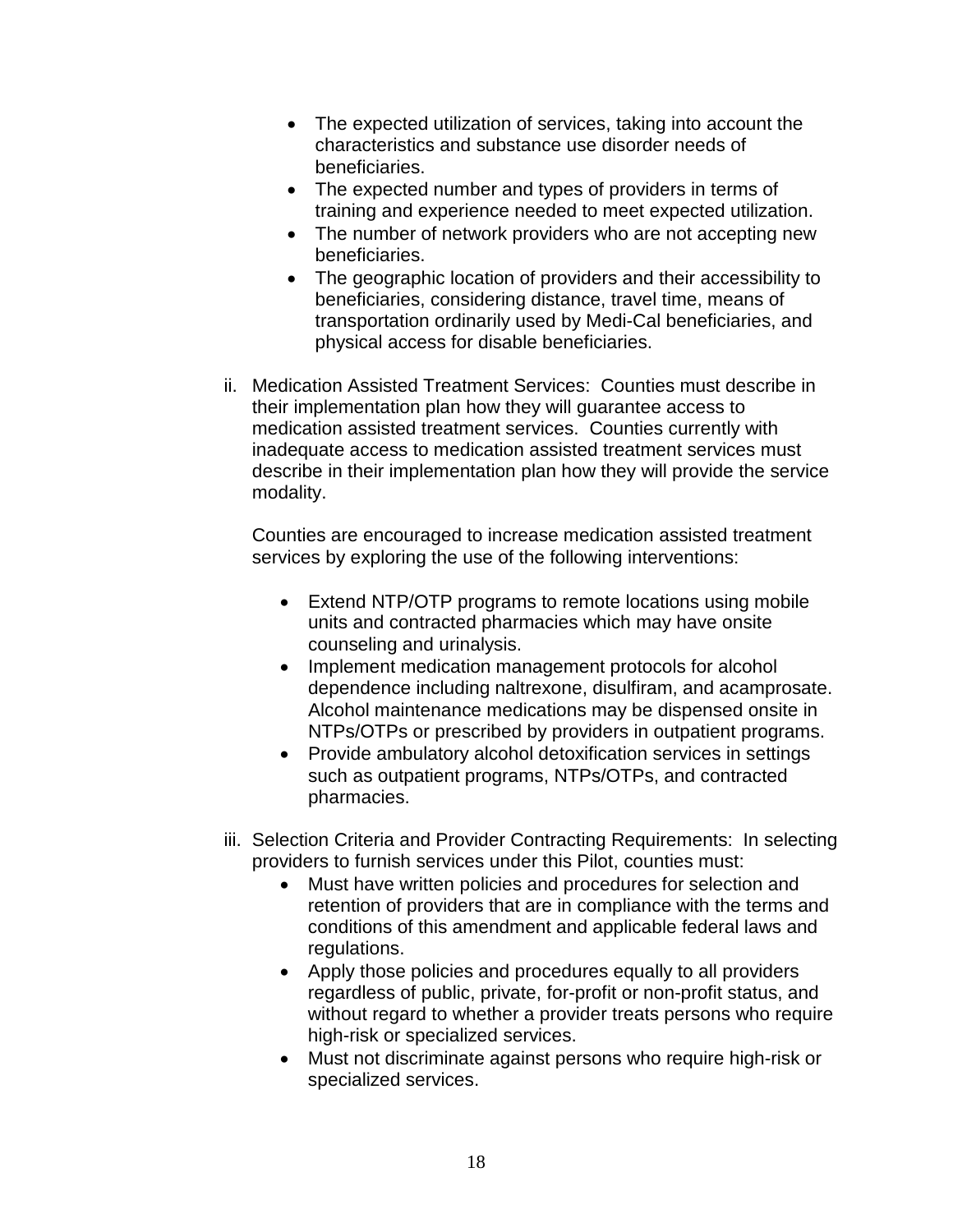- May contract with providers in another state where out-of-state care or treatment is rendered on an emergency basis or is otherwise in the best interests of the person under the circumstances.
- Select only providers that have a license certification issued by the state that is in good standing.
- Select only providers that, prior to the furnishing of services under this pilot, have enrolled with, or revalidated their current enrollment with DHCS as a DMC provider under applicable federal and state regulations have been screened in accordance with 42 CFR 455.450(c) as a "high" categorical risk prior to furnishing services under this pilot, have signed a Medicaid provider agreement with DHCS as required by 42 CFR 431.107, and have complied with the ownership and control disclosure requirements of 42 CFR 455.104. Only providers newly enrolling or revalidating their current enrollment on or after January 1, 2015 would be required to undergo fingerprint-based background checks required under 42 CFR 455.434.
- Select only providers that have a Medical Director who, prior to the delivery of services under this pilot, has enrolled with DHCS under applicable state regulations, has been screened in accordance with 42 CFR 455.450(a) as a "limited" categorical risk within a year prior to serving as a Medical Director under this pilot, and has signed a Medicaid provider agreement with DHCS as required by 42 CFR 431.107.
- Counties may contract individually with licensed LPHAs to provide services in the network.
- Must not discriminate in the selection, reimbursement, or indemnification of any provider who is acting within the scope of their certification.
- Must enter into contracts with providers that they have selected to furnish services under this pilot program. All contracts with providers must include the following provider requirements:
	- o Services furnished to beneficiaries by the provider under this amendment are safe, effective, patient-centered, timely, culturally competent, efficient and equitable, as defined by the Institute of Medicine;
	- o Possess the necessary license and/or certification;
	- o Maintain a safe facility by adhering to the state licensing and certification regulations;
	- o Maintain client records in a manner that meets state and federal standards;
	- o Shall meet the established ASAM criteria for each level of residential care they provide and receive an ASAM Designation, for residential services only, prior to providing Pilot services;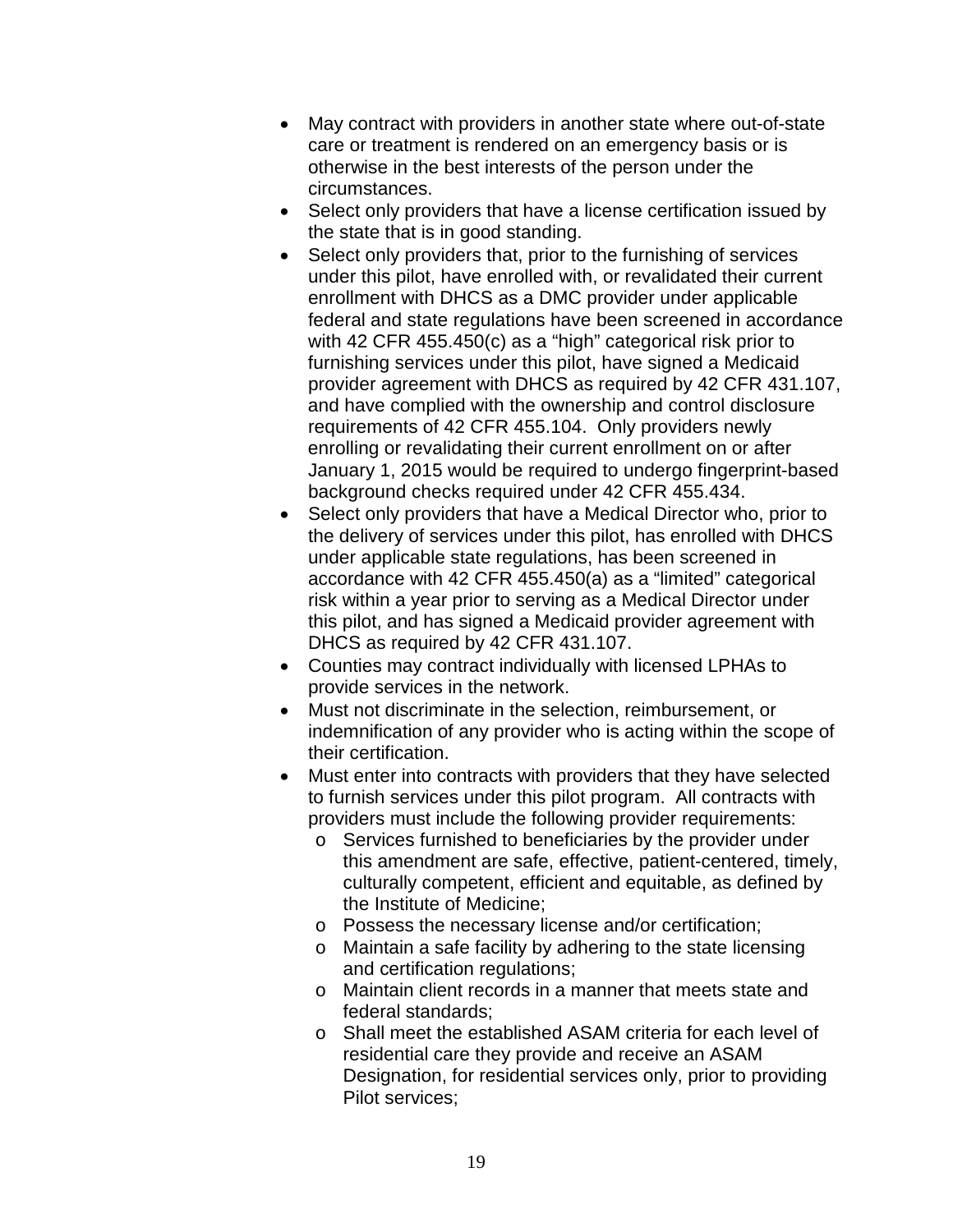- o Be trained in the ASAM Criteria prior to providing services;
- o Meet quality assurance standards and any additional standards established by the county or other evaluation process; and
- o Provide for the appropriate supervision of staff.
- If a county elects to contract with a managed care plan to furnish services under this pilot, the contract must ensure that any provider furnishing services under this pilot on behalf of the managed care plan meets all of the requirements that apply to a provider (and any Medical Director) that is selected by a county under this section to furnish services under this Pilot.
- iv. Contract Denial: Counties shall serve providers that apply to be a contract provider but are not selected a written decision including the basis for the denial.
	- i. County Protest: Any solicitation document utilized by counties for the selection of DMC providers must include a protest provision.
		- Counties shall have a protest procedure for providers that are not awarded a contract.
		- The protest procedure shall include requirements outlined in the State/County contract.
		- Providers that submit a bid to be a contract provider, but are not selected, must exhaust the county's protest procedure if a provider wishes to challenge the denial to the Department of Health Care Services (DHCS). If the county does not render a decision within 30 calendar days after the protest was filed with the county, the protest shall be deemed denied and the provider may appeal the failure to DHCS.
- v. DHCS Appeal Process: A provider may appeal to DHCS as outlined in Attachment Y.
- b. Authorization: Counties must provide prior authorization for residential services within 24 hours of the prior authorization request being submitted by the provider. Counties will review the DSM and ASAM Criteria to ensure that the beneficiary meets the requirements for the service. Counties shall have written policies and procedures for processing requests for initial and continuing authorization of services. Counties are to have a mechanism in place to ensure that there is consistent application of review criteria for authorization decisions and shall consult with the requesting provider when appropriate. Counties are to meet the established timelines for decisions for service authorization. Counties are required to track the number, percentage of denied and timeliness of requests for authorization for all DMC-ODS services that are submitted, processed, approved and denied. This prior authorization for residential services is compliant with the Medicaid-applicable parity requirements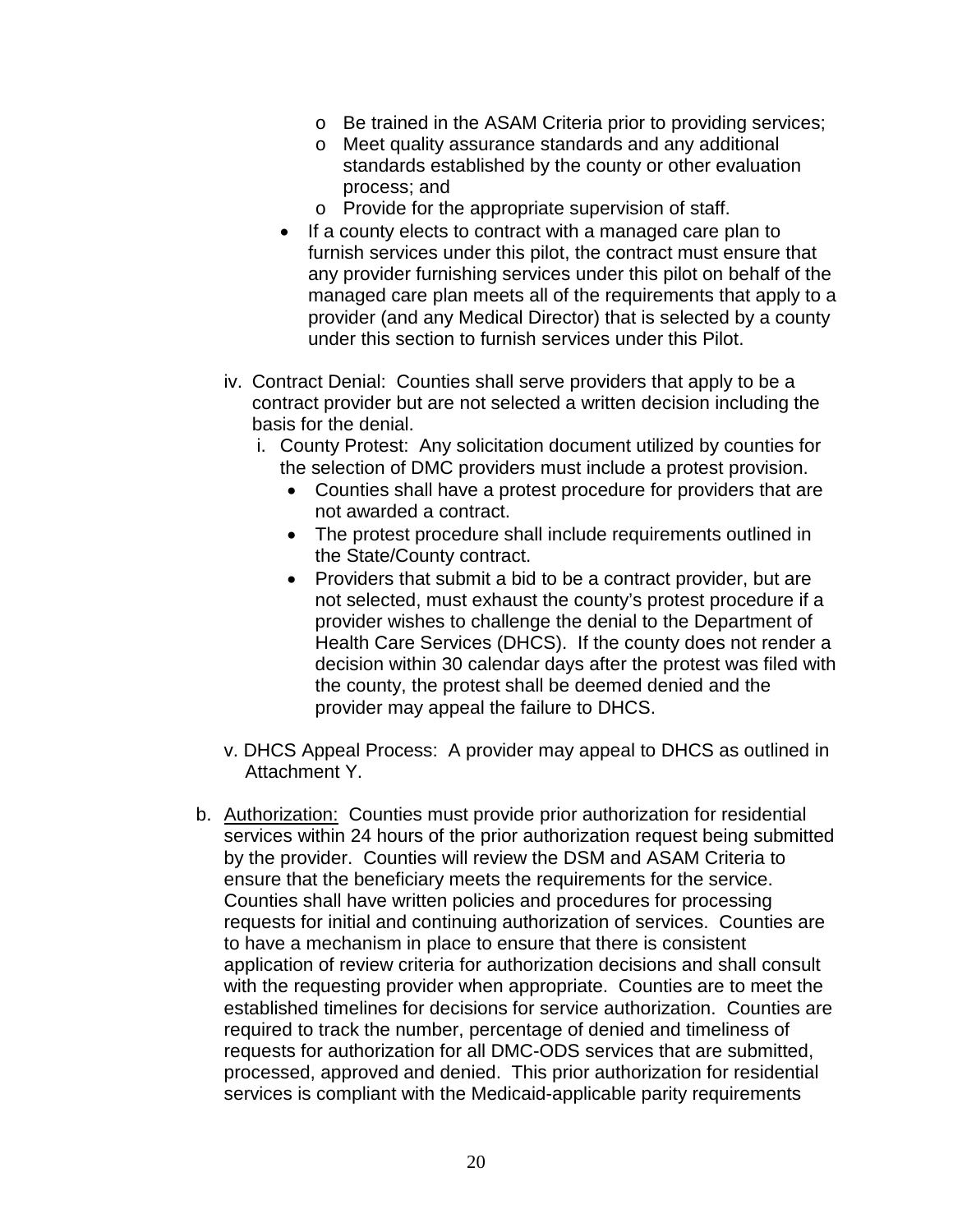established by the Mental Health Parity and Addiction Equity Act. Nonresidential services shall not require authorization.

c. County Implementation Plan: Counties must submit to the State a plan on their implementation of DMC-ODS. The State will provide the template for the implementation plan, which is included here as Attachment Z. Counties cannot commence services without an implementation plan approved by the state and CMS. Counties must also have an executed State/County intergovernmental agreement (managed care contract per federal definition) with the county Board of Supervisors and approved by CMS. County implementation plans must ensure that providers are appropriately certified for the services contracted, implementing at least two evidenced based practices, trained in ASAM Criteria, and participating in efforts to promote culturally competent service delivery.

One ASAM level of Residential Treatment Services is required for approval of a county implementation plan in the first year. The county implementation plan must demonstrate ASAM levels of Residential Treatment Services (Levels 3.1-3.5) within three years of CMS approval of the county implementation plan and state-county intergovernmental agreement (managed care contract per federal definition). The county implementation plan must describe coordination for ASAM Levels 3.7 and 4.0.

Upon CMS approval of the implementation plan and an executed contract, counties will be able to bill prospectively for services provided through this Pilot.

Below is a summary of the requirements that must be submitted with the county implementation plan: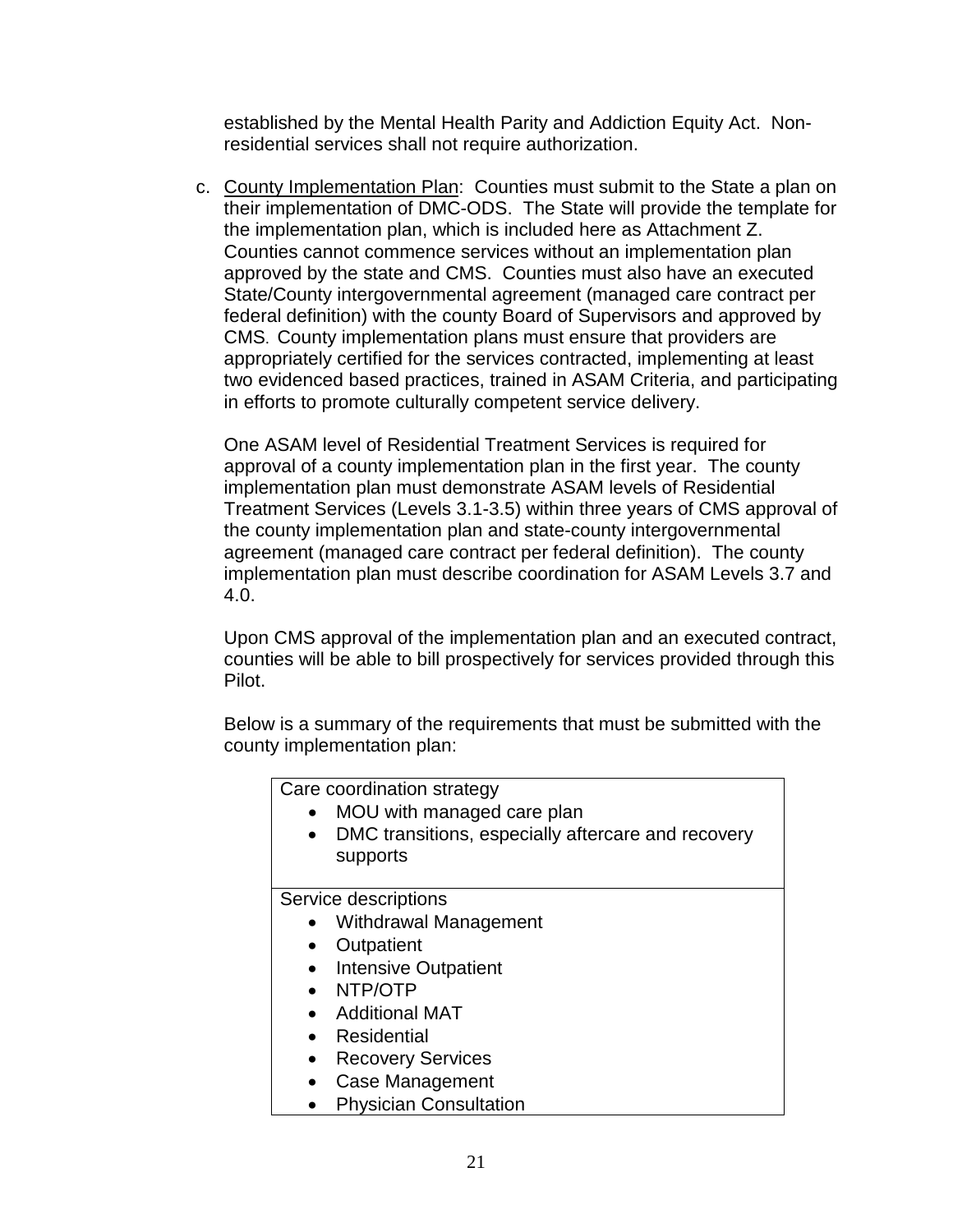| • Two evidence-based practices                                   |
|------------------------------------------------------------------|
| Any optional services (including partial<br>$\bullet$            |
| hospitalization)                                                 |
| Provider network development plan                                |
| By service                                                       |
| With timeline pegged to specified timeliness<br>$\bullet$        |
| standard                                                         |
| • Network adequacy requirements (will vary by county)            |
| Phase-in description for a one-year provisional period*          |
| By service                                                       |
| With timeline and deliverables pegged to timeliness<br>$\bullet$ |
| measure                                                          |
| وستحقق المتحفظ والحافظ ويعتبط فالماح ورزواها                     |

\*Only applies to counties unable to meet all mandatory requirements.

d. Provisional Option: For counties that are unable to comply fully with the mandatory requirements upon implementation of this Pilot, at the time of approval by DHCS and CMS, there exists the option for a one-year provisional period. A one year-provisional option will provide counties the opportunity to participate in the DMC-ODS Pilot while taking the necessary steps to build system capacity, provide training, ensure appropriate care coordination, and implement a full network of providers as described in the Pilot.

In order to apply for the one-year provisional option, a county must include with their implementation plan a strategy for coming into full compliance with the terms of this Pilot. Specifically, each county must describe the steps it will take to provide all required DMC-ODS services that it cannot provide upon initial DMC-ODS implementation. The county will assure that all DMC-ODS services will be available to beneficiaries (whether the services are provided in-network, out-of-network, or using telehealth) while meeting the timeliness requirement during the course of the one-year probation option.

At least sixty (60) days prior to the expiration of the one-year provisional period, counties must resubmit their revised implementation plans for renewal. The plans will describe how the county has implemented the requirements which they originally could not provide. DHCS and CMS will review the revised implementation plans, in conjunction with the state and county monitoring reports as described in Sections 5 and 6 of this amendment, to assess if the county is progressing towards complying fully with the terms of this Pilot. If a county originally awarded a one-year provisional option is able to fully comply with the terms of this Pilot upon renewal, they will be eligible to receive approval to participate in the remainder of the Pilot. If a county originally awarded a one-year provisional option is not able to fully comply with the terms of this Pilot,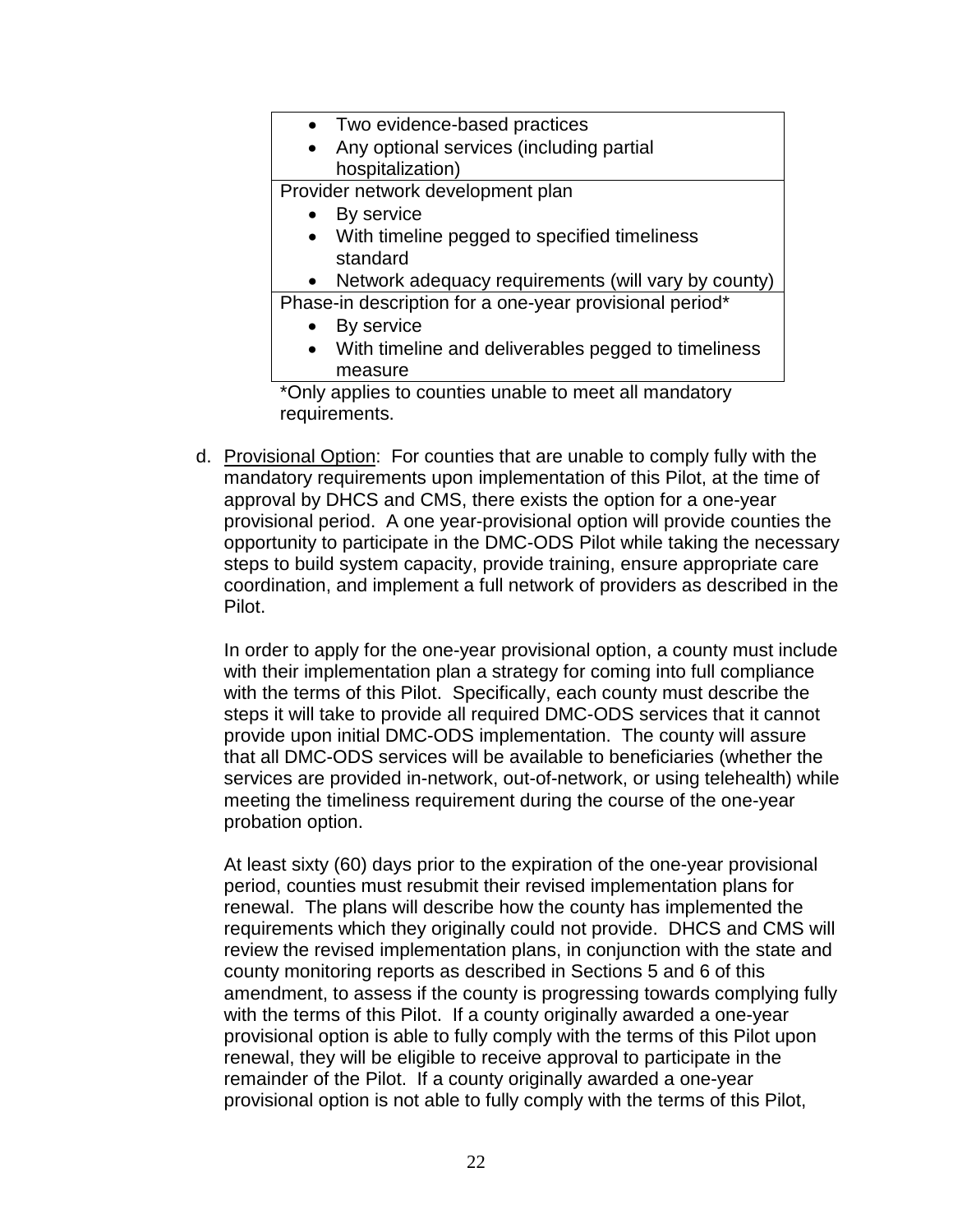DHCS and CMS may approve a renewal pursuant to a Corrective Action Plan (CAP). The CAP will describe how the county will continue to implement its phase-in approach pursuant to its implementation plan, and will assure that all DMC-ODS services are available to beneficiaries in the interim (whether the services are provided are in-network, out-of-network, or using telehealth) within the timeliness requirement.

### e. State-County Intergovernmental Agreement (Managed Care Contract per federal definition):

DHCS will require a State-County intergovernmental agreement (managed care contract per federal definition) to be signed between the state and the county in opt-in counties, subject to CMS approval. The contract will provide further detailed requirements including but not limited to access, monitoring, appeals and other provisions. Access standards and timeliness requirements that are specified and described in the county implementation plans will be referenced in the state/county intergovernmental agreement (managed care contract per federal definition). CMS will review and approve the State/County intergovernmental agreement (managed care contract per federal definition).

### f. Coordination with DMC-ODS Providers:

Counties will include the following provider requirements within their contracts with the providers.

- Culturally Competent Services: Providers are responsible to provide culturally competent services. Providers must ensure that their policies, procedures, and practices are consistent with the principles outlined and are embedded in the organizational structure, as well as being upheld in day-to-day operations. Translation services must be available for beneficiaries, as needed.
- Medication Assisted Treatment: Providers will have procedures for linkage/integration for beneficiaries requiring medication assisted treatment. Provider staff will regularly communicate with physicians of clients who are prescribed these medications unless the client refuses to consent to sign a 42 CFR part 2 compliant release of information for this purpose.
- Evidenced Based Practices: Providers will implement at least two of the following evidenced based treatment practices (EBPs) based on the timeline established in the county implementation plan. The two EBPs are per provider per service modality. Counties will ensure the providers have implemented EBPs. The State will monitor the implementation of EBP's during reviews. The required EBP include:
	- o *Motivational Interviewing*: A client-centered, empathic, but directive counseling strategy designed to explore and reduce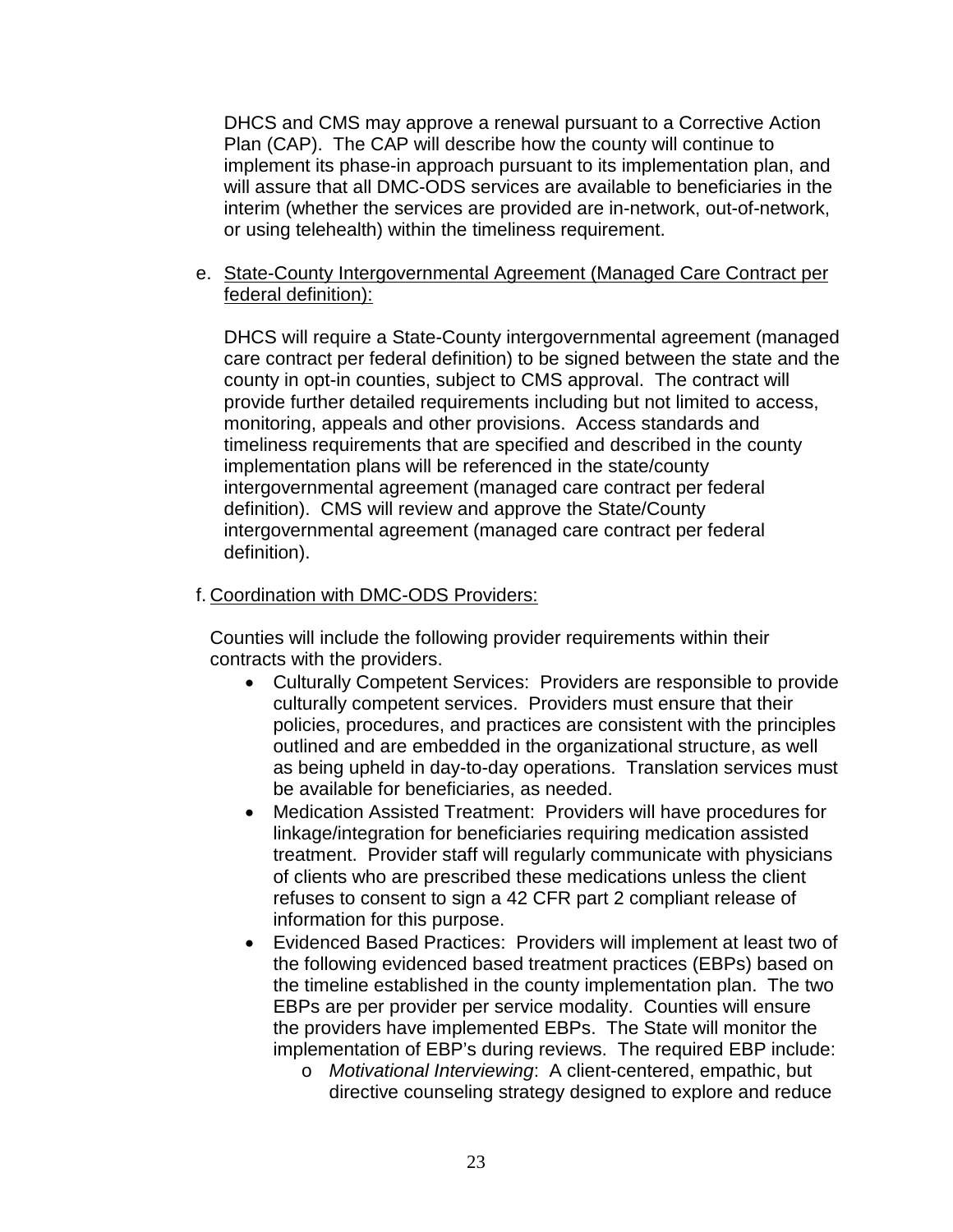a person's ambivalence toward treatment. This approach frequently includes other problem solving or solution-focused strategies that build on clients' past successes.

- o *Cognitive-Behavioral Therapy*: Based on the theory that most emotional and behavioral reactions are learned and that new ways of reacting and behaving can be learned.
- o *Relapse Prevention*: A behavioral self-control program that teaches individuals with substance addiction how to anticipate and cope with the potential for relapse. Relapse prevention can be used as a stand-alone substance use treatment program or as an aftercare program to sustain gains achieved during initial substance use treatment.
- o *Trauma-Informed Treatment*: Services must take into account an understanding of trauma, and place priority on trauma survivors' safety, choice and control.
- o *Psycho-Education*: Psycho-educational groups are designed to educate clients about substance abuse, and related behaviors and consequences. Psycho-educational groups provide information designed to have a direct application to clients' lives; to instill self- awareness, suggest options for growth and change, identify community resources that can assist clients in recovery, develop an understanding of the process of recovery, and prompt people using substances to take action on their own behalf.
- g. Beneficiary Access Number: All counties shall have a 24/7 toll free number for prospective beneficiaries to call to access DMC-ODS services. Oral interpretation services must be made available for beneficiaries, as needed.
- h. Beneficiary Informing: Upon first contact with a beneficiary or referral, counties shall inform beneficiaries about the amount, duration and scope of services under this waiver in sufficient detail to ensure that the beneficiaries understand the benefits to which they are entitled.
- i. Care Coordination: Counties' implementation plans and state/county intergovernmental agreement (managed care contracts per federal definition) will describe their care coordination plan for achieving seamless transitions of care. Counties are responsible for developing a structured approach to care coordination to ensure that beneficiaries successfully transition between levels of SUD care (i.e. withdrawal management, residential, outpatient) without disruptions to services. In addition to specifying how beneficiaries will transition across levels of acute and short-term SUD care without gaps in treatment, the county will describe in the implementation plan and state/county intergovernmental agreement (managed care contracts per federal definition) how beneficiaries will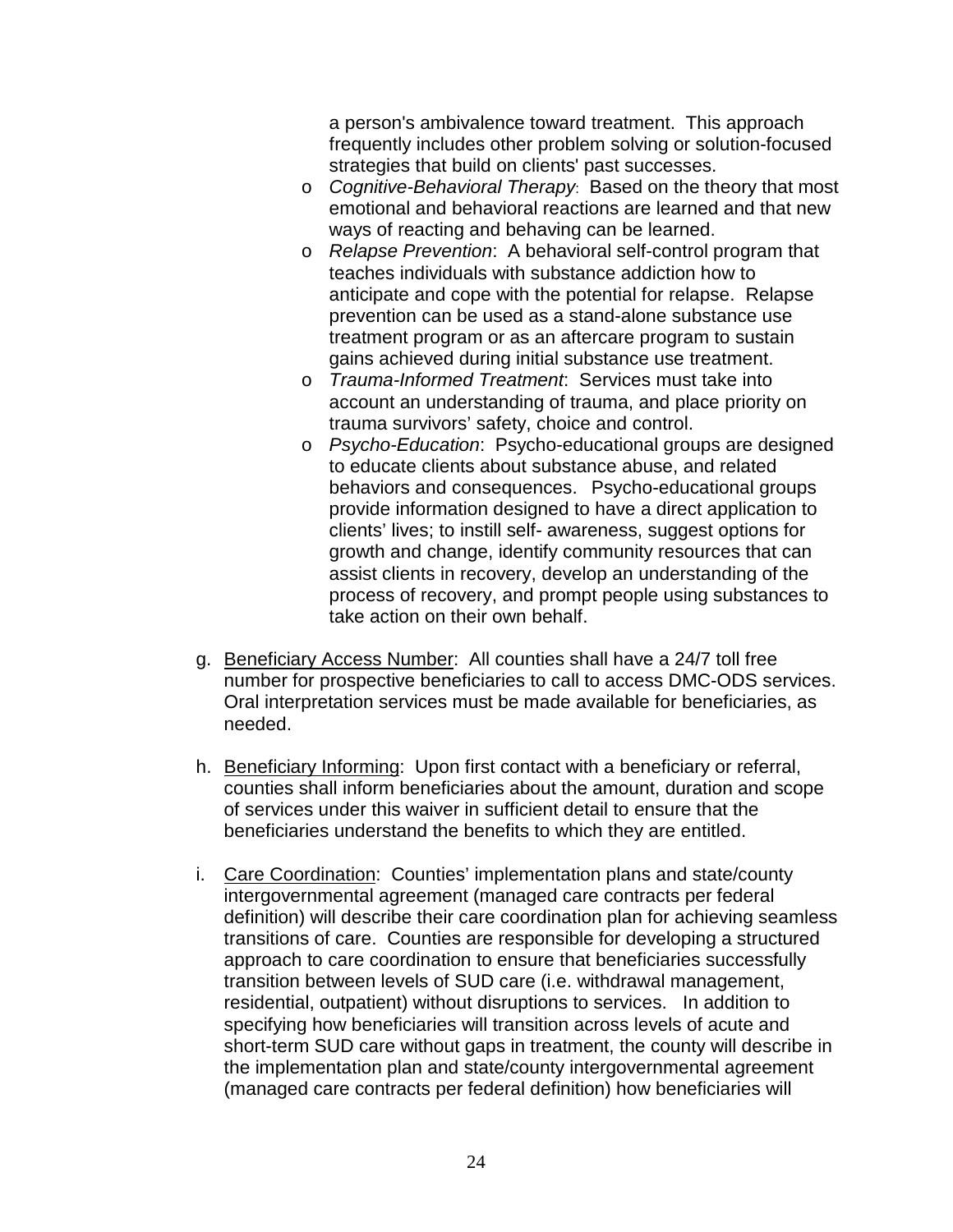access recovery supports and services immediately after discharge or upon completion of an acute care stay, with the goal of sustained engagement and long-term retention in SUD and behavioral health treatment. The county implementation plan and state/county intergovernmental agreement (managed care contract per federal definition) will indicate whether their care transitions approach will be achieved exclusively through case management services or through other methods. The county implementation plan and state/county intergovernmental agreement (managed care contract per federal definition) will indicate which beneficiaries receiving SUD services will receive care coordination.

The participating county shall enter into a memorandum of understanding (MOU) with any Medi-Cal managed care plan that enrolls beneficiaries served by the DMC-ODS. This requirement can be met through an amendment to the Specialty Mental Health Managed Care Plan MOU. The components of the MOUs governing the interaction between the counties and managed care plans related to substance use disorder will be included as part of the counties' implementation plan. If upon submission of an implementation plan, the managed care plan(s) has not signed the MOU(s), the county may explain to the State the efforts undertaken to have the MOU(s) signed and the expected timeline for receipt of the signed MOU(s). Any MOU shall be consistent with the confidentiality provisions of 42 CFR Part 2.

The following elements in the MOU should be implemented at the point of care to ensure clinical integration between DMC-ODS and managed care providers:

- Comprehensive substance use, physical, and mental health screening, including ASAM Level 0.5 SBIRT services;
- Beneficiary engagement and participation in an integrated care program as needed;
- Shared development of care plans by the beneficiary, caregivers and all providers;
- Collaborative treatment planning with managed care;
- Delineation of case management responsibilities;
- A process for resolving disputes between the county and the Medi-Cal managed care plan that includes a means for beneficiaries to receive medically necessary services while the dispute is being resolved;
- Availability of clinical consultation, including consultation on medications;
- Care coordination and effective communication among providers including procedures for exchanges of medical information;
- Navigation support for patients and caregivers; and
- Facilitation and tracking of referrals between systems including bidirectional referral protocols.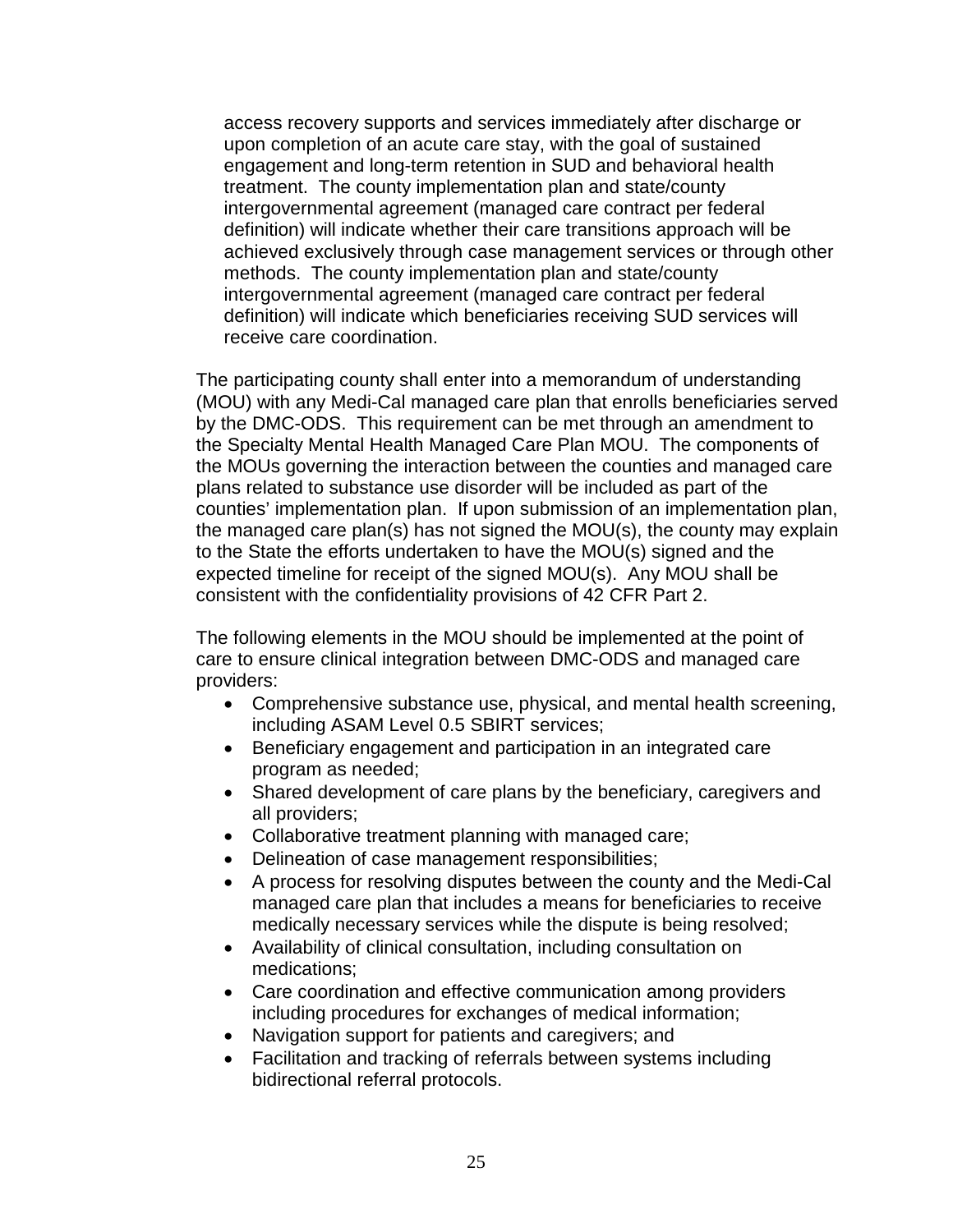j. Integration with Primary Care: DHCS is committed to participate in the Medicaid Innovation Accelerator Program initiative for substance use disorder, specifically in the Targeted Learning Opportunity topics on primary care and SUD integration.

DHCS is embarking on a strategy to integrate physical and behavioral health care services delivered to beneficiaries in order to improve health outcomes for beneficiaries with SUD and reduce costs in the Medi-Cal program. DHCS will explore options for identifying the best integration strategy upon approval of this waiver amendment and will commit to specifying an integration approach by April 1, 2016. DHCS will produce a concept design for an integrated care model by October 1, 2016, with the goal of implementing physical and behavioral health integration by April 1, 2017.

- k. ASAM Designation for Residential Providers: In order to enroll in Medi-Cal and bill for services under the auspices of this waiver, all residential providers must be designated to have met the ASAM requirements described in Attachment XX. DHCS will develop a designation program by July 1, 2015 to certify that all providers of Adult and Adolescent Level 3.1-3.5 Residential/Inpatient Services are capable of delivering care consistent with ASAM criteria. As part of this designation program, DHCS will use an existing tool or develop a tool that includes the elements that define each sublevel of Level 3 services for Levels 3.1-3.5, develop standard program audit materials and protocols, and implement the ASAM designation program. The timeline for this designation program is outlined in Attachment A and will be technically amended after the program has been developed.
- l. Services for Adolescents and Youth: At a minimum, assessment and services for adolescents will follow the ASAM adolescent treatment criteria. In addition, the state will identify recovery services geared towards adolescents, such as those described in the January 26, 2015 CMS Informational Bulletin "Coverage for Behavioral Health Services for Youth with Substance Use Disorder."

## **5**. **DMC-ODS State Oversight, Monitoring, and Reporting**.

a. Monitoring Plan: The State shall maintain a plan for oversight and monitoring of DMC-ODS providers and counties to ensure compliance and corrective action with standards, access, and delivery of quality care and services. The state/county intergovernmental agreement (managed care contracts per federal definition) will require counties to monitor providers at least once per year, and the state to monitor the counties at least once per year through the External Quality Review Organizations (EQRO). If significant deficiencies or significant evidence of noncompliance with the terms of this waiver, the county implementation plan or the state/county contract are found in a county, DHCS will engage the county to determine if there challenges that can be addressed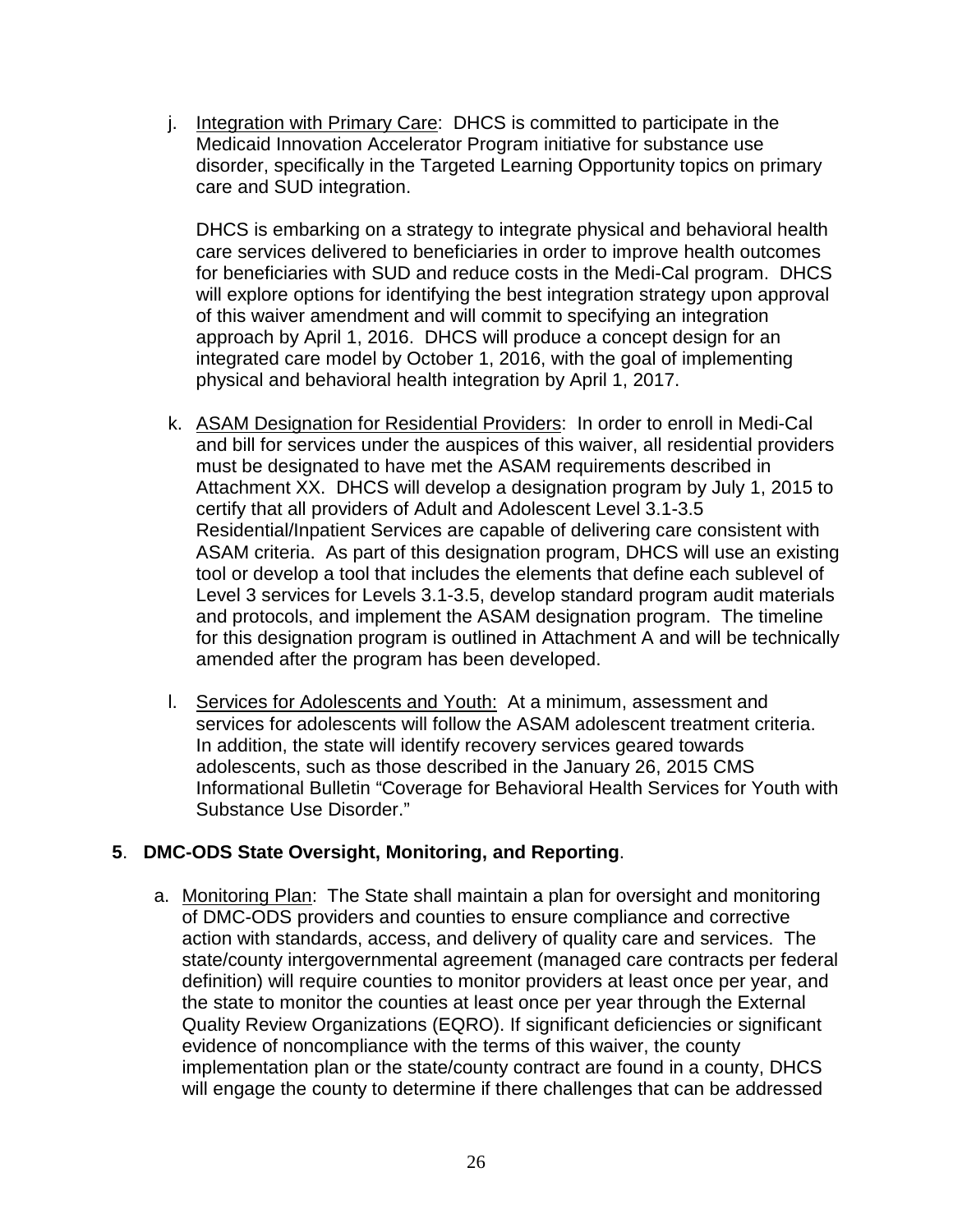with facilitation and technical assistance. If the county remains noncompliant, the county must submit a corrective action plan (CAP) to DHCS. The CAP must detail how and when the county will remedy the issue(s). DHCS may remove the county from participating in the Pilot if the CAP is not promptly implemented.

*Timely Access.* The state must ensure that demonstration counties comply with network adequacy and access requirements, including that services are delivered in a culturally competent manner that is sufficient to provide access to covered services to Medi-Cal population. Providers must meet standards for timely access to care and services, considering the urgency of the service needed. Access standards and timeliness requirements that are specified and described in the county implementation plans will be referenced in the state/county intergovernmental agreement (managed care contract per federal definition). Medical attention for emergency and crisis medical conditions must be provided immediately.

*Program Integrity.* The State has taken action to ensure the integrity of oversight processes and will continue to closely monitor for any wrongdoing that impacts the DMC-ODS. The State will continue to direct investigative staff, including trained auditors, nurse evaluators and peace officers to continue to discover and eliminate complex scams aimed at profiting from Medi-Cal. Efforts include extensive mining and analyzing of data to identify suspicious Drug Medi-Cal providers; designating DMC providers as "high risk" which requires additional onsite visits, fingerprinting and background checks (except for county providers); and regulations that strengthen DMC program integrity by clarifying the requirements and responsibilities of DMC providers, DMC Medical Directors, and other provider personnel. In conducting site visits of providers seeking to furnish services under this Pilot, the State shall conduct a site visit monitoring review of every site through which the provider furnishes such services. In addition, providers that have not billed DMC in the last 12 months have been and will continue to be decertified. Counties are required to select and contract with providers according to the requirements specified in section 4(iv) of this amendment.

The State will ensure that the counties are providing the required services in the DMC-ODS, including but not limited to the proper application of the ASAM Criteria, through the initial approval in the county implementation plan and through the ongoing county monitoring. The State will conduct a state monitoring review for residential facilities to provide an ASAM designation prior to facilities providing Pilot services. This review will ensure that the facility meets the requirements to operate at the designated ASAM level (as explained in  $4(k)$ ).

b. Reporting of Activity: The State will report activity consistent with the Quarterly and Annual Progress Reports as set forth in this Waiver, Section IV, General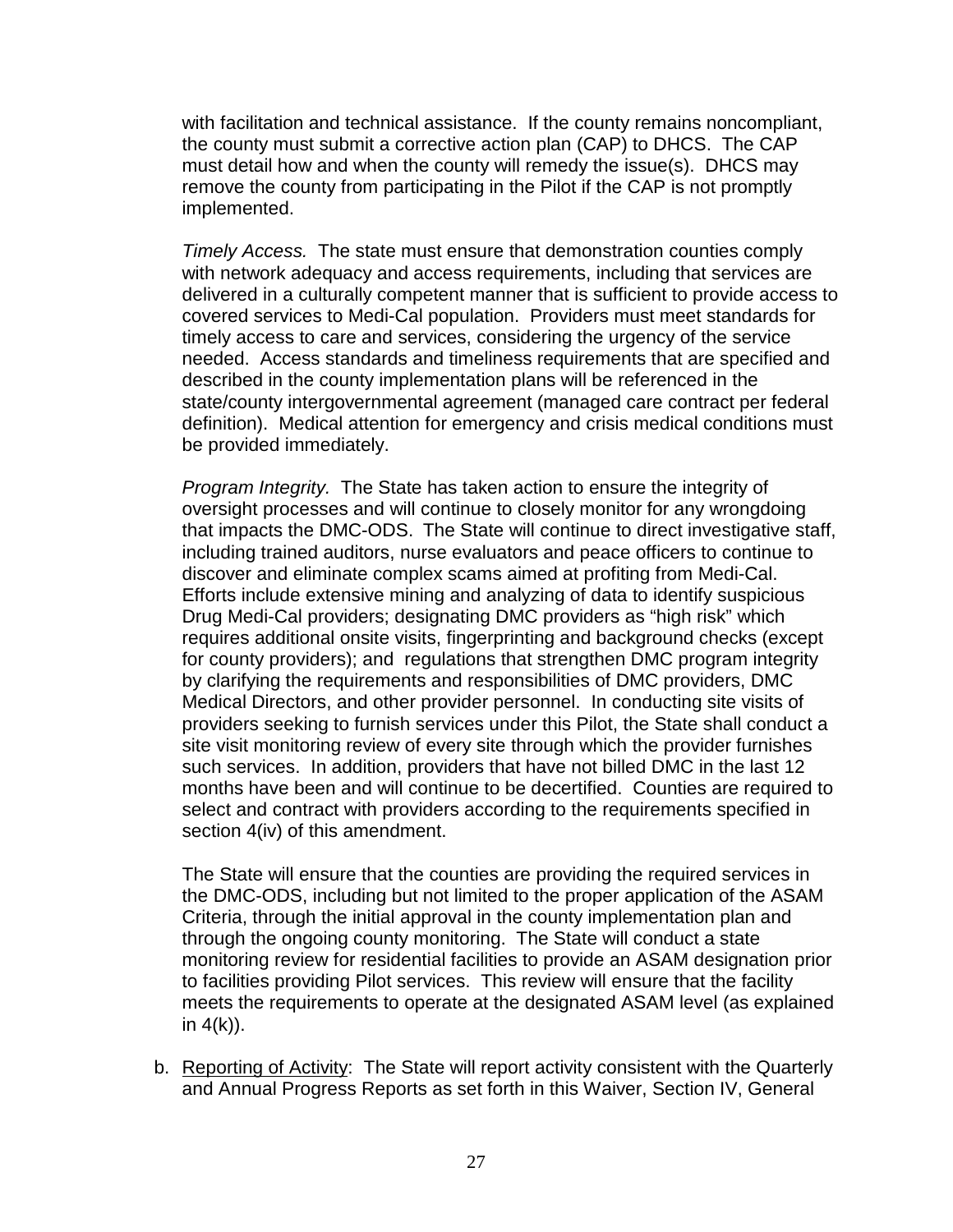Reporting Requirements. Such oversight, monitoring and reporting shall include all of the following:

- A. Enrollment information to include the number of DMC-ODS beneficiaries served in the DMC-ODS program.
- B. Summary of operational, policy development, issues, complaints, grievances and appeals. The State will also include any trends discovered, the resolution of complaints and any actions taken or to be taken to prevent such issues, as appropriate.
- C. Number of days to first DMC-ODS service at appropriate level of care after referral.
- D. Existence of a 24/7 telephone access line with prevalent non-English language(s).
- E. Access to DMC-ODS services with translation services in the prevalent non-English language(s).
- F. Number, percentage and time period of authorization requests approved or denied.
- c. Triennial Reviews: During the triennial reviews, the State will review the status of the Quality Improvement Plan and the county monitoring activities. This review will include the counties service delivery system, beneficiary protections, access to services, authorization for services, compliance with regulatory and contractual requirements of the waiver, and a beneficiary records review. This triennial review will provide the State with information as to whether the counties are complying with their responsibility to monitor their service delivery capacity. The counties will receive a final report summarizing the findings of the triennial review and if out of compliance, the county must submit a plan of correction (POC) within 60 days of receipt of the final report. The State will follow-up with the POC to ensure compliance.

# **6. DMC-ODS County Oversight, Monitoring and Reporting**.

The intergovernmental agreement with the state and counties that opt into the waiver must require counties to have a Quality Improvement Plan that includes the county's plan to monitor the service delivery, capacity as evidenced by a description of the current number, types and geographic distribution of substance use disorder services. For counties that have an integrated mental health and substance use disorders department, this Quality Improvement Plan may be combined with the Mental Health Plan (MHP) Quality Improvement Plan.

a. The county shall have a Quality Improvement committee to review the quality of substance use disorders services provided to the beneficiary. For counties with an integrated mental health and substance use disorders department, the county may use the same committee with SUD participation as required in the MHP contract.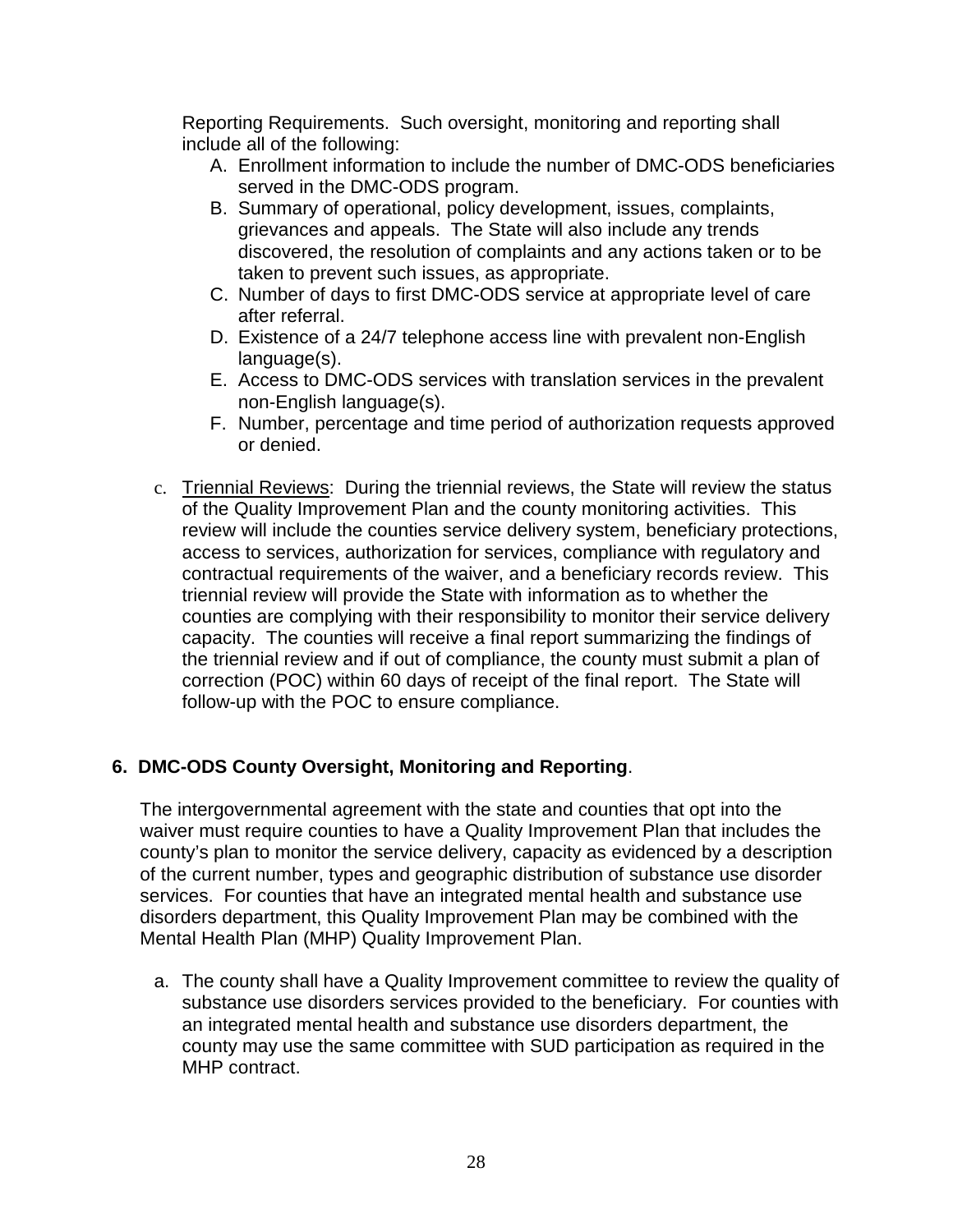- b. The QI committee shall recommend policy decisions; review and evaluate the results of QI activities; institute needed QI actions, ensure follow-up of QI process and document QI committee minutes regarding decisions and actions taken. The monitoring of accessibility of services outlined in the Quality Improvement Plan will at a minimum include:
	- i. Timeliness of first initial contact to face-to-face appointment
	- ii. Timeliness of services of the first dose of NTP services
	- iii. Access to after-hours care
	- iv. Responsiveness of the beneficiary access line
	- v. Strategies to reduce avoidable hospitalizations
	- vi. Coordination of physical and mental health services with waiver services at the provider level
	- vii. Assessment of the beneficiaries' experiences
	- viii. Telephone access line and services in the prevalent non-English languages.
- c. Each county's QI Committee should review the following data at a minimum on a quarterly basis since external quality review (EQR) site reviews will begin after county implementation. These data elements will be incorporated into the EQRO protocol.
	- i. Number of days to first DMC-ODS service at appropriate level of care after referral
	- ii. Existence of a 24/7 telephone access line with prevalent non-English language(s)
	- iii. Access to DMC-ODS services with translation services in the prevalent non-English language(s)
	- iv. Number, percentage of denied and time period of authorization requests approved or denied
- d. Counties will have a Utilization Management (UM) Program assuring that beneficiaries have appropriate access to substance use disorder services; medical necessity has been established and the beneficiary is at the appropriate ASAM level of care and that the interventions are appropriate for the diagnosis and level of care. Counties shall have a documented system for collecting, maintaining and evaluating accessibility to care and waiting list information, including tracking the number of days to first DMC-ODS service at an appropriate level of care following initial request or referral for all DMC-ODS services.
- e. Counties will provide the necessary data and information required in order to comply with the evaluation required by the DMC-ODS.

## **7**. **Financing**

For claiming federal financial participation (FFP), Counties will certify the total allowable expenditures incurred in providing the DMC-ODS waiver services provided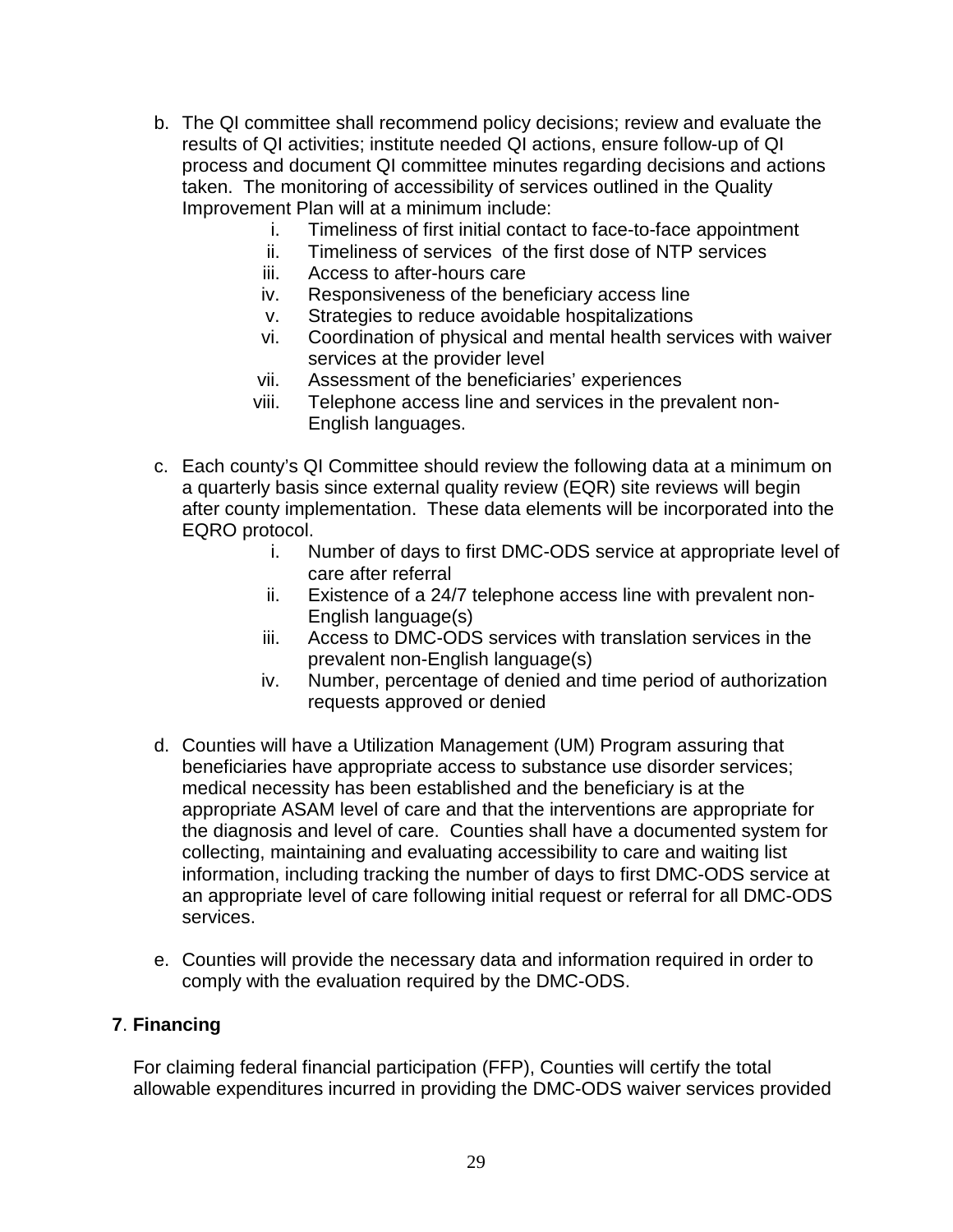either through county-operated providers (based on actual costs, consistent with a cost allocation methodology if warranted), contracted fee-for-service providers or contracted managed care plans (based on actual expenditures). For contracted FFS providers, counties will propose county-specific rates except for the NTP/OTP modality and the State will approve or disapprove those rates. NTP/OTP reimbursement shall be set pursuant to the process set forth in Welfare and Institutions Code Section 14021.51. All NTP/OTP providers contracting with counties shall provide their county with financial data on an annual basis. This data is to be collected for the purpose of setting the rates after the expiration of the waiver. The DHCS Rates Setting Workgroup shall propose a recommended format for this annual financial data and the State will approve a final format. Counties shall provide this financial data to the DHCS Rates Setting Workgroup upon its request. The provision in the Welfare and Institutions Code, Section 14124.24(h)) remains in effect and NTPs/OTPs will not be required to submit cost reports to the counties for the purpose of cost settlement.

If during the State review process, the State denies the proposed rates, the county will be provided the opportunity to adjust the rates and resubmit to the State. The State will retain all approval of the rates in order to assess that the rates are sufficient to ensure access to available DMC-ODS waiver services. Rates will be set in the State and County intergovernmental agreement. For contracted managed care plans, counties will reimburse the managed care organizations the contracted capitation rate. A CMS-approved CPE protocol, based on actual allowable costs, is required before FFP associated with waiver services is made available to the state. This approved CPE protocol (Attachment AA) must explain the process the State will use to determine costs incurred by the counties under this demonstration.

Only state plan DMC services will be provided prior to the DHCS and CMS approval of the State/County intergovernmental agreement (managed care contract per federal definition) and executed by the County Board of Supervisors. State plan DMC services will be reimbursed pursuant to the state plan reimbursement methodologies until a county is approved to begin DMC-ODS services.

SB 1020 (Statutes of 2012) created the permanent structure for 2011 Realignment. It codified the Behavioral Health Subaccount which funds programs including Drug Medi-Cal. Allocations of Realignment funds run on a fiscal year of October 1- September 30. The monthly allocations are dispersed to counties from the State Controller's Office. The Department of Finance develops schedules, in consultation with appropriate state agencies and the California State Association of Counties (CSAC), for the allocation of Behavioral Health Subaccount funds to the counties. The base has not yet been set, as the State assesses the expenditures by county for these programs. The state will continue to monitor the BH subaccount and counties to ensure that SUD is not artificially underspent.

Subject to the participation standards and process to be established by the State, counties may also pilot an alternative reimbursement structure, including but not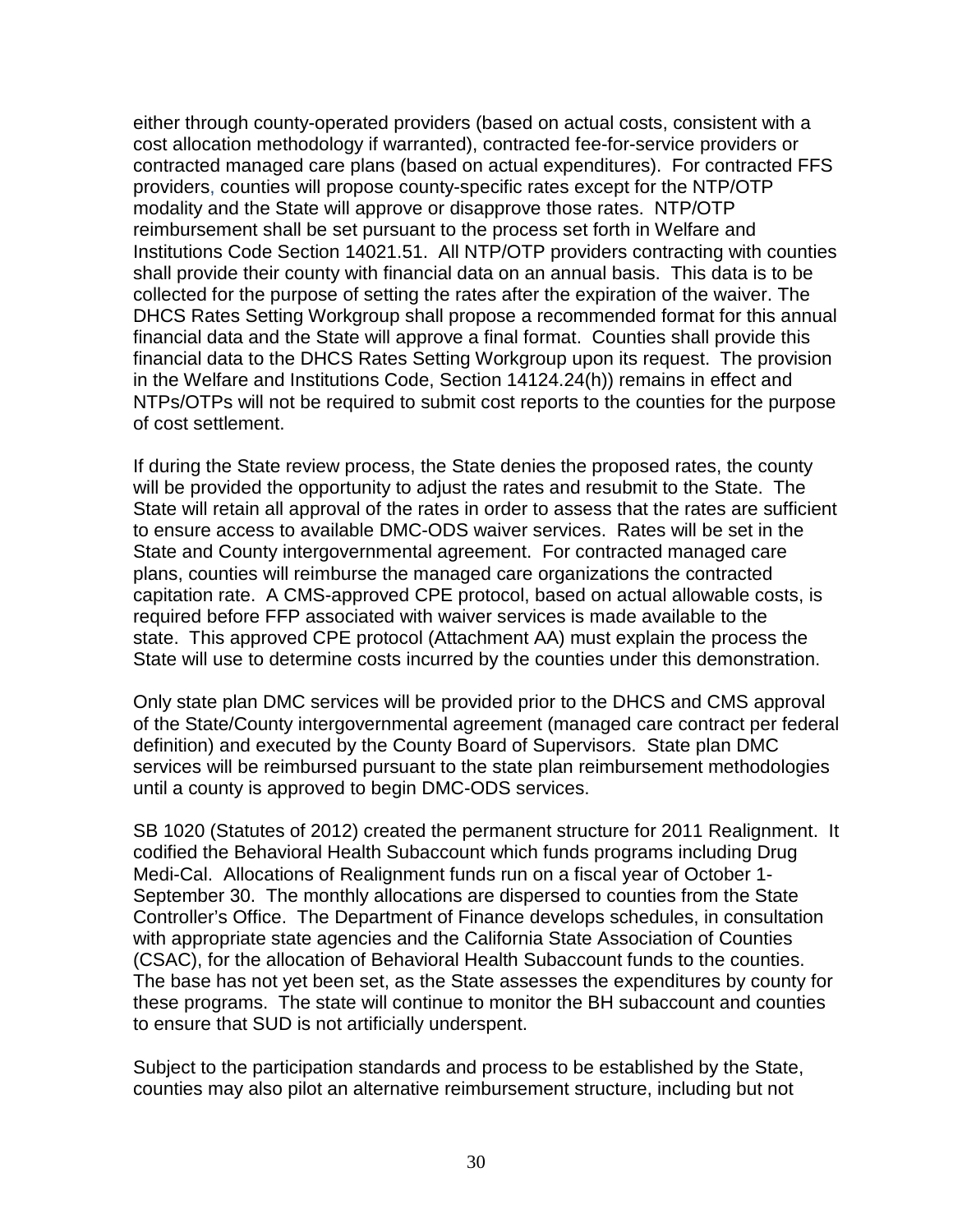limited to, for a DMC-ODS modality if both the provider of that modality and the county mutually and contractually agree to participate. This may include use of caserates. The State and CMS will have the final approval of any alternative reimbursement structure pilot proposed by the county, and such pilot structure must continue to meet the terms and conditions expressed herein, including but not limited to, the rate approval process described above.

### **8. Evaluation**

Through an existing contract with DHCS, University of California, Los Angeles, (UCLA) Integrated Substance Abuse Programs will conduct an evaluation to measure and monitor the outcomes from the DMC-ODS Waiver. The design of the DMC-ODS evaluation will focus on the four key areas of access, quality, cost, and integration and coordination of care. Specifically, the data collection, reporting and analysis strategy for this waiver program will be designed to assess 1) the impact of providing intensive outpatient SUD services in the community; 2) the effectiveness of drug based SUD treatments; 3) the impact of providing residential SUD services; 4) whether the length of stay of residential SUD services affects the impact of such services; and 5) whether the residential treatment methods affect the impact of such services. These impacts will be assessed in terms of beneficiary access, health care costs, outcomes and service utilization, and will utilize a comparison between comparable populations in opt-in counties and other counties. The measurement strategy will track readmission rates to the same level of SUD care or higher, emergency department utilization and inpatient hospital utilization. The measurement strategy will also evaluate successful care transitions to outpatient care, including hand-offs between levels of care within the SUD continuum as well as linkages with primary care upon discharge. California will utilize the SUD data system currently in place known as the California Outcomes Measurement System (CalOMS). CalOMS captures data from all SUD treatment providers which receive any form of government funding. The CalOMS data set, along with additional waiver specific data, will enable the State to evaluate the effectiveness of the DMC-ODS. The design of the evaluation is contained in Attachment DD: UCLA Evaluation. The state will submit the complete design of the evaluation within 60 days of the approval of the amendment.

One of the focuses of the first year of the evaluation will be that each opt-in county has an adequate number of contracts with NTP providers, access to NTP services has remained consistent or increased and that no disruption to NTP services has occurred as a result of the DMC-ODS.

### **9. Federal 42 CFR 438 and other Managed Care Requirements**

A. Any entity that receives a prepayment from the state to provide services to beneficiaries will be considered by federal definition, a managed care plan and held to all federal 42 CFR 438 requirements and requirements in this section. Accordingly, counties participating in this DMC-ODS Pilot program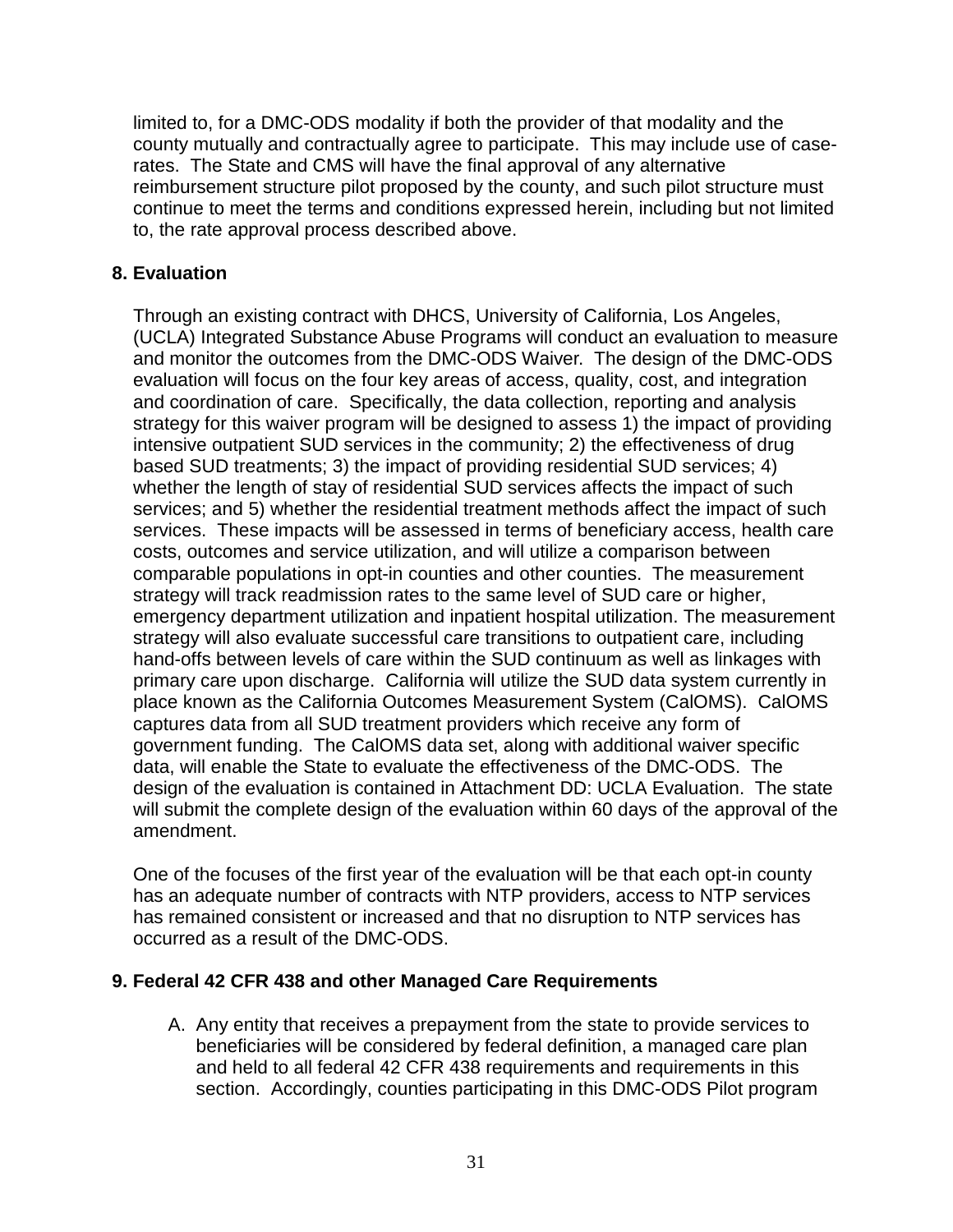will be considered managed care plans. CMS will waive the following 438 requirement(s):

438.310-370 (External Quality Review Organizations, or EQROs). Opt-in counties will include in their implementation plan a strategy and timeline for meeting EQR requirements. EQR requirements must be phased in within 12 months of having an approved implementation plan. EQRO monitoring visits will begin in March 2016 in Phase One counties and Phase Two counties will begin in September 2016. By January 2017, the EQRO will begin monitoring all Pilot counties phased into the DMC-ODS.

- B. Implementation cannot begin prior to CMS review and approval of State/County intergovernmental agreement (managed care plan contracts per federal definition).
- C. At least sixty (60) days prior to CMS contract approval the state shall submit for each opt-in county the applicable network adequacy requirements as part of the county implementation plan. CMS concurrence with standards is required. At least sixty (60) days prior to CMS contract approval the state shall provide all deliverables necessary to indicate compliance with network adequacy requirements.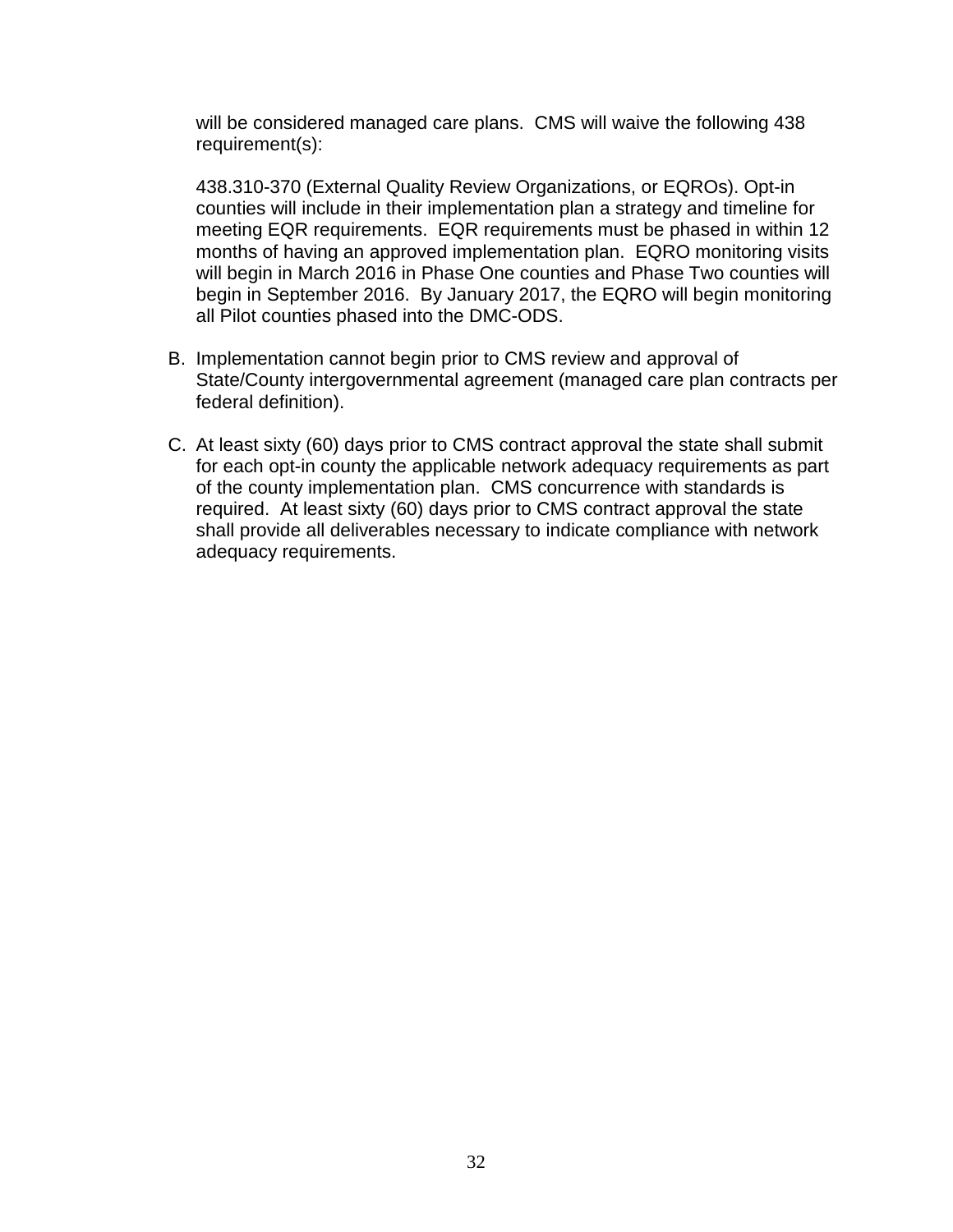### Attachment X: Operational Protocol

A primary goal underlying the ASAM Criteria is for the patient to be placed in the most appropriate level of care. For both clinical and financial reasons, the preferable level of care is that which is the least intensive while still meeting treatment objectives and providing safety and security for the patient. The ASAM Criteria is a single, common standard for assessing patient needs, optimizing placement, determining medical necessity, and documenting the appropriateness of reimbursement. ASAM Criteria uses six unique dimensions, which represent different life areas that together impact any and all assessment, service planning, and level of care placement decisions. The ASAM Criteria structures multidimensional assessment around six dimensions to provide a common language of holistic, biopsychosocial assessment and treatment across addiction treatment, physical health and mental health services.

The ASAM Criteria provides a consensus based model of placement criteria and matches a patient's severity of SUD illness with treatment levels that run a continuum marked by five basic levels of care, numbered Level 0.5 (early intervention) through Level 4 (medically managed intensive inpatient services).

There are several ASAM training opportunities available for providers and counties. The ASAM e-Training series educates clinicians, counselors and other professionals involved in standardizing assessment, treatment and continued care. One-on-one consultation is also available to review individual or group cases with the Chief Editor of the ASAM Criteria. Additionally, there is a two-day training which provides participants with opportunities for skill practice at every stage of the treatment process: assessment, engagement, treatment planning, continuing care and discharge or transfer. There are also a variety of webinars available.

At a minimum, providers and staff conducting assessments are required to complete the two e-Training modules entitled "ASAM Multidimensional Assessment" and "From Assessment to Service Planning and Level of Care. A third module entitled, "Introduction to The ASAM Criteria" is recommended for all county and provider staff participating in the Waiver. With assistance from the State, counties will facilitate ASAM provider trainings.

All residential providers must be designated to have met the ASAM requirements and receive a DHCS issued ASAM designation. DHCS will develop a designation program to certify that all providers of Adult and Adolescent Level 3.1-3.5 Residential/Inpatient Services are capable of delivering care consistent with ASAM Criteria. As part of this designation program, DHCS will develop a tool that includes the elements that define each sublevel of Level 3 services for Levels 3.1-3.5, develop standard program monitoring materials and protocols, and implement the ASAM designation program. After developing the protocol and monitoring tool, DHCS will designate all current residential providers which will require initial paperwork and a DHCS designation. DHCS will then fold the ASAM designation process into the initial licensing process so all new residential providers will have an ASAM designation.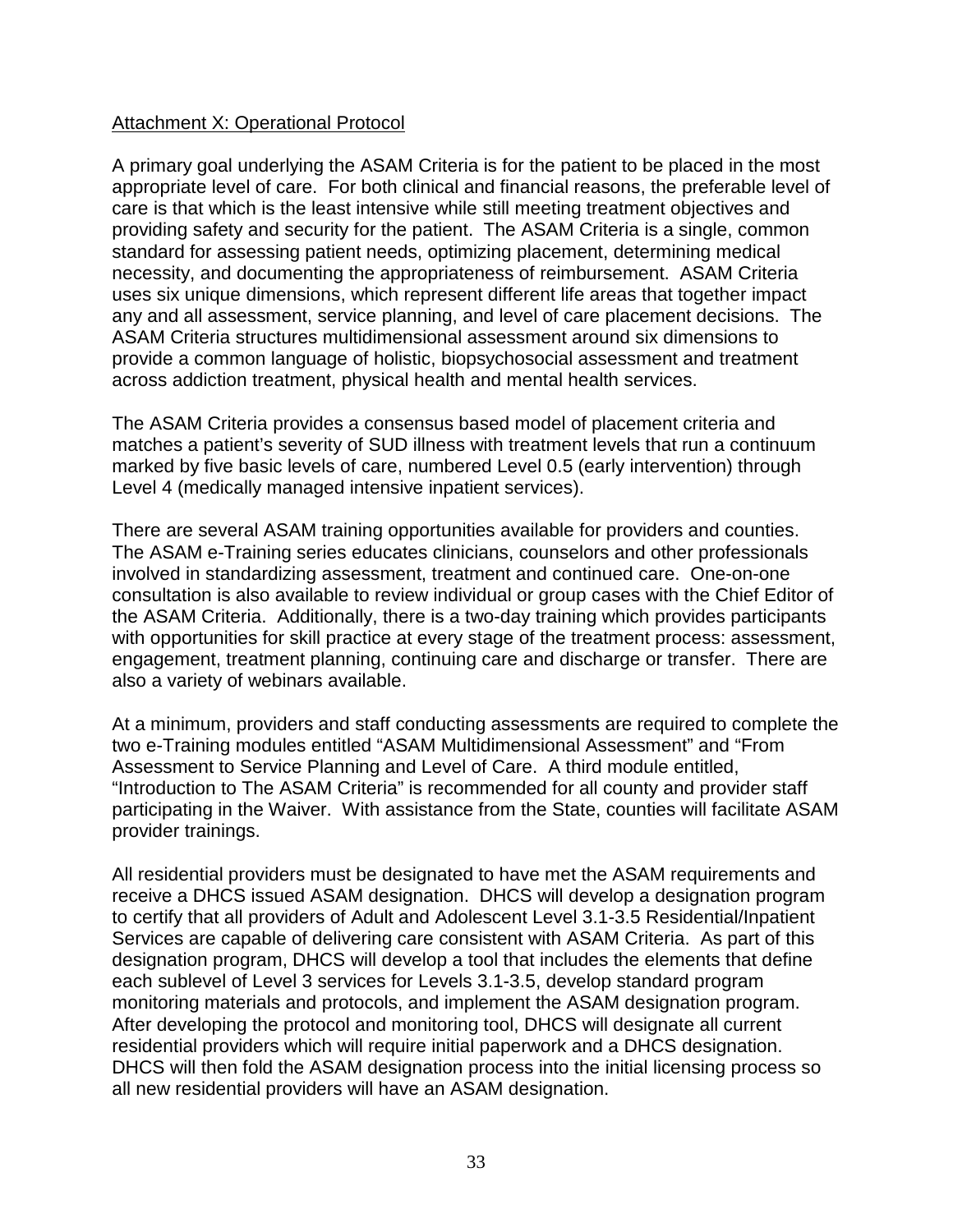### Attachment Y: DHCS Appeal Process

- 1. Following a county's contract protest procedure, a provider may appeal to DHCS if it believes that the county erroneously rejected the provider's solicitation for a contract.
- 2. A provider may appeal to DHCS, following an unsuccessful contract protest, if the provider meets all objective qualifications and it has reason to believe the county has an inadequate network of providers to meet beneficiary need and the provider can demonstrate it is capable of providing high quality services under current rates, and:
	- A. It can demonstrate arbitrary or inappropriate county fiscal limitations; or
	- B. It can demonstrate that the contract was denied for reasons unrelated to the quality of the provider or network adequacy.
- 3. DHCS does not have the authority to enforce State or Federal equal employment opportunity laws through this appeal process. If a provider believes that a county's decision not to contract violated Federal or State equal employment opportunity laws, that provider should file a complaint with the appropriate government agency.
- 4. A provider shall have 30 calendar days from the conclusion of the county protest period to submit an appeal to the DHCS. Untimely appeals will not be considered. The provider shall serve a copy of its appeal documentation on the county. The appeal documentation, together with a proof of service, may be served by certified mail, facsimile, or personal delivery.
- 5. The provider shall include the following documentation to DHCS for consideration of an appeal:
	- a) County's solicitation document;
	- b) County's response to the county's solicitation document;
	- c) County's written decision not to contract
	- d) Documentation submitted for purposes of the county protest;
	- e) Decision from county protest; and
	- f) Evidence supporting the basis of appeal.
- 6. The county shall have 10 working days from the date set forth on the provider's proof of service to submit its written response with supporting documentation to DHCS. In its response, the County must include the following documentation: 1) the qualification and selection procedures set forth in its solicitation documents; 2) the most current data pertaining to the number of providers within the county, the capacity of those providers, and the number of beneficiaries served in the county, including any anticipated change in need and the rationale for the change; and 3) the basis for asserting that the appealing Provider should not have been awarded a contract based upon the County's solicitation procedures.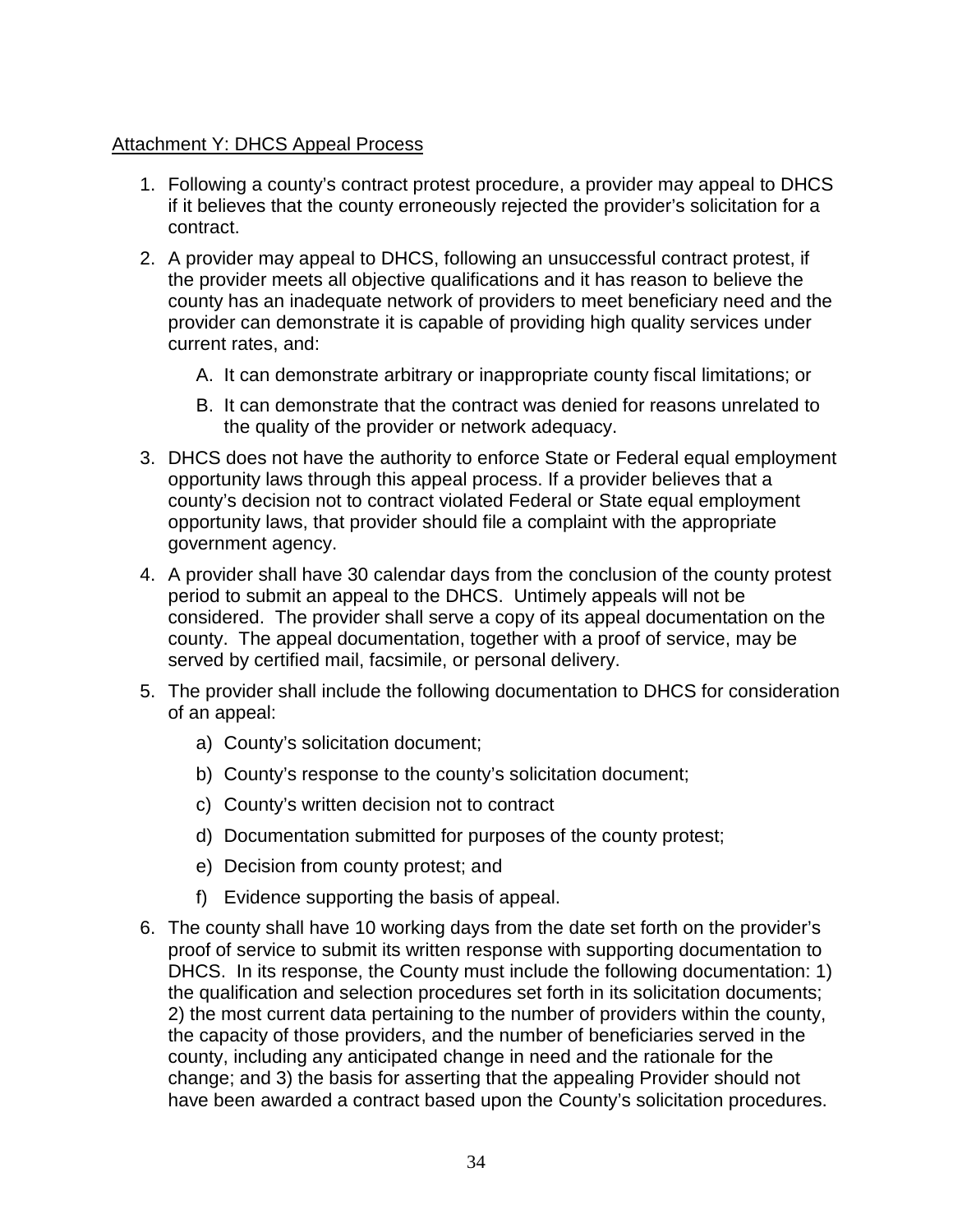The county shall serve a copy of its response, together with a proof of service, to the provider by certified mail, facsimile, or personal delivery.

- 7. Within 10 calendar days of receiving the county's written response to the provider's appeal, DHCS will set a date for the parties to discuss the respective positions set forth in the appeal documentation. A representative from DHCS with subject matter knowledge will be present to facilitate the discussion.
- 8. Following the facilitated discussion, DHCS will review the evidence provided and will make a determination.
- 9. Following DHCS' determination that the county must take further action pursuant to Paragraph 8 above, the county must submit a Corrective Action Plan (CAP) to DHCS within 30 days. The CAP must detail how and when the county will follow its solicitation procedure to remedy the issues identified by DHCS. DHCS may remove the county from participating in the Waiver if the CAP is not promptly implemented. If the county is removed from participating in the Waiver, the county will revert to providing State Plan approved services.
- 10.The decision issued by DHCS shall be final and not appealable.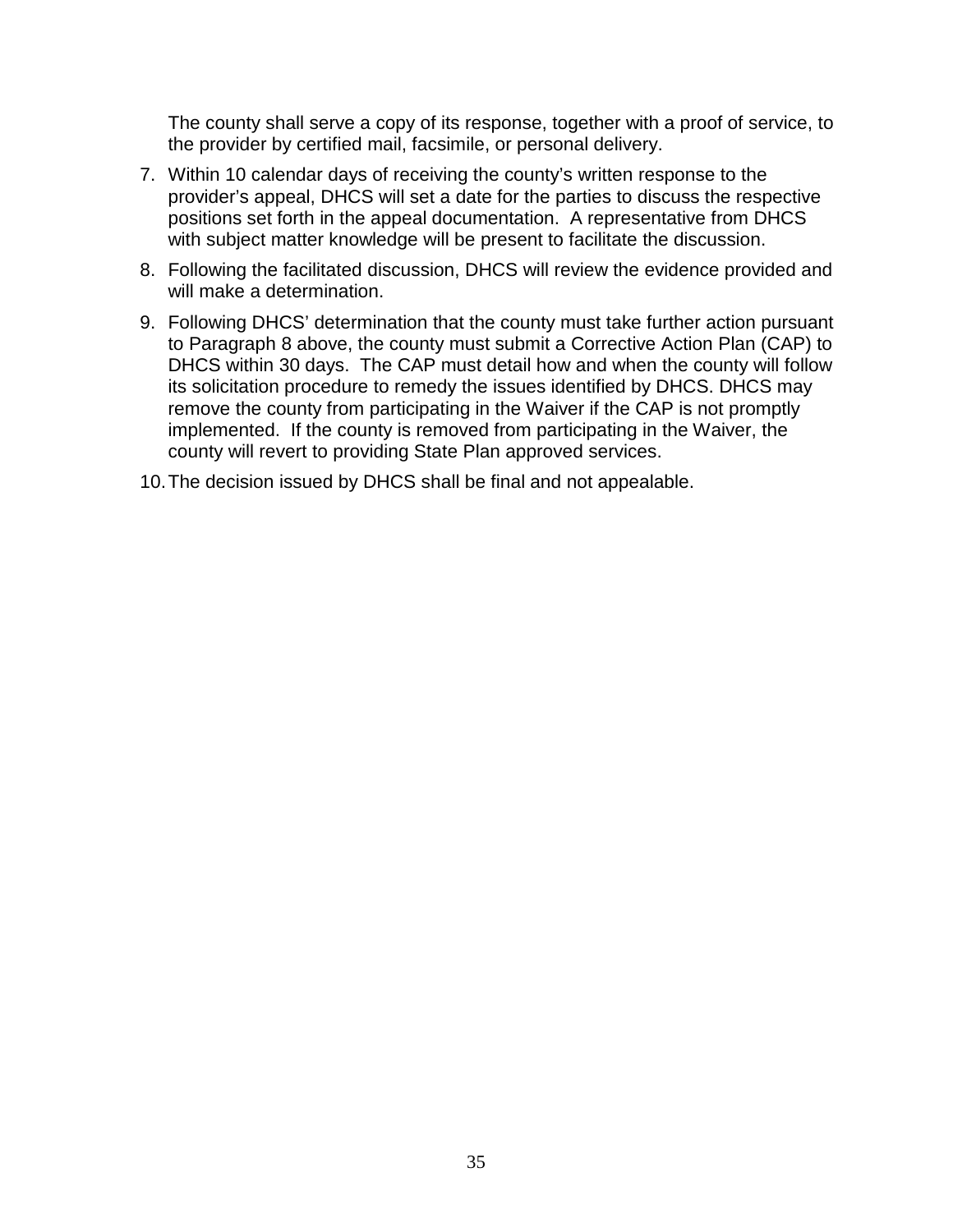Attachment Z: County Implementation Plan

# **Department of Health Care Services Drug Medi-Cal Organized Delivery System Waiver County Implementation Plan**

This document will be used by the Department of Health Care Services (DHCS) to help assess the county's readiness to implement the Drug Medi-Cal Organized Delivery System (DMC-ODS) Waiver and for the counties to determine capacity, access and network adequacy. The tool draws upon the Special Terms and Conditions and the appropriate CFR 438 requirements. DHCS will review and render an approval or denial of the county's participation in the Waiver.

# **Table of Contents**

- **Part I Plan Questions** This part is a series of questions regarding the county's DMC-ODS program.
- **Part II Plan Description: Narrative Description of the County's Plan**  In this part, the county describes its DMC-ODS program based on guidelines provided by the Department of Health Care Services.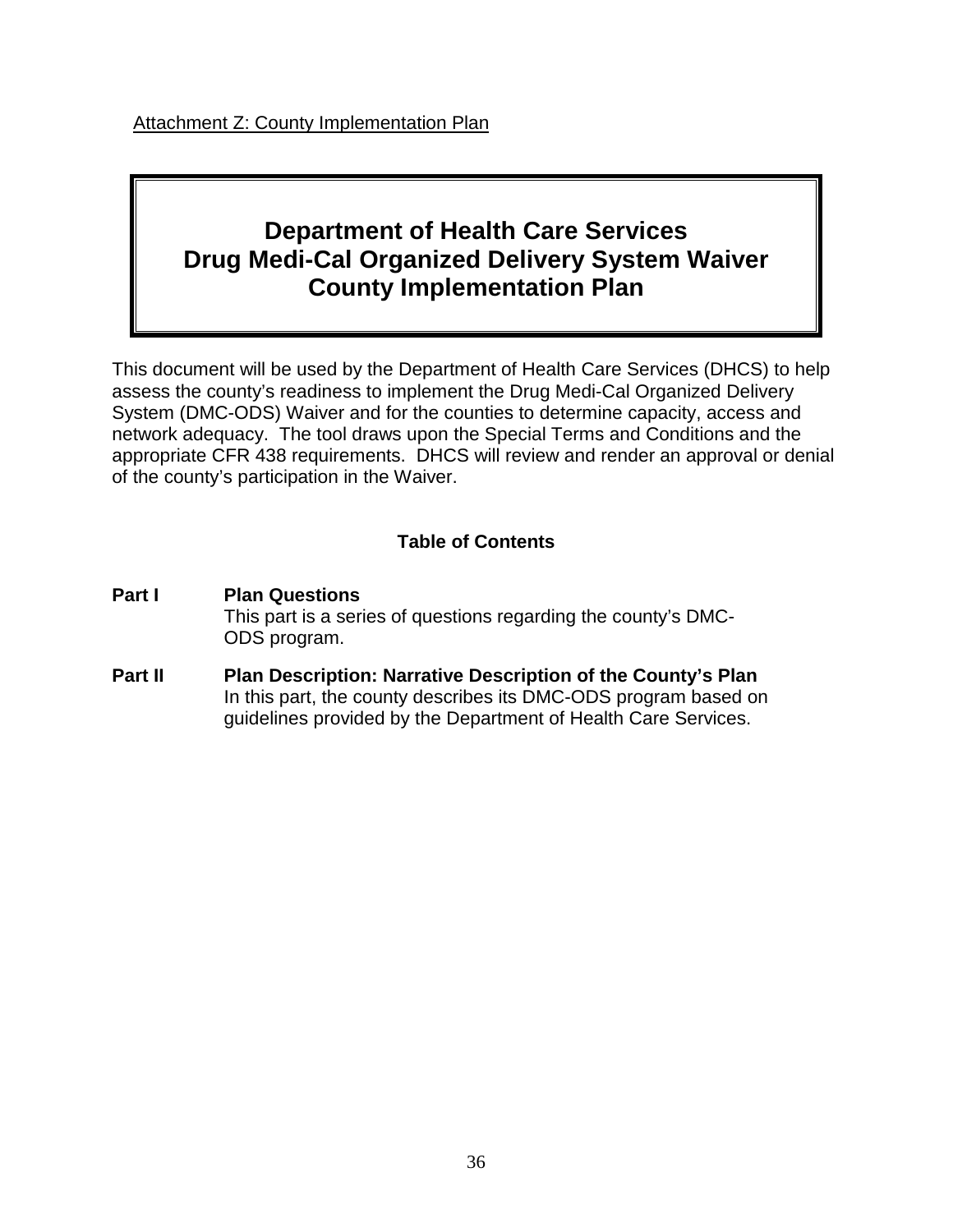# Part I Plan Questions

This part is a series of questions that summarize the county's DMC-ODS plan.

- 1. Identify the county agencies and other entities involved in developing the county plan. (Check all that apply) Input from stakeholders in the development of the county implementation plan is required; however, all stakeholders listed are not required to participate.
	- $\Box$  County Behavioral Health Agency
	- □ County Substance Use Disorder Agency
	- $\Box$  Providers of drug/alcohol treatment services in the community
	- $\Box$  Representatives of drug/alcohol treatment associations in the community
	- $\Box$  Physical Health Care Providers
	- $\Box$  Medi-Cal Managed Care Plans
	- $\Box$  Federally Qualified Health Centers (FQHCs)
	- □ Clients/Client Advocate Groups
	- $\Box$  County Executive Office
	- $\Box$  County Public Health
	- □ County Social Services
	- □ Foster Care Agencies
	- $\Box$  Law Enforcement
	- $\Box$  Court
	- $\Box$  Probation Department
	- $\Box$  Education
	- $\Box$  Recovery support service providers (including recovery residences)
	- $\Box$  Health Information technology stakeholders

\_\_\_\_\_\_\_\_\_\_\_\_\_\_\_\_\_\_\_\_\_\_\_\_\_\_\_\_\_\_\_\_\_\_\_\_\_\_\_\_

 $\Box$  Other (specify)  $\Box$ 

### 2. How was community input collected?

- $\Box$  Community meetings
- $\Box$  County advisory groups
- $\Box$  Focus groups
- $\Box$  Other method(s) (explain briefly)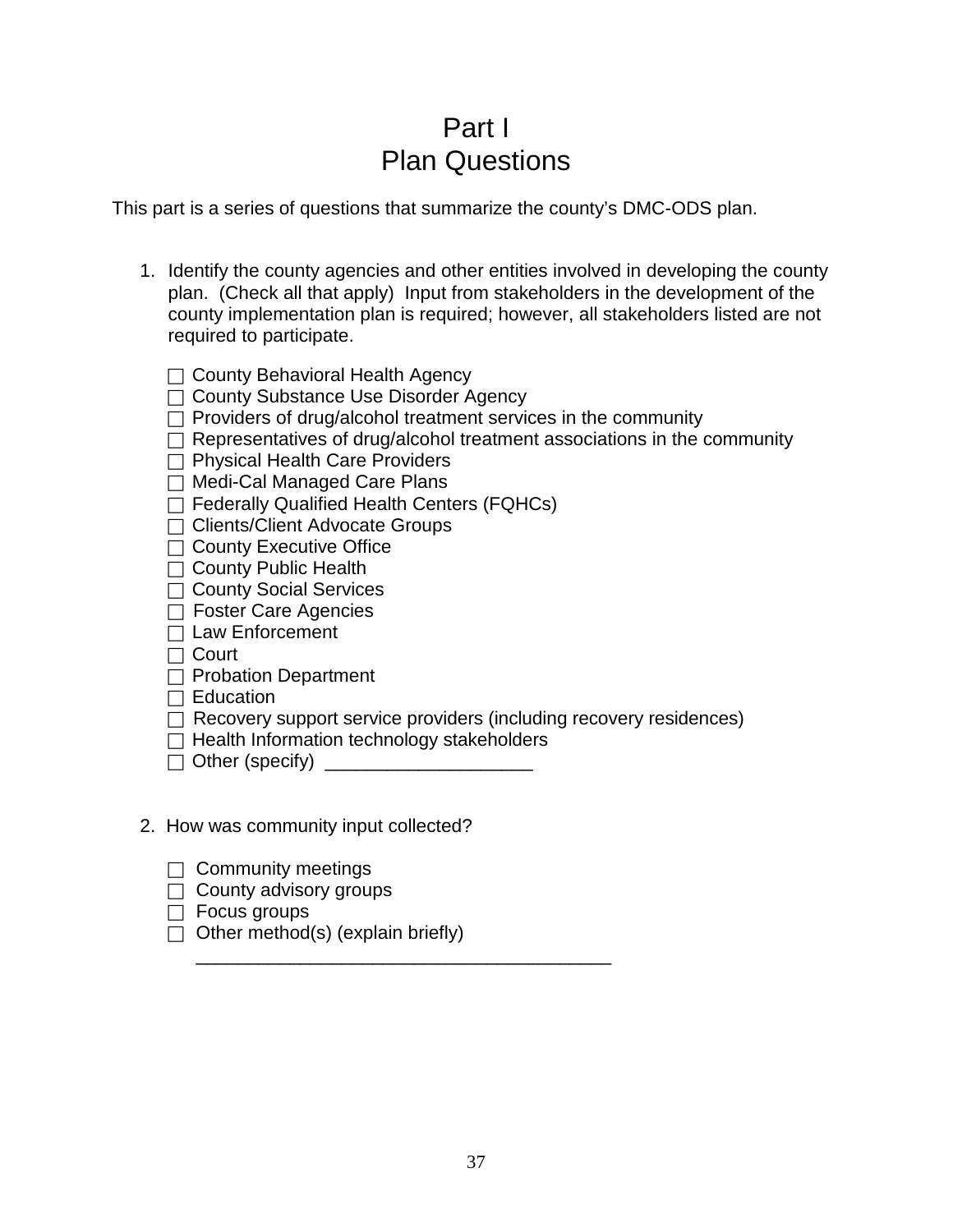- 3. Specify how often entities and impacted community parties will meet during the implementation of this plan to continue ongoing coordination of services and activities.
	- $\Box$  Monthly
	- $\Box$  Bi-monthly
	- □ Quarterly
	- $\Box$  Other:  $\Box$

Review Note: One box must be checked.

 4. Prior to any meetings to discuss development of this implementation plan, did representatives from Substance Use Disorders (SUD), Mental Health (MH) and Physical Health all meet together regularly on other topics, or has preparation for the Waiver been the catalyst for these new meetings?

 $\Box$  SUD, MH, and physical health representatives in our county have been holding regular meetings to discuss other topics prior to waiver discussions.

 $\Box$  There were previously some meetings, but they have increased in frequency or intensity as a result of the Waiver.

 $\Box$  There were no regular meetings previously. Waiver planning has been the catalyst for new planning meetings.

 $\Box$  There were no regular meetings previously, but they will occur during implementation.

- $\Box$  There were no regular meetings previously, and none are anticipated.
- 5. What services will be available to DMC-ODS clients under this county plan?

## **REQUIRED**

- $\Box$  Withdrawal Management (minimum one level)
- $\Box$  Residential Services (minimum one level)
- $\Box$  Intensive Outpatient
- $\Box$  Outpatient
- $\Box$  Opioid (Narcotic) Treatment Programs
- $\Box$  Recovery Services
- □ Case Management
- $\Box$  Physician Consultation

How will these required services be provided?

- $\Box$  All county operated
- $\Box$  Some county and some contracted
- $\Box$  All contracted.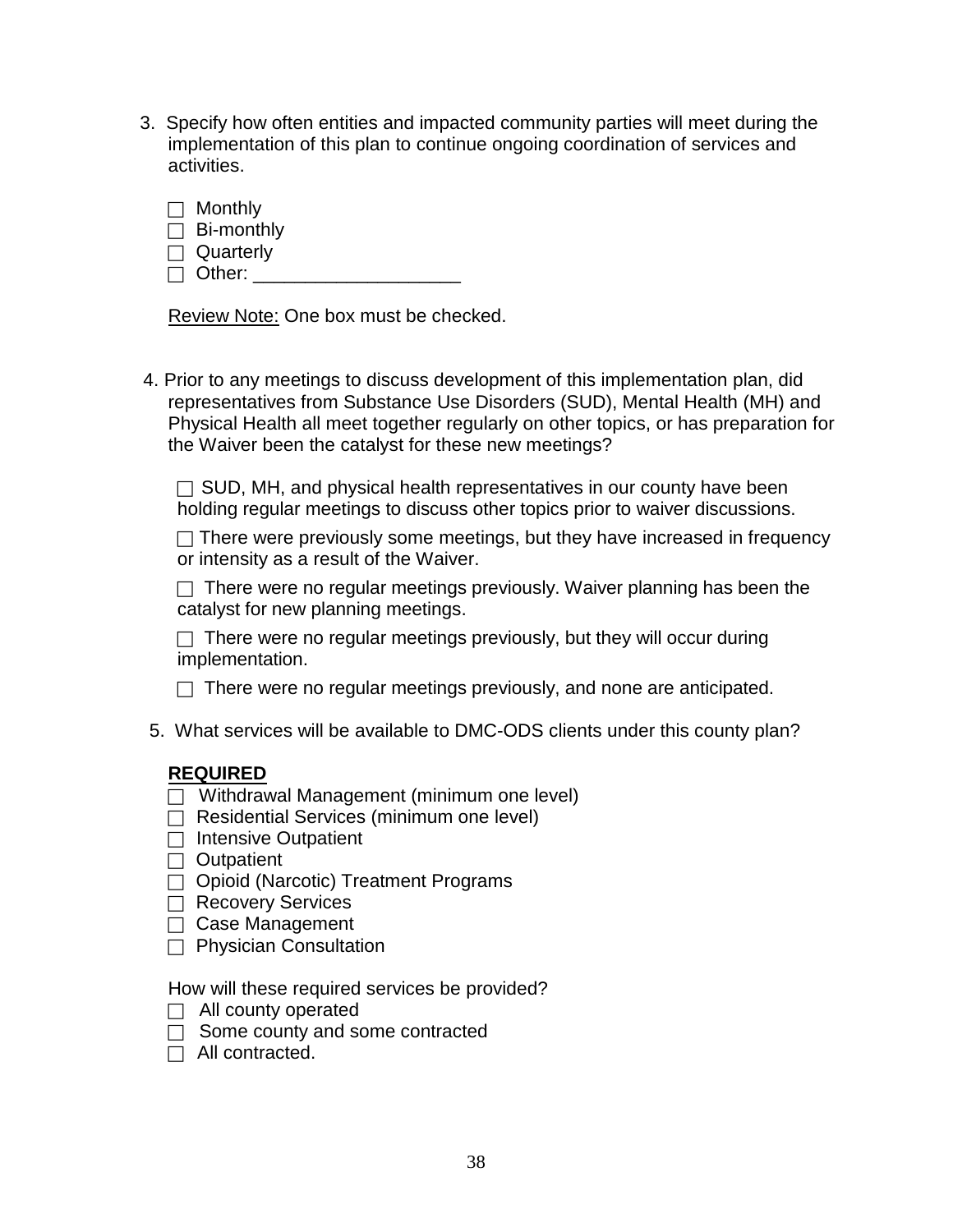### **OPTIONAL**

 $\Box$  Additional Medication Assisted Treatment

- $\Box$  Partial Hospitalization
- $\Box$  Recovery Residences
- $\Box$  Other (specify)  $\Box$

6. Has the county established a toll free 24/7 number with prevalent languages for prospective clients to call to access DMC-ODS services?

 $\Box$  Yes (required)

 $\Box$  No. Plan to establish by: \_\_\_\_\_\_\_\_\_\_\_\_\_\_\_\_\_\_\_\_\_\_\_\_\_\_.

Review Note: If the county is establishing a number, please note the date it will be established and operational.

7. The county will participate in providing data and information to the University of California, Los Angeles (UCLA) Integrated Substance Abuse Programs for the DMC-ODS evaluation.

| $\Box$ Yes (required) |
|-----------------------|
| $\Box$ No             |

8. The county will comply with all quarterly reporting requirements as contained in the STCs.

|           | $\Box$ Yes (required) |
|-----------|-----------------------|
| $\Box$ No |                       |

# PART II PLAN DESCRIPTION (Narrative)

In this part of the plan, the county must describe certain DMC-ODS implementation policies, procedures, and activities.

#### General Review Notes:

- Number responses to each item to correspond with the outline.
- Keep an electronic copy of your implementation plan description. After DHCS reviews your plan description, you may need to make revisions.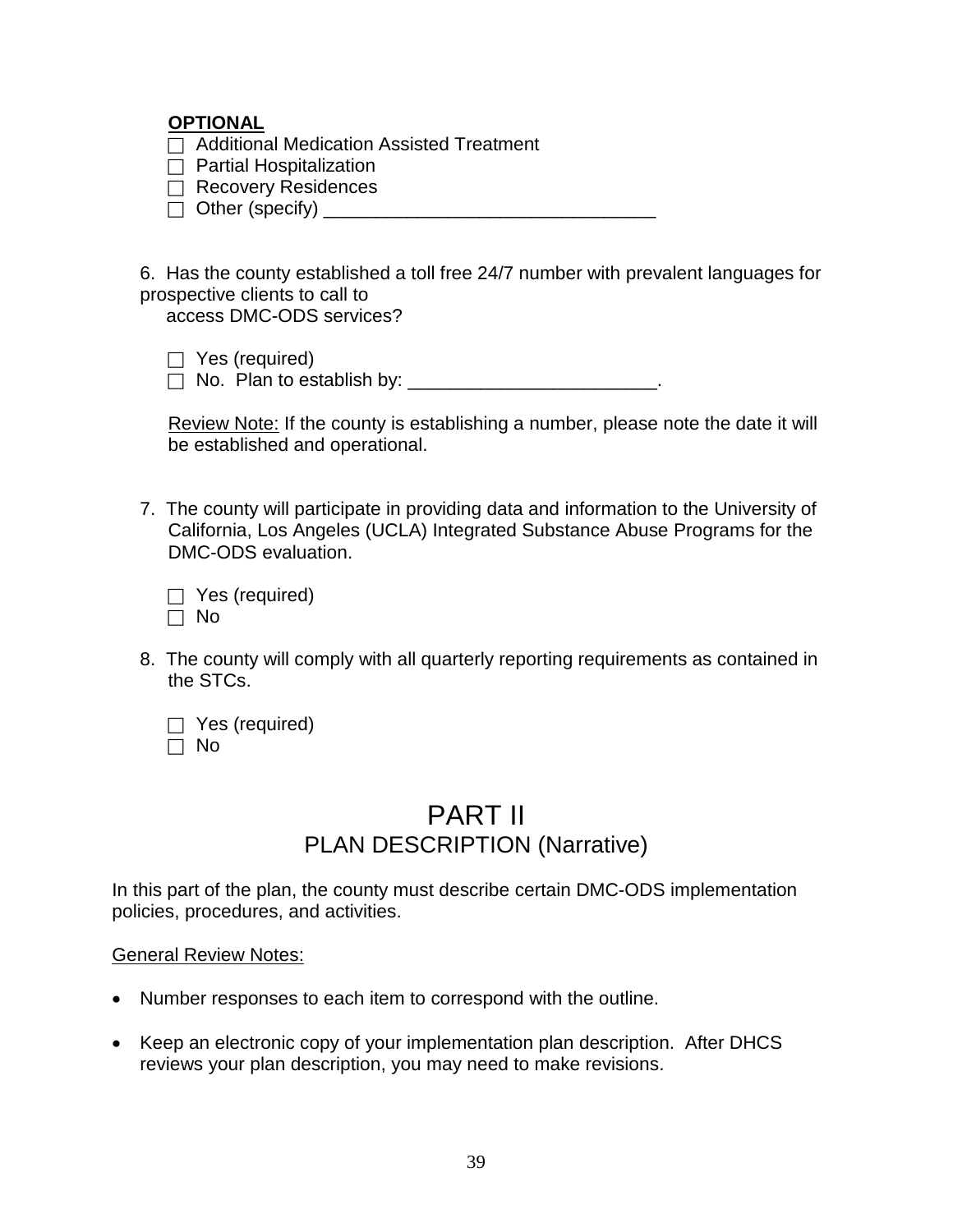• Counties must submit a revised plan to DHCS whenever the county requests to add a new level of service.

# **Narrative Description**

**1. Collaborative Process.** Describe the collaborative process used to plan DMC-ODS services. Describe how county entities, community parties, and others participated in the development of this plan and how ongoing involvement and effective communication will occur.

Review Note: Stakeholder engagement is required in development of the implementation plan.

**2. Client Flow.** Describe how clients move through the different levels identified in the continuum of care (referral, assessment, authorization, placement, transitions to another level of care). Describe what entity or entities will conduct ASAM criteria interviews, how admissions to the recommended level of care will take place, how often clients will be re-assessed, and how they will be transitioned to another level of care accordingly. Include the role of how the case manager will help with the transition through levels of care. Also describe if there will be timelines established for the movement between one level of care to another.

Review Note: A flow chart may be included.

**3. Beneficiary Access Line**. For the beneficiary toll free access number, what data will be collected (i.e: measure the number of calls, waiting times, and call abandonment)?

**4. Treatment Services.** Describe the required types of DMC-ODS services (withdrawal management, residential, intensive outpatient, outpatient, opioid/narcotic treatment programs, recovery services, case management, physician consultation) and optional (additional medication assisted treatment, recovery residences) to be provided. What barriers, if any, does the county have with the required service levels? Describe how the county plans to coordinate with surrounding opt-out counties in order to limit disruption of services for beneficiaries who reside in an opt-out county.

Review Note: Include in each description the corresponding American Society of Addiction Medicine (ASAM) level, including opioid treatment programs. Names and descriptions of individual providers are not required in this section; however, a list of all contracted providers will be required within 30 days of the waiver implementation date.

**6. Coordination with Mental Health.** How will the county coordinate mental health services for beneficiaries with co-occurring disorders? Are there minimum initial coordination requirements or goals that you plan to specify for your providers? How will these be monitored? Please briefly describe the county structure for delivering SUD and mental health services. When these structures are separate, how is care coordinated?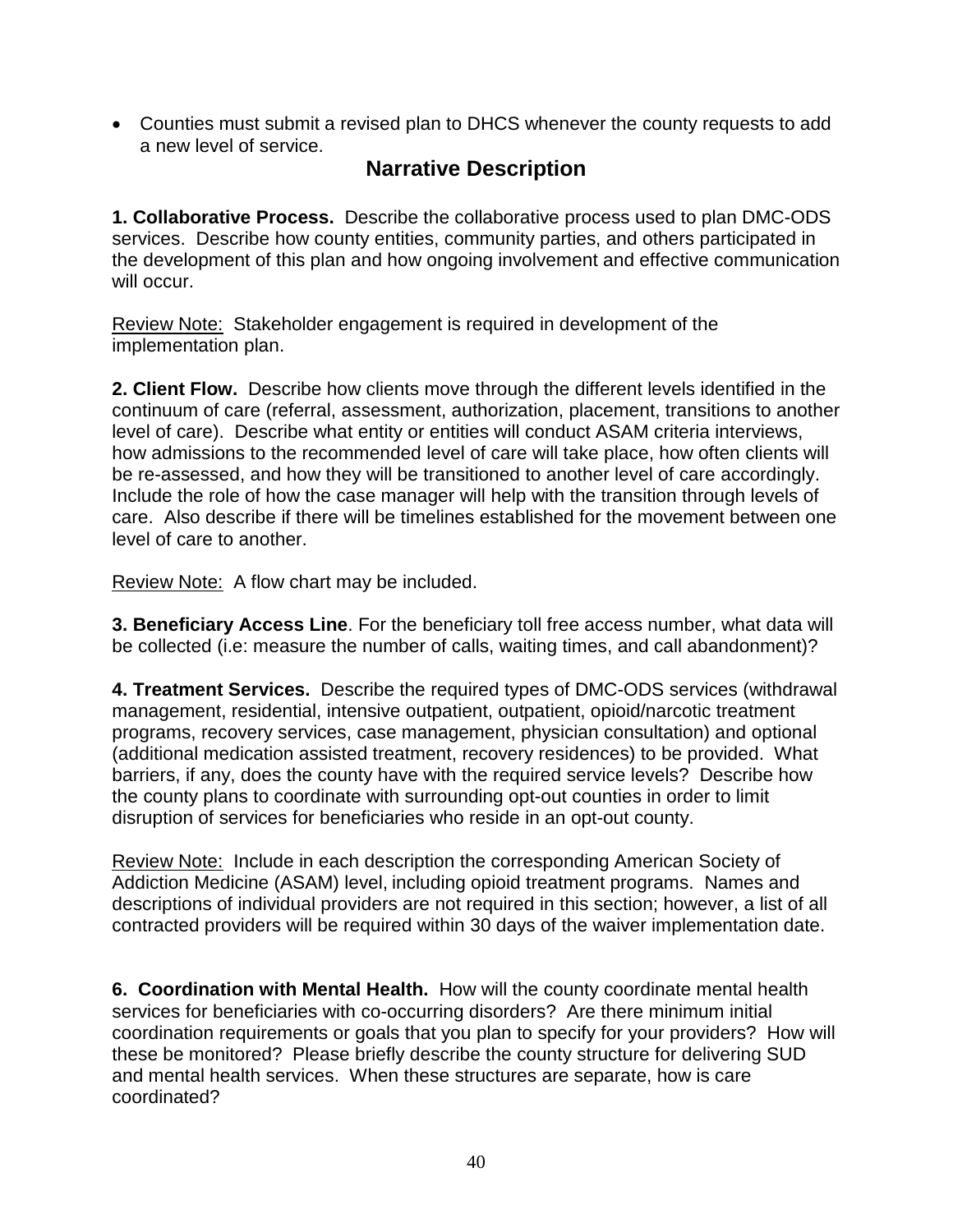**7. Coordination with Physical Health**. Describe how the counties will coordinate physical health services within the waiver. Are there minimum initial coordination requirements or goals that you plan to specify for your providers? How will these be monitored?

**8. Coordination Assistance.** The following coordination elements are listed in the STCs. Based on discussions with your health plan and providers, do you anticipate substantial challenges and/or need for technical assistance with any of the following? If so, please indicate which and briefly explain the nature of the challenges you are facing.

- Comprehensive substance use, physical, and mental health screening;
- Beneficiary engagement and participation in an integrated care program as needed;
- Shared development of care plans by the beneficiary, caregivers and all providers;
- Collaborative treatment planning with managed care;
- Care coordination and effective communication among providers;
- Navigation support for patients and caregivers; and
- Facilitation and tracking of referrals between systems.

**9**. **Access.** Describe how the county will ensure access to all service modalities. Describe the county's efforts to ensure network adequacy. Describe how the county will establish and maintain the network by addressing the following:

- The anticipated number of Medi-Cal clients.
- The expected utilization of services.
- The numbers and types of providers required to furnish the contracted Medi-Cal services.
- Hours of operation of providers.
- Language capability for the county threshold languages.
- Timeliness of first face-to-face visit, timeliness of services for urgent conditions and access afterhours care.
- The geographic location of providers and Medi-Cal beneficiaries, considering distance, travel time, transportation, and access for beneficiaries with disabilities.

**10. Training Provided.** What training will be offered to providers chosen to participate in the waiver? How often will training be provided? Are there training topics that the county wants to provide but needs assistance?

Review Note: Include the frequency of training and whether it is required or optional.

**11. Technical Assistance.** What technical assistance will the county need from DHCS?

**12. Quality Assurance.** Describe the quality assurance activities the county will conduct. Include the county monitoring process (frequency and scope), Quality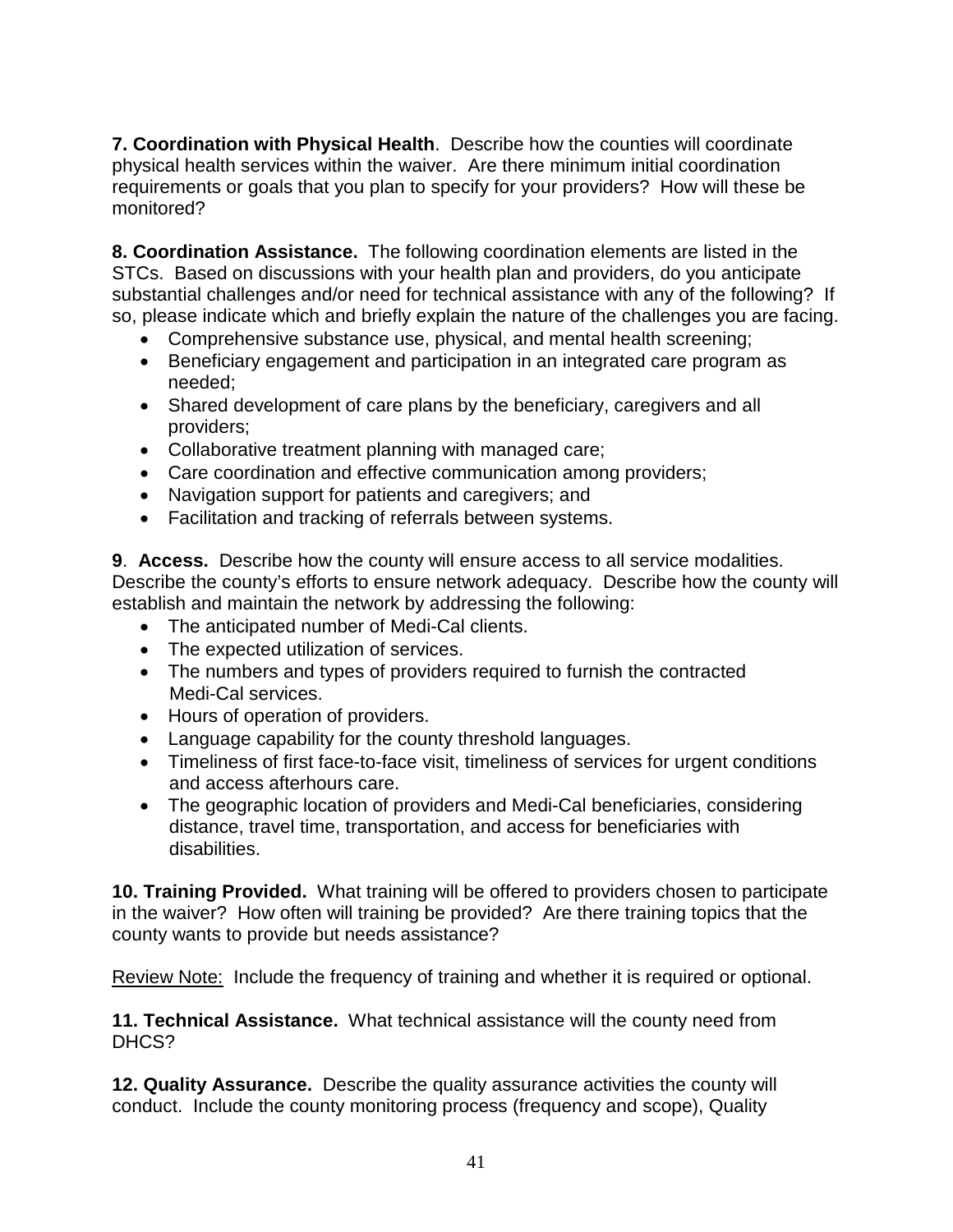Improvement plan, Quality Improvement committee activities and how counties will comply with CFR 438 requirements. Please also list out the members of the Quality Improvement committee. Also include descriptions of how each of the quality assurance activities will meet the minimum data requirements.

**13. Evidence Based Practices.** How will the counties ensure that providers are implementing at least two of the identified evidence based practices? What action will the county take if the provider is found to be in non-compliance?

**14. Assessment.** Describe how and where counties will assess beneficiaries for medical necessity and ASAM Criteria placement. How will counties ensure beneficiaries receive the correct level of placement?

**15. Regional Model.** If the county is implementing a regional model, describe the components of the model. Include service modalities, participating counties, and identify any barriers and solutions for beneficiaries. How will the county ensure access to services in a regional model (refer to question 7)?

**16. Memorandum of Understanding.** Submit a signed copy of each Memorandum of Understanding (MOU) between the county and the managed care plans. The MOU must outline the mechanism for sharing information and coordination of service delivery as described in 4(i) of the STCs. If upon submission of an implementation plan, the managed care plan(s) has not signed the MOU(s), the county may explain to the State the efforts undertaken to have the MOU(s) signed and the expected timeline for receipt of the signed MOU(s).

**17. Telehealth Services.** If a county chooses to utilize telehealth services, how will telehealth services be structured for providers and how will the county ensure confidentiality? (Please note: group counseling services cannot be conducted through telehealth).

**18. Contracting.** Describe the county's selective provider contracting process. What length of time is the contract term? Describe the local appeal process for providers that do not receive a contract. If current DMC providers do not receive a DMC-ODS contract, how will the county ensure beneficiaries will continue receiving treatment services?

Review Note: A list of all contracted providers (modality, provider, address) must be submitted to DHCS within 30 days of the waiver implementation date and as new providers are awarded contracts. DHCS will provide the format for the listing of providers.

**19. Additional Medication Assisted Treatment (MAT).** If the county chooses to implement additional MAT beyond the requirement for NTP services, describe the MAT and delivery system.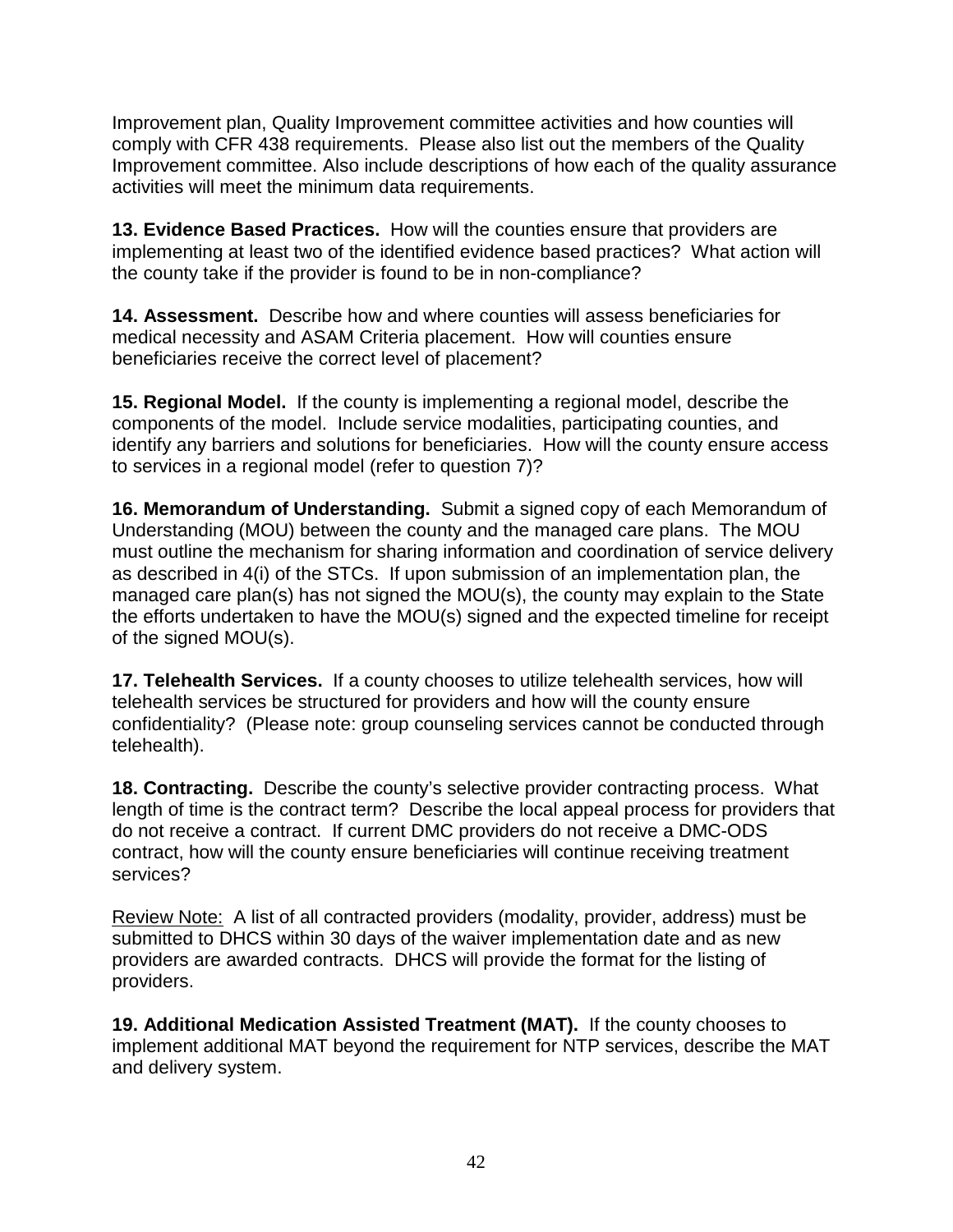**20. Residential Authorization.** Describe the county's authorization process for residential services. Prior authorization requests for residential services must be addressed within 24 hours.

**21. One Year Provisional Period.** For counties unable to meet all the mandatory requirements upon implementation, describe the strategy for coming into full compliance with the required provisions in the DMC-ODS. Include in the description the phase-in plan by service or DMC-ODS requirement that the county cannot begin upon implementation of their Pilot. Also include a timeline with deliverables.

Review Note: This question only applies to counties participating in the one-year provisional program and only needs to be completed by these counties.

# County Authorization

The County Behavioral Health Director (for Los Angeles and Napa AOD Program Director) must review and approve the Implementation Plan. The signature below verifies this approval.

| County Behavioral Health Director*               | County | Date |
|--------------------------------------------------|--------|------|
| (*for Los Angeles and Napa AOD Program Director) |        |      |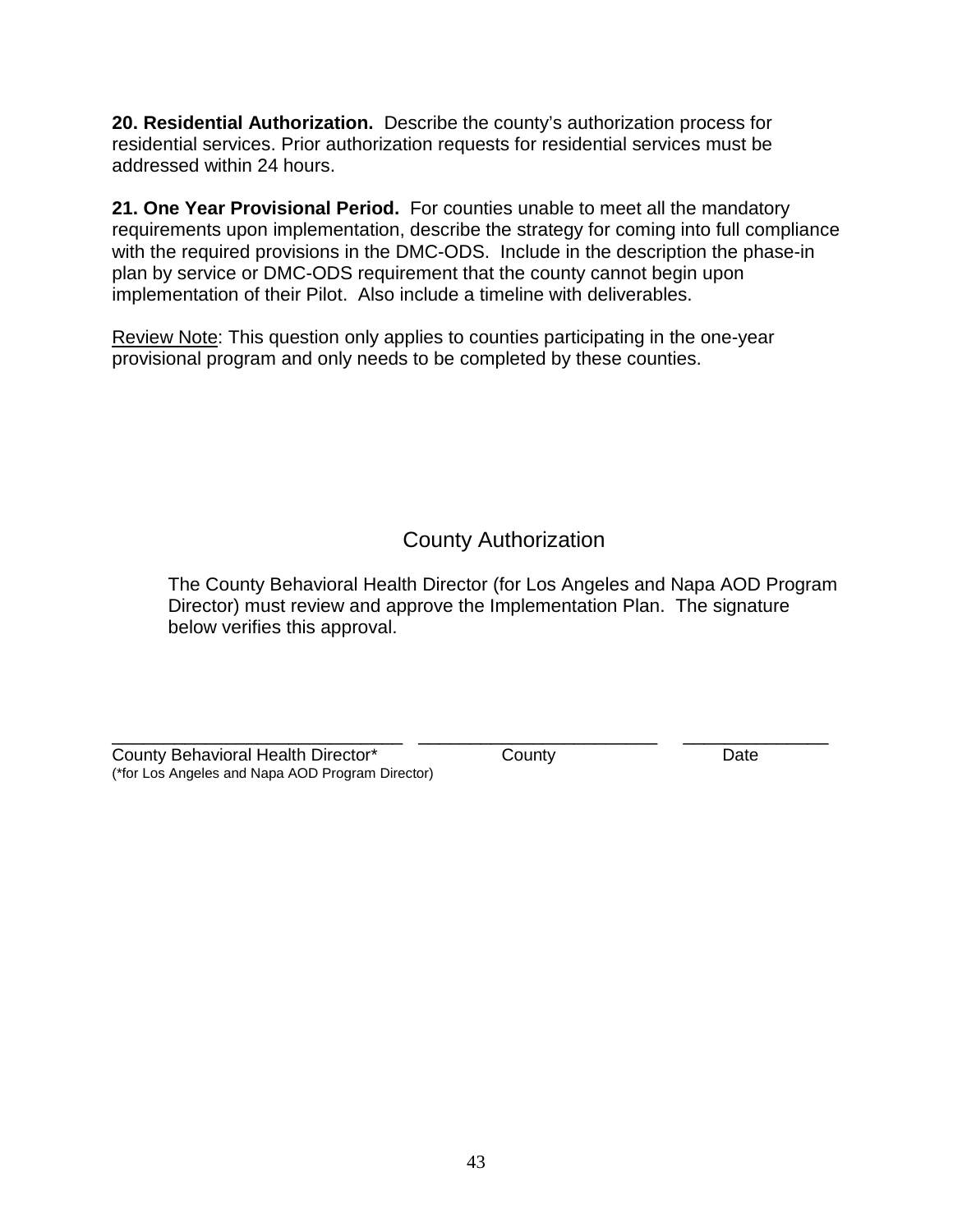Attachment AA: County CPE Protocol

Reserved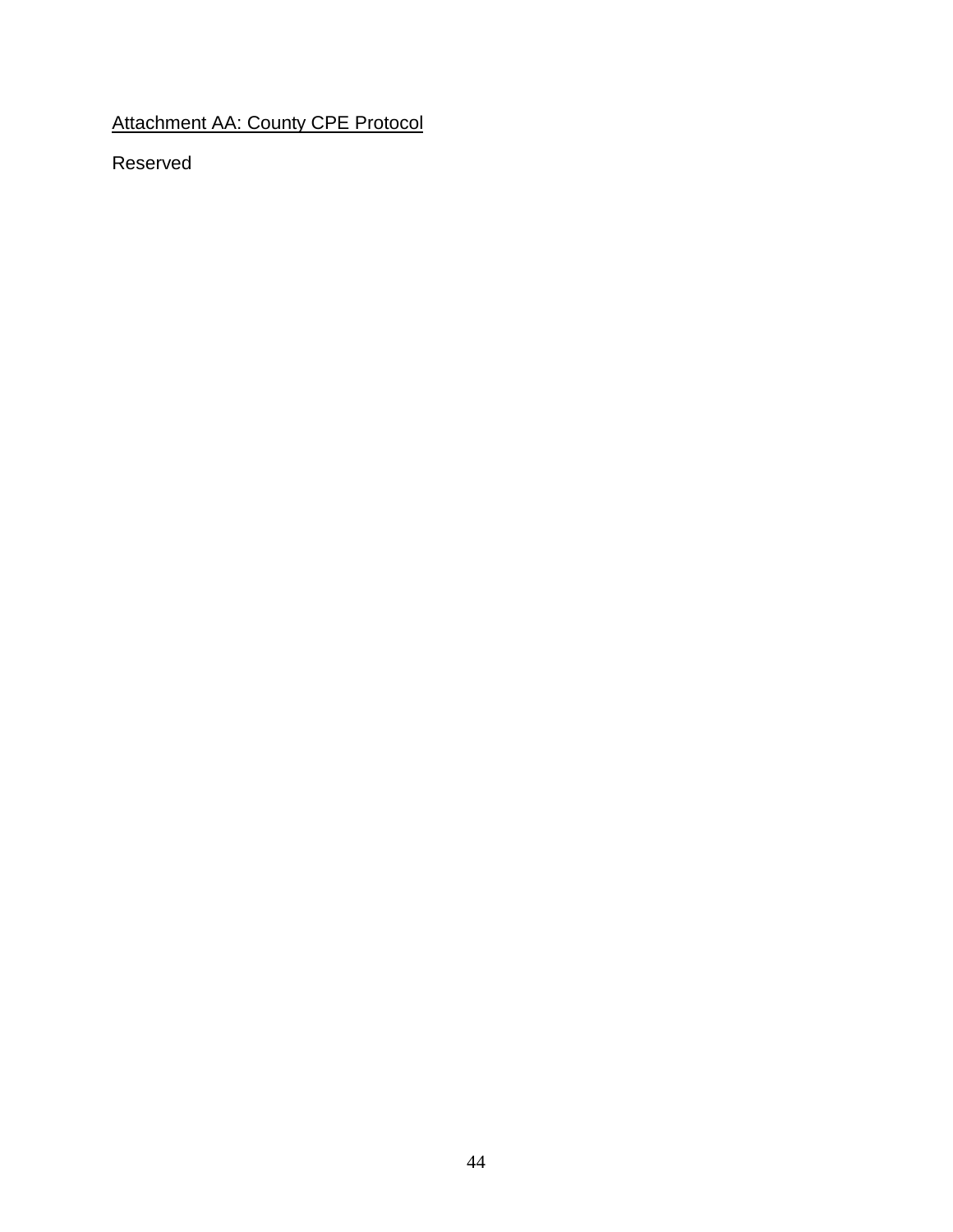### Attachment BB: Tribal Delivery System

In order to participate in the DMC-ODS pilot, tribal providers must deliver care consistent with the American Society of Addiction Medicine (ASAM) Criteria, as well as be part of an organized delivery system (ODS) that coordinates care across the continuum specified by the ASAM criteria. Delivering care consistent with the ASAM Criteria is the applicable standard for provider participation in the DMC-ODS pilot. The state must comply with the statutory exemption from state or local licensure or recognition requirements at Section 1621(t) of the Indian Health Care Improvement Act. After approval of this amendment, DHCS will consult with tribal 638 facilities, Urban Indian Health Programs, tribes and stakeholders to develop the specific process for these tribal and Indian health care providers to participate in Medi-Cal and in the DMC-ODS program. All providers participating in the DMC-ODS pilot must comply with quality reporting and monitoring activities.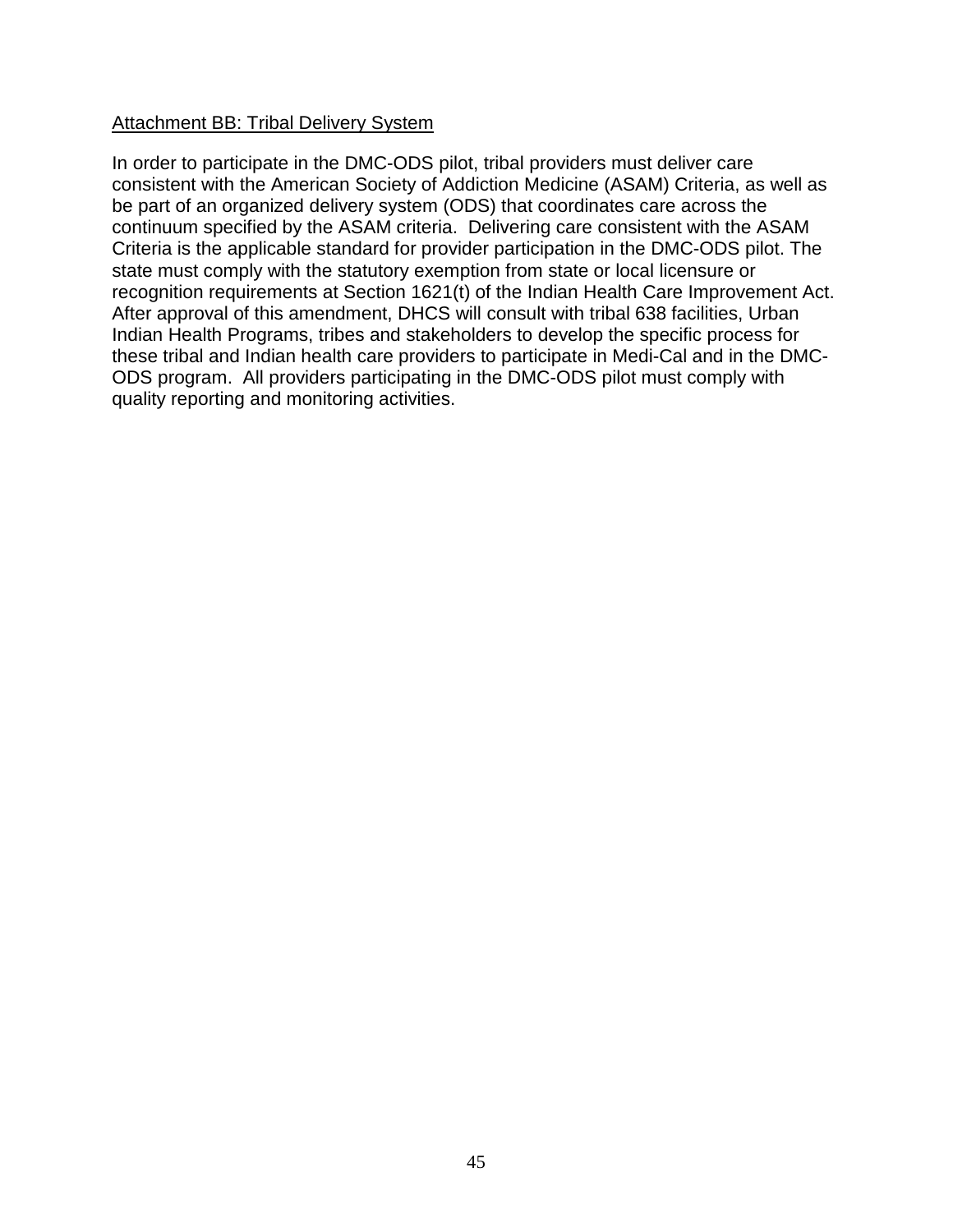### Attachment CC: Financing and Availability of MAT Services

Medications to assist with treatment for substance use disorder are available in the DMC-ODS Pilot and in California's larger Medi-Cal system. The reimbursements of these medications are detailed in the following table:

| Medication                          | TAR* Required                            | Availability                                        |  |  |
|-------------------------------------|------------------------------------------|-----------------------------------------------------|--|--|
| Methadone                           | No.                                      | Only in NTP/OTP                                     |  |  |
| Buprenorphine                       | Yes, unless<br>provided in an<br>NTP/OTP | <b>Pharmacy Benefit,</b><br>NTP/OTP                 |  |  |
| Naltrexone tablets                  | No                                       | Pharmacy Benefit,<br><b>ODF DMC Benefit</b>         |  |  |
| Naltrexone long-acting<br>injection | Yes                                      | Pharmacy Benefit,<br>Physician Administered<br>Drug |  |  |
| <b>Disulfiram</b>                   | No                                       | <b>Pharmacy Benefit,</b><br>NTP/OTP                 |  |  |
| Acamprosate                         | Yes                                      | <b>Pharmacy Benefit</b>                             |  |  |
| Naloxone                            | <b>No</b>                                | <b>Pharmacy Benefit;</b><br>NTP/OTP                 |  |  |

MAT Drug Reimbursement Through the DMC-ODS and Medical System

\*TAR (Treatment Authorization Request)

There are different doors patients in need of Medication Assisted Treatment (MAT) enter the Medi-Cal system in California. Therefore, California makes the medications and the treatment services available in various settings. Depending on the setting the patient is initially diagnosed with a substance use disorder, the administering and dispensing of MAT will vary. If a patient comes through the county system or directly to a Narcotic Treatment Program (NTP), the program is responsible for the prescribing, ordering, and monitoring service. The NTP also dispenses and administrates the MAT and all of this is reimbursed with a bundled rate. If a client is diagnosed by their non-DMC primary care doctor, the prescribing, ordering, and monitoring of the medication occurs during the office visit. After the office visit, the patient will fill the prescription at a pharmacy. Pharmacies are then reimbursed for the medication and dispensing of the medication. In some cases, the physician may administer the drug in the office. This is termed a "physician administered drug" and the physician is reimbursed for the drug and the administration directly. Patients receiving DMC outpatient services may also be prescribed MAT through a physician working at the program. The patient would then fill the prescription at the pharmacy.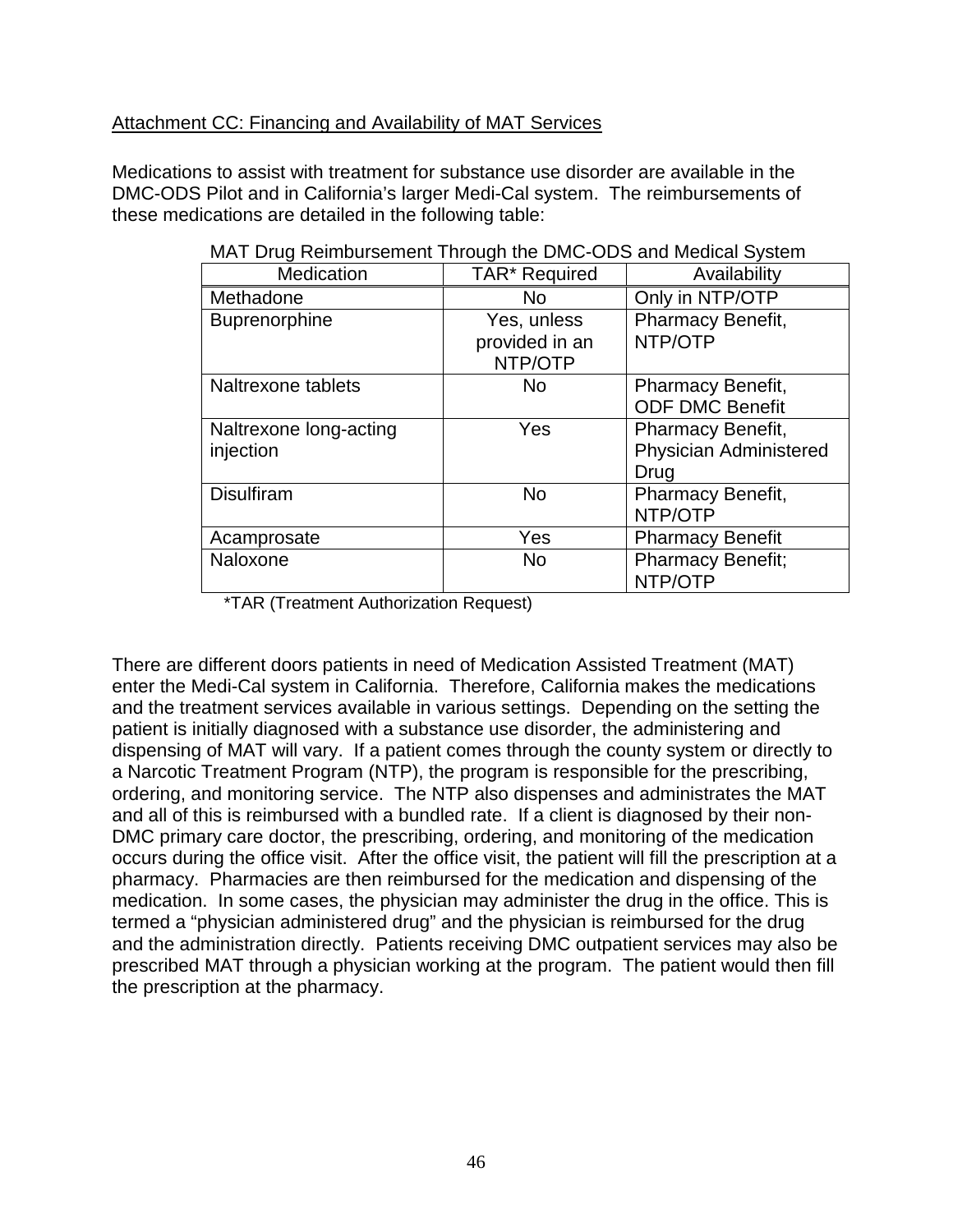## Attachment DD: UCLA Evaluation

DHCS will report the relevant Medicaid Adult and Children's Quality Measures for individuals with SUD (located at [http://www.medicaid.gov/medicaid-chip-program](http://www.medicaid.gov/medicaid-chip-program-information/by-topics/quality-of-care/downloads/2015-adult-core-set.pdf)[information/by-topics/quality-of-care/downloads/2015-adult-core-set.pdf](http://www.medicaid.gov/medicaid-chip-program-information/by-topics/quality-of-care/downloads/2015-adult-core-set.pdf) and [http://www.medicaid.gov/medicaid-chip-program-information/by-topics/quality-of](http://www.medicaid.gov/medicaid-chip-program-information/by-topics/quality-of-care/downloads/2015-child-core-set.pdf)[care/downloads/2015-child-core-set.pdf\)](http://www.medicaid.gov/medicaid-chip-program-information/by-topics/quality-of-care/downloads/2015-child-core-set.pdf). These include the Initiation and Engagement of Alcohol and Other Drug Dependence Treatment (NQF #0004). To the extent possible, DHCS will also report the Follow-up after Discharge from the Emergency Department for Mental Health or Alcohol or Other Drug Dependence (NQF #2605) measure and the SUB-3 Alcohol and Other Drug Use Disorder Treatment Provided or Offered at Discharge and SUB-3a Alcohol and Other Drug Use Disorder Treatment at Discharge (NQF #1664) measures.

DHCS and UCLA propose to measure the following domains:

### Access

Has access to treatment increased in counties that have opted in to the waiver? Analyses to be performed by county, race, ethnicity, and gender where possible.

- Availability and use of full required continuum of care (CalOMS-Tx)
- Use of medication assisted treatment (DMC Claims, Medi-Cal claims)
- Number of Admissions (DMC Claims, CalOMS-Tx)
- Numbers and trends by type of service (e.g. NTP) (CalOMS-Tx)
- Penetration rates –, analyzed also by primary drug (alcohol/drug) not by demographics
- Adequacy of network
	- o First available appointment (UCLA will call and try to make appointments)
	- o Average distance to provider (CalOMS, SMART6i)
	- o Time from ASAM assessment to admission (county ASAM data, CalOMS)
	- o Newly certified sites (SMART 6i)
	- o Residential, detoxification capacity (DATAR)
	- o Outpatient capacity (in development)
	- o Retention in treatment
- Existence of a 24/ 7 functioning beneficiary access number
- Existence of a 24/7 functioning beneficiary access number in languages other than English
- Availability of services in language other than English
- Availability of provider directory to patients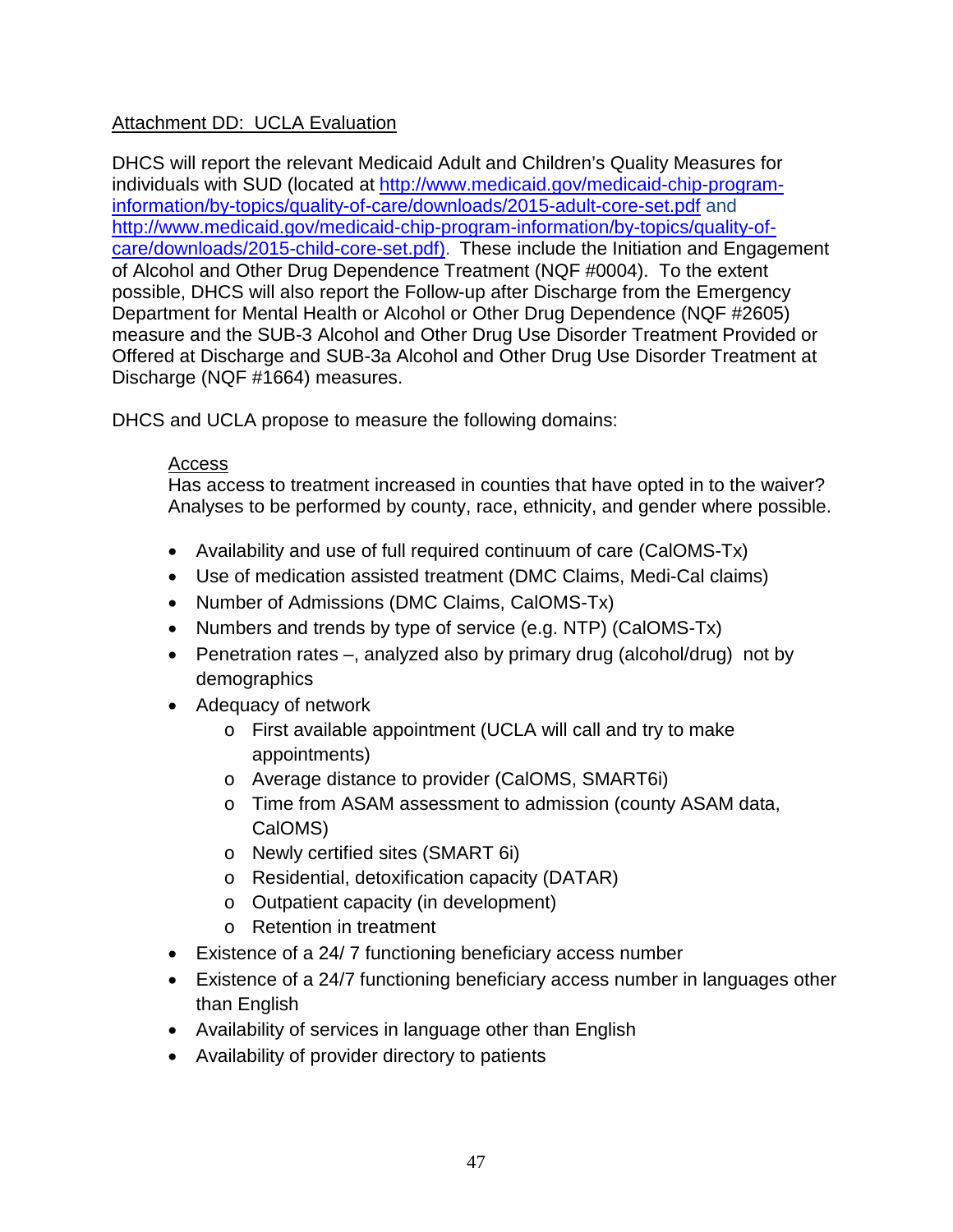# Quality

Has quality of care improved in counties that have opted in to the waiver?

- Appropriate placement:
	- o Percent of individuals receiving ASAM criteria-based assessment prior to an admission in level of care.
	- o Comparison of ASAM indicated level of care and actual placement and reasons documented for the difference if they do not match.
	- o Use of continuing ASAM assessments, appropriate movement
- Appropriate treatment consistent with level of care after placement:
	- o ASAM Audits
	- o % of referrals with successful treatment engagement (based on length of stay)
- Successful care transitions
- Successful discharge
	- o Discharges against medical advice
- Will need to collect supplemental data from Chemical Dependency Recovery Hospitals and free standing psych, since they do not report to CalOMS-Tx (surveys or interviews, OSHPD data).
- Where possible, collect data from county EBP monitoring, assess adequacy of such monitoring
- Data indicator reports
- Follow-up patient surveys and interviews
	- o Patient perceptions of care
- Provider surveys and interviews
	- o Quality of care, perceptions of system (other providers), measures of patient centered care.
- Outcome Measures
	- o CalOMS, Patient surveys
		- AOD use
		- Social support
		- **Living arrangements**
		- **Employment**
		- **Quality of Life / Functioning**
	- o Grievance reports
	- o Effectiveness of all levels of care
		- Readmissions to withdrawal management, residential and intensive outpatient treatment
	- o Effectiveness of Residential treatment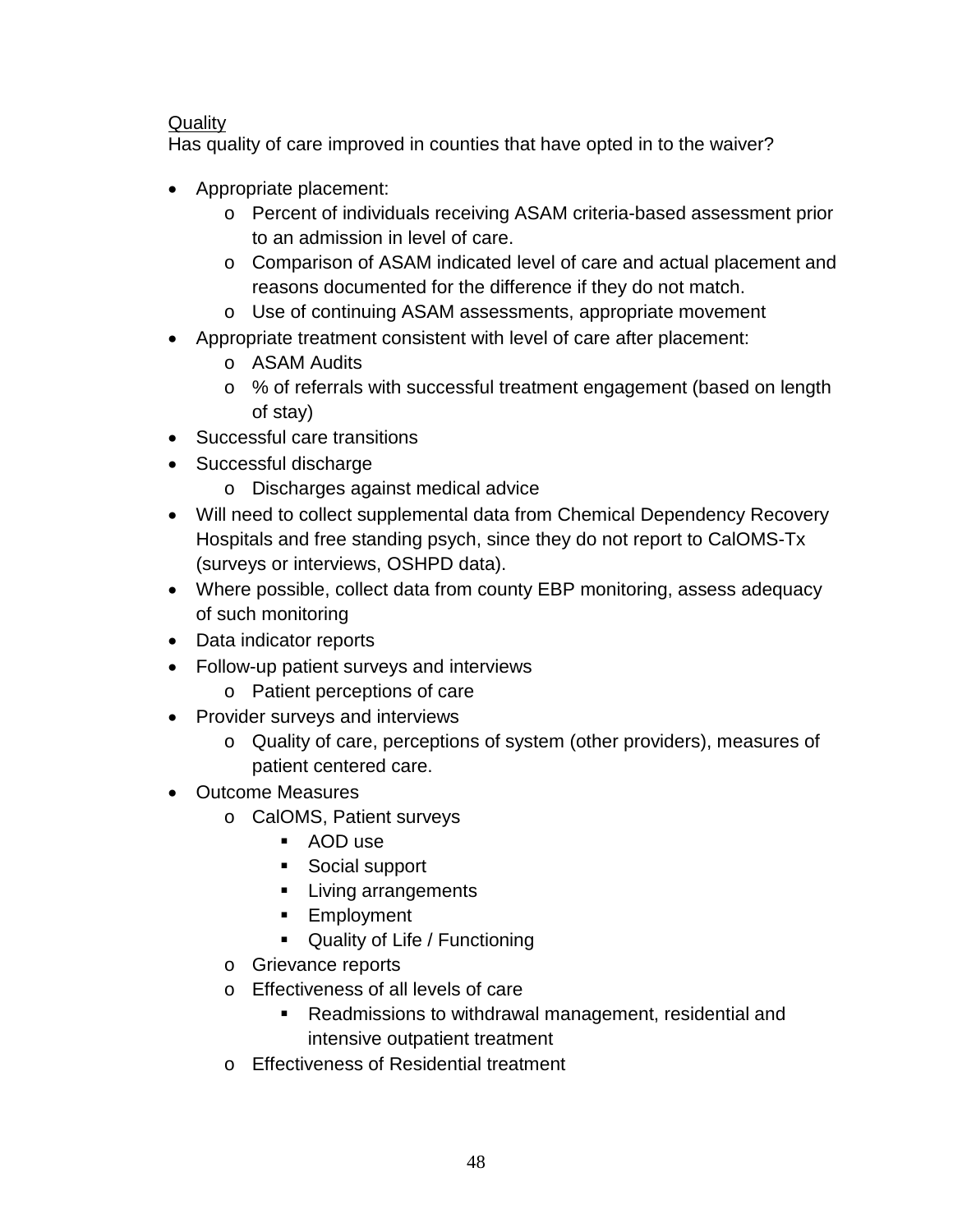- Change in health care costs for individuals who receive residential care (pre/post and vs comparable patients placed in other modalities)
	- Change in ED utilization and costs
	- Change in inpatient utilization and costs
	- Change in SUD treatment utilization and costs
	- Are there differences that are associated with the use of different treatment modalities in health outcomes and/or costs?
	- Are there differences that are associated with the different residential lengths of stay in health outcomes and/or costs?
- **Differences in health care costs among patients who receive** SUD medications versus patients who do not receive SUD medications

Cost

• Is the waiver cost-effective? Total health costs pre/post waiver implementation among comparable patients

# Integration and Coordination of Care

Is SUD treatment being coordinated as intended with primary care, mental health, and recovery support services?

- Existence of required MOUs with
	- o bidirectional referral protocols between plans
	- o availability of clinical consultation, including consultation on medications, the management of a beneficiary's care, including procedures for the exchanges of medical information and a process for resolving disputes between the county and the Medi-Cal managed care plan that includes a means for beneficiaries to receive medically necessary services while the dispute is being resolved
- Assessment of coordination goals (provider & patient surveys/interviews)
	- o Comprehensive substance use, physical, and mental health screening;
	- o Beneficiary engagement and participation in an integrated care program as needed;
	- o Shared development of care plans by the beneficiary, caregivers and all providers;
	- o Care coordination and effective communication among providers;
	- o Navigation support for patients and caregivers; and
	- o Facilitation and tracking of referrals between systems.